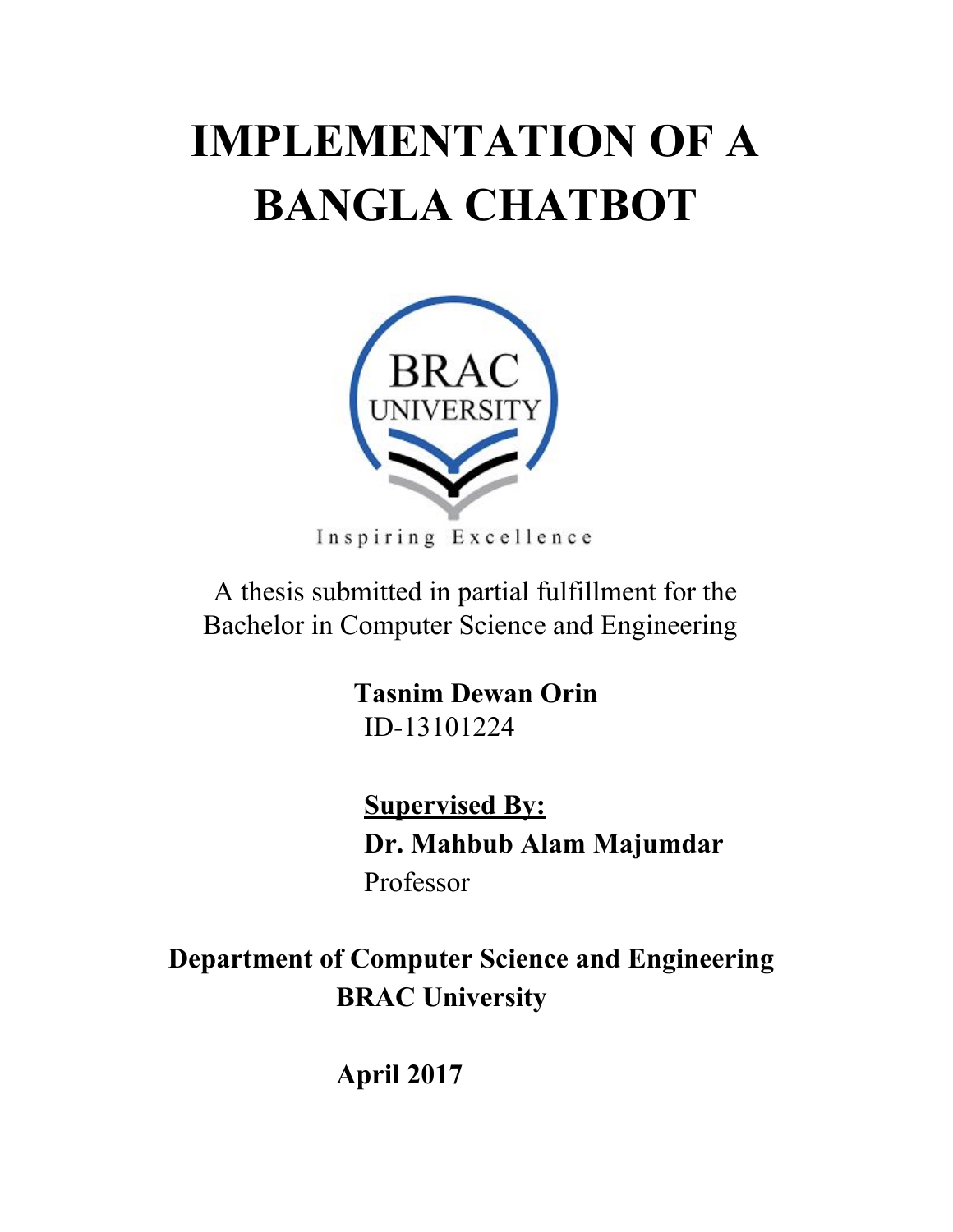### **DECLARATION**

<span id="page-1-0"></span>We, hereby declare that this thesis is based on implementation we have done ourselves. Materials of work found by other researcher or open source library used are mentioned by reference. This thesis, neither in whole or in part, has been previously submitted for any degree.

**\_\_\_\_\_\_\_\_\_\_\_\_\_\_\_\_\_\_\_\_\_\_\_\_\_ \_\_\_\_\_\_\_\_\_\_\_\_\_\_\_\_\_\_**

### **<u>Signature of Supervisor</u>** *Signature of Author*

### **Dr. Mahbub Alam Majumdar Tasnim Dewan Orin**

Professor ID- 13101224 Department of Computer Science and Engineering BRAC University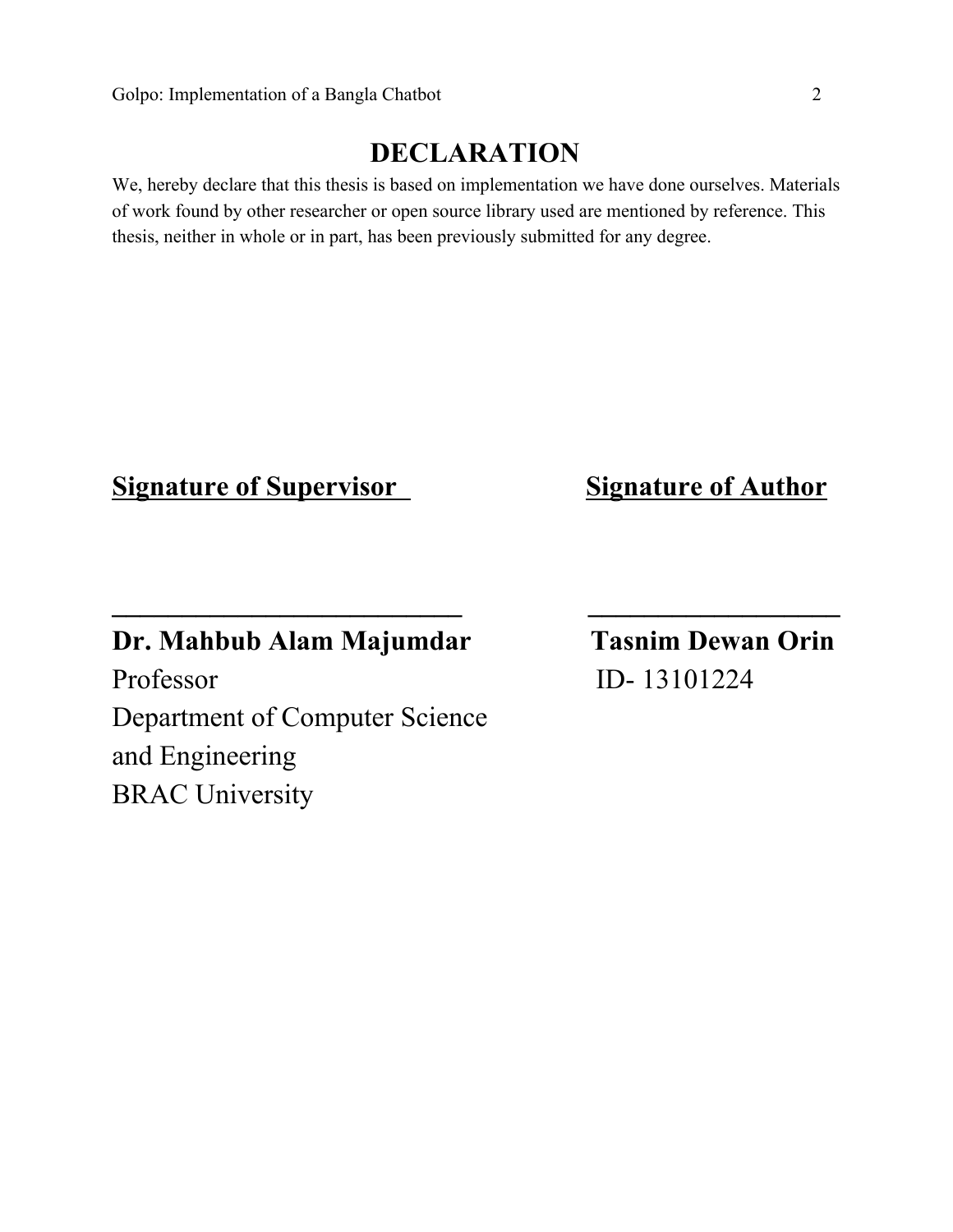### **ABSTRACT**

<span id="page-2-0"></span>We propose a fully data driven retrieval based closed domain chatbot which can converse in Bengali with the user in a chat interface based on its knowledge base and through learning from interactions with the user. Bengali is the state language of Bangladesh and fourth most popular language in the world. Although the first chatbot Eliza was invented in 1964, the author is not aware of any other work where Bengali chatbot has been implemented. So it is the demand of time to build a chatbot in Bengali. This paper proposes the first Bengali chatbot named Golpo based on a language-independent natural language processing library with a learning mechanism. The experiment shows that our chatbot is able to give responses to the user in real time. At first, it matches the input with the existing queries in the database, then it calculates a confidence score for each matching sentences with the input, and finally, it selects the one with highest confidence score as the response to the input. We hypothesize that this implementation will help to build different goal oriented chatbot in Bengali, for example, customer care representatives, FAQ (Frequently Asked Questions) chatbot, online sales agent etc. Besides, one of the main contributions of this work is that Golpo will be able to provide a Bengali Corpus for research purpose in future. Experimental results show that Golpo outperforms the state-of-the-art model named Cleverbot (Saenz, 2010), and achieves reasonably good results when compared to Neural Conversational Model (NCM) (Vinyals, 2015), a generative based model. Based on the evaluation of users, we can say Golpo can produce syntactically correct and natural responses in Bengali.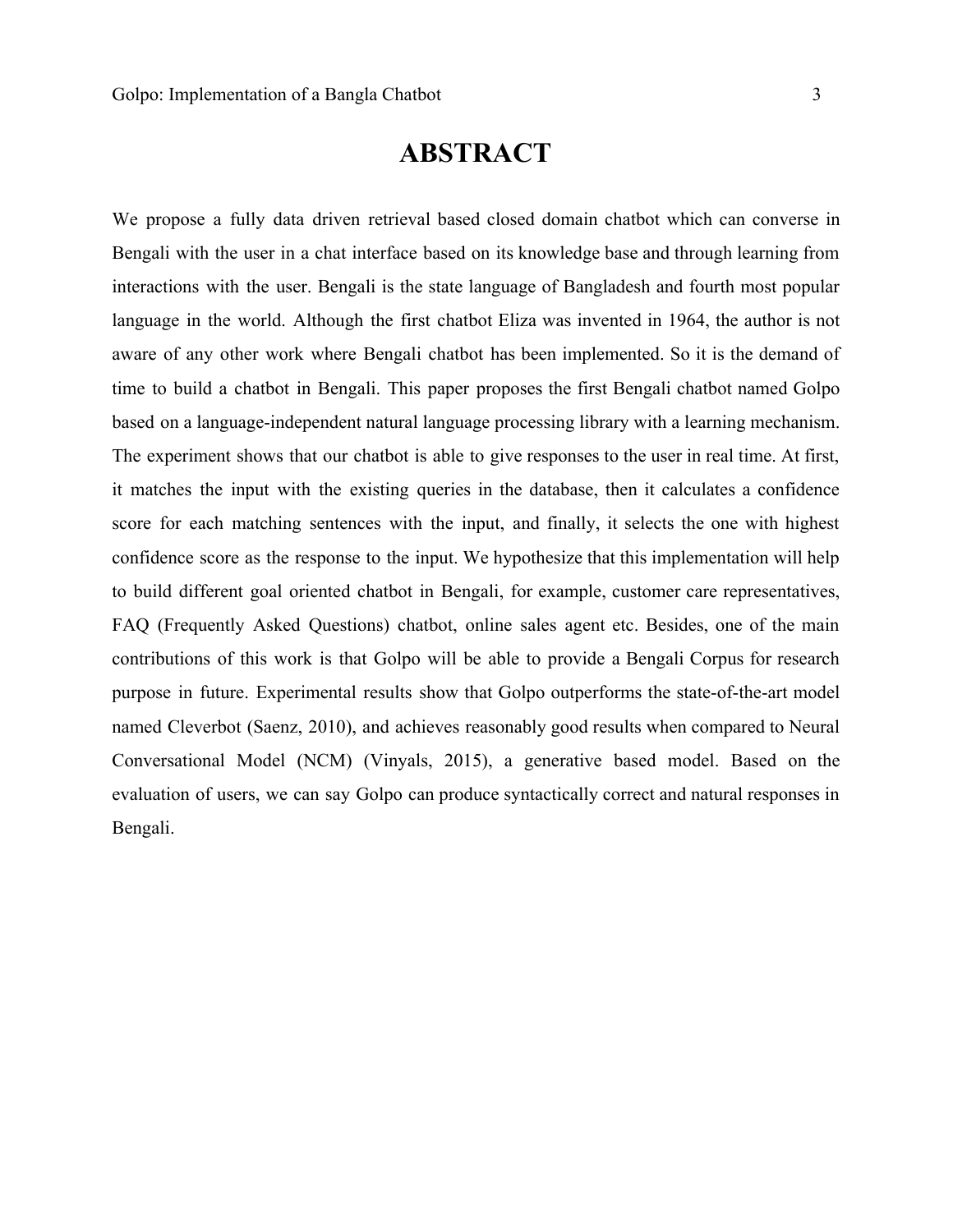### **ACKNOWLEDGEMENT**

<span id="page-3-0"></span>I would like to express my sincere gratitude to The Most Merciful Allah who blessed me with patience, determination, ability and opportunity to complete the thesis within time.

I would love to thank from the bottom of my heart to my supervisor Dr. Mahbub Majumdar who has accepted me to do thesis under his supervision and has helped me to complete it within time with his valuable guidance and advises. I am fortunate and grateful to be able to work under his supervision.

Finally, I am grateful to my family for believing in my ability and for supporting me through thick and thin. Also, I want to thank faculty members and staffs of the Department of Computer Science and Engineering, BRAC University for providing me with all kinds of help.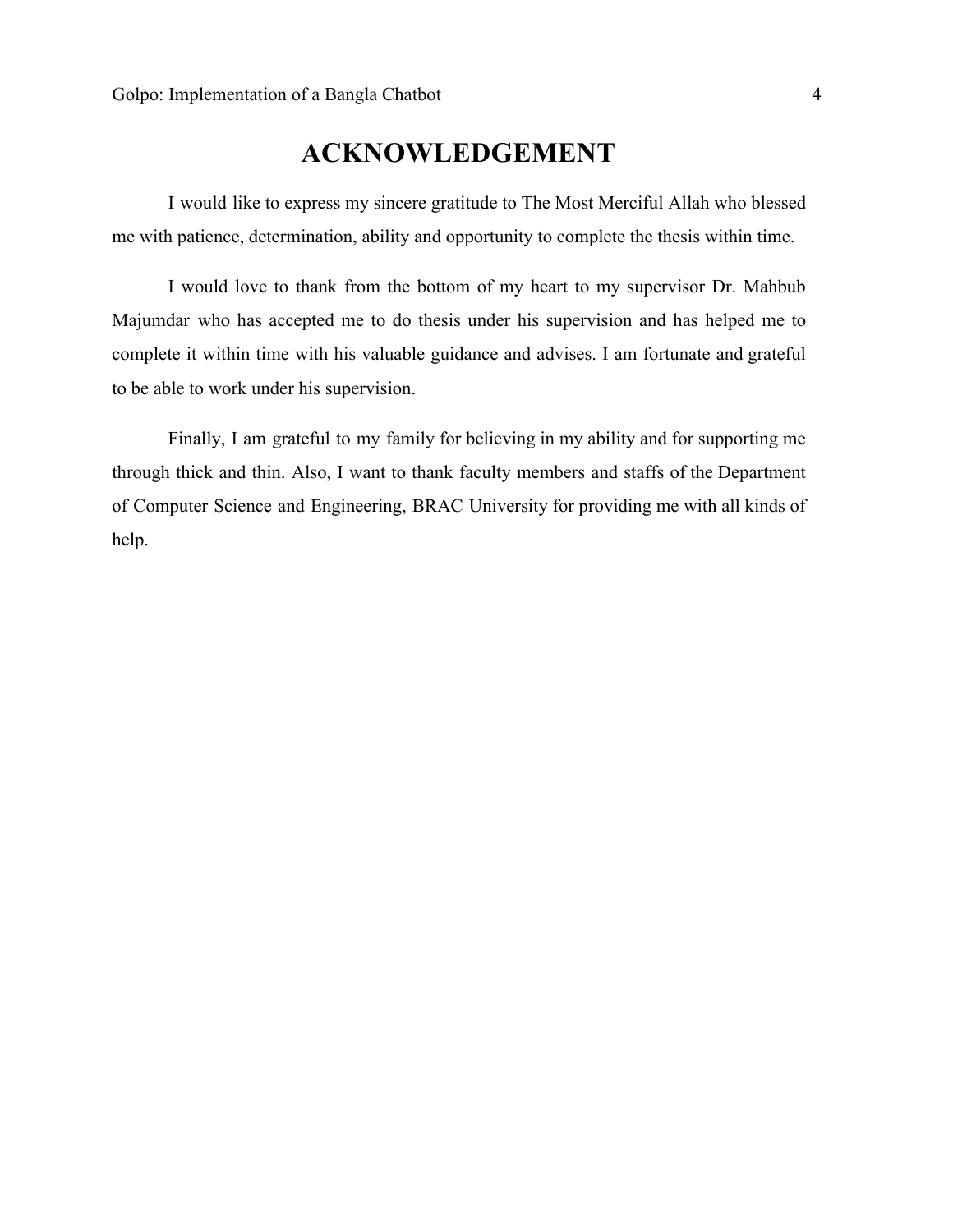## **TABLE OF CONTENTS**

<span id="page-4-0"></span>

| <b>IMPLEMENTATION OF A BANGLA CHATBOT</b> | $\mathbf{1}$            |
|-------------------------------------------|-------------------------|
| <b>DECLARATION</b>                        | $\boldsymbol{2}$        |
| <b>ABSTRACT</b>                           | $\mathbf{3}$            |
| <b>ACKNOWLEDGEMENT</b>                    | $\overline{\mathbf{4}}$ |
| <b>TABLE OF CONTENTS</b>                  | 5                       |
| <b>LIST OF FIGURES</b>                    | $\overline{7}$          |
| <b>LIST OF TABLES</b>                     | 9                       |
| <b>CHAPTER I</b>                          | 10                      |
| <b>INTRODUCTION</b>                       | 10                      |
| 1.1 Introduction                          | 10                      |
| 1.2 Objective                             | 12                      |
| 1.3 Motivation                            | 13                      |
| <b>1.4 Thesis Outline</b>                 | 14                      |
| <b>CHAPTER II</b>                         | 15                      |
| <b>LITERATURE REVIEW</b>                  | 15                      |
| <b>Chatbot</b>                            | 15                      |
| <b>CHAPTER III</b>                        | 19                      |
| <b>METHODOLOGY AND IMPLEMENTATION</b>     | 19                      |
| 3.1 Proposed Method                       | 19                      |
| 3.2 Chatterbot                            | 21                      |
| 3.3 Algorithm and Flowchart               | 23                      |
| <b>3.4 Implementation</b>                 | 24                      |
| 3.4.1 Environmental Setup                 | 24                      |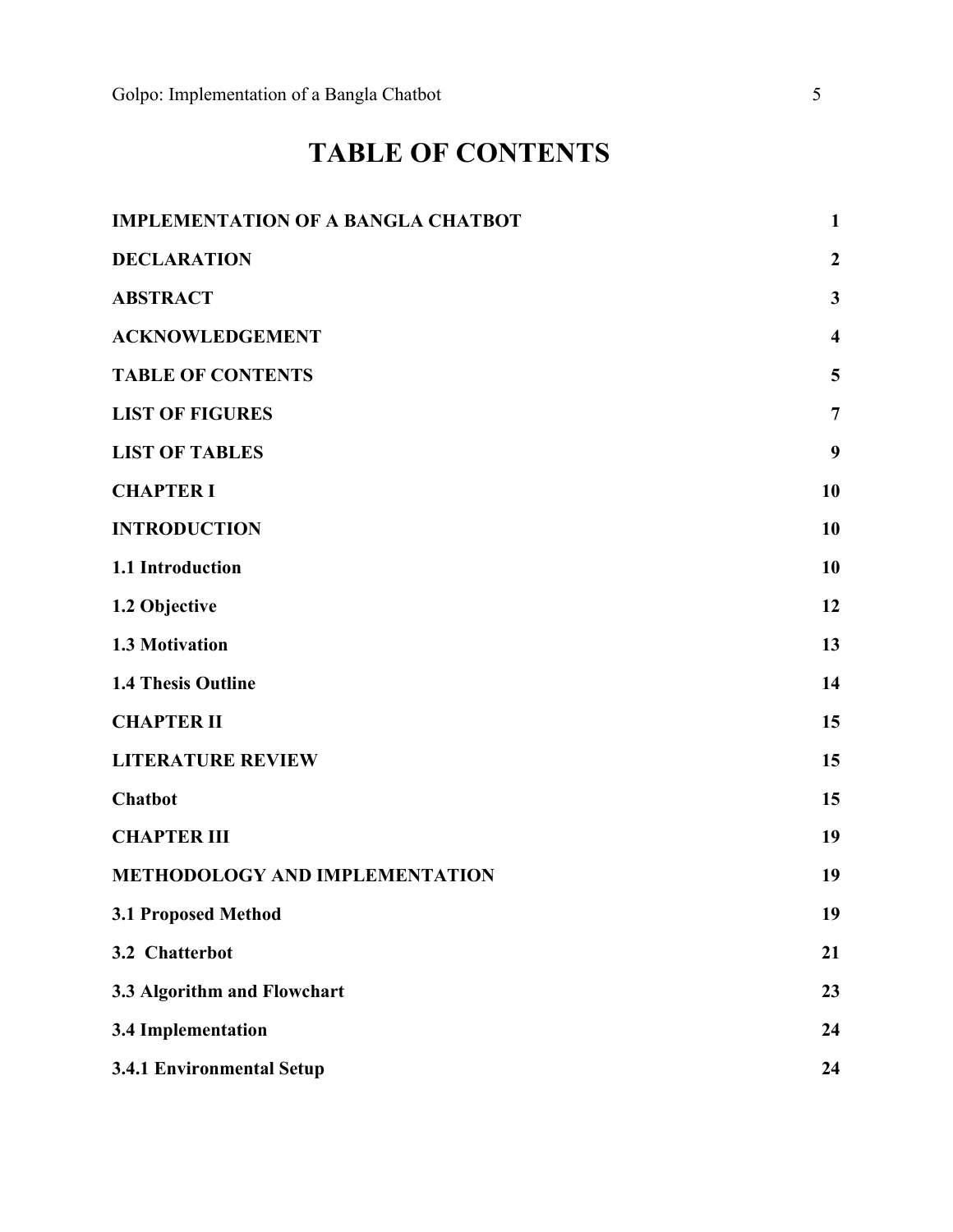Golpo: Implementation of a Bangla Chatbot 6 6

| 3.4.2 Training                                             | 27 |
|------------------------------------------------------------|----|
| 3.4.3 Storage Adapters                                     | 30 |
| <b>3.4.4 Input Adapters</b>                                | 31 |
| 3.4.5 Output Adapters                                      | 31 |
| 3.4.6 Logic Adapters                                       | 32 |
| <b>3.4.7 Response Selection Methods</b>                    | 34 |
| <b>3.4.8 Statement-Response Relationship</b>               | 34 |
| <b>3.4.9 Dataset Format</b>                                | 36 |
| 3.4.10 Implementation of Prototype                         | 37 |
| <b>CHAPTER IV</b>                                          | 39 |
| <b>RESULTS AND ANALYSIS</b>                                | 39 |
| 4.1 Comparison between English Chatbot and Bengali Chatbot | 39 |
| 4.2 Analysis                                               | 42 |
| <b>CHAPTER IV</b>                                          | 44 |
| <b>CONCLUSION AND FUTURE WORK</b>                          | 44 |
| 5.1 Conclusion                                             | 44 |
| 5.2 Future Work                                            | 44 |
| <b>REFERENCES</b>                                          | 46 |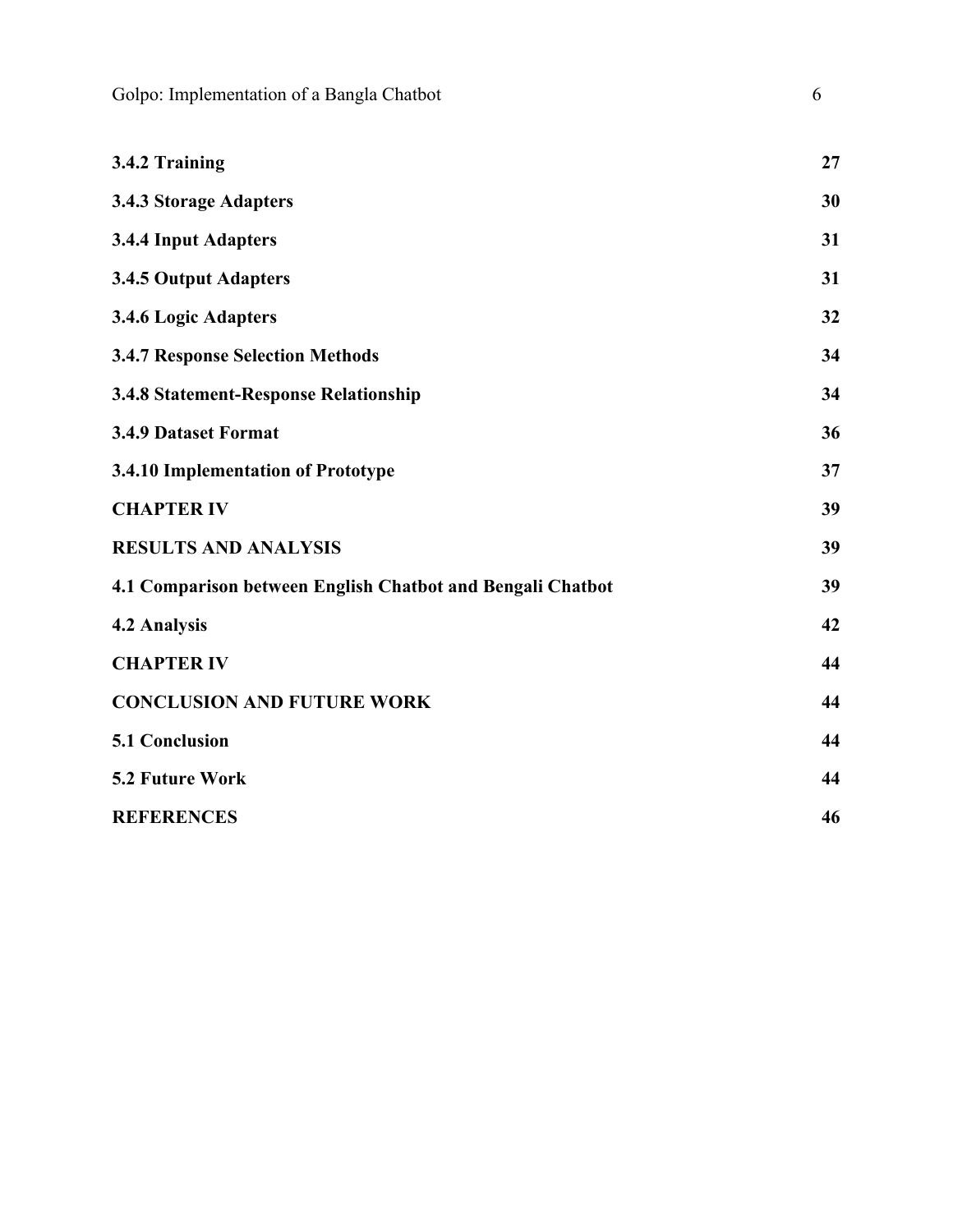## **LIST OF FIGURES**

<span id="page-6-0"></span>

| <b>SERIAL</b>  | <b>FIGURE</b> | <b>NAME</b>                                                                   |     |
|----------------|---------------|-------------------------------------------------------------------------------|-----|
| NO.            | NO.           |                                                                               | No. |
| $\mathbf{1}$   | 3.1(a)        | Block Diagram of Bengali Chatbot                                              | 23  |
| $\overline{2}$ | 3.1(b)        | Flowchart of the Proposed System                                              | 25  |
| 3              | 3.3           | Process Flow Diagram of ChatterBot                                            | 27  |
| $\overline{4}$ | 3.4.1(a)      | Official Unicode Consortium Code Chart of Bengali                             | 29  |
| 5              | 3.4.1(b)      | Bengali Alphabet                                                              | 30  |
| 6              | 3.4.1(c)      | Required Tools for Environmental Setup of Golpo                               | 31  |
| $\overline{7}$ | 3.4.2(a)      | Pseudocode of an Instance showing how to use the<br><b>List Trainer Class</b> | 32  |
| 8              | 3.4.2(b)      | Pseudocode for the List Trainer Class                                         | 32  |
| 9              | 3.4.2(c)      | Code Snippet of the Bengali Chatterbot's Training<br>Class                    | 33  |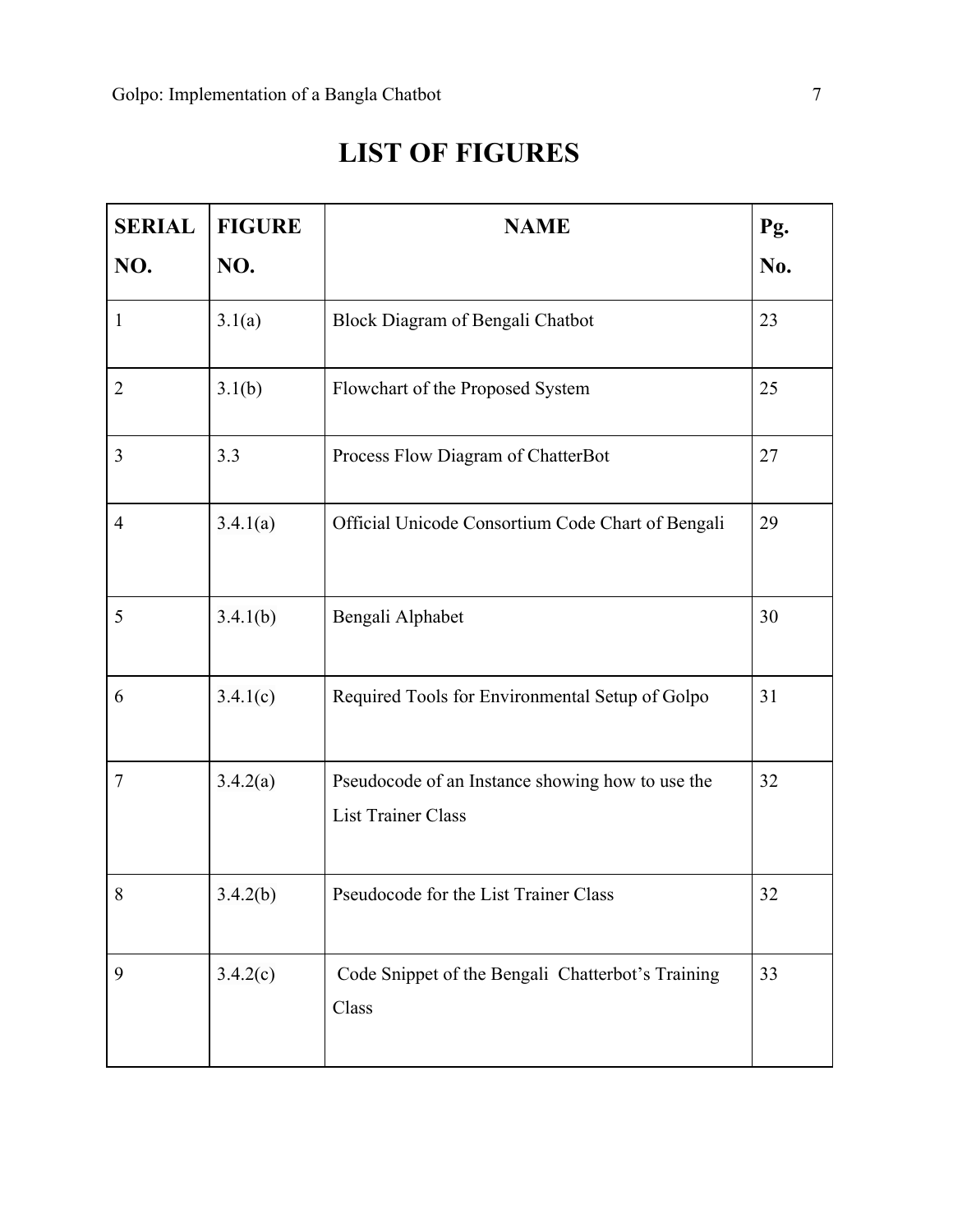| <b>SERIAL</b> | <b>FIGURE</b> | <b>NAME</b><br>Pg.                                                               |     |
|---------------|---------------|----------------------------------------------------------------------------------|-----|
| NO.           | NO.           |                                                                                  | No. |
| 10            | 3.4.2(d)      | Pseudo Code for Corpus Trainer Class of Chatterbot                               | 33  |
| 11            | 3.4.3         | Code Snippet of Initialization of the Storage<br>Adapter of our System           | 34  |
| 12            | 3.4.5         | Code Snippet of Initialization of Output Adapter<br>of Golpo                     | 35  |
| 13            | 3.4.6         | Pseudocode for the Best Match Logic Adapter                                      | 36  |
| 14            | 3.4.8(a)      | The Relationship between Statement and<br>Responses                              | 38  |
| 15            | 3.4.8(b)      | Mechanism of the Reference to All Parent Statements<br>of the Current Statement. | 38  |
| 16            | 3.4.9         | Format for Creating the Corpus for JSON Storage                                  | 39  |
| 17            | 3.4.10(a)     | Implementation of the English Chatbot                                            | 40  |
| 18            | 3.4.10(b)     | Implementation of Golpo                                                          | 41  |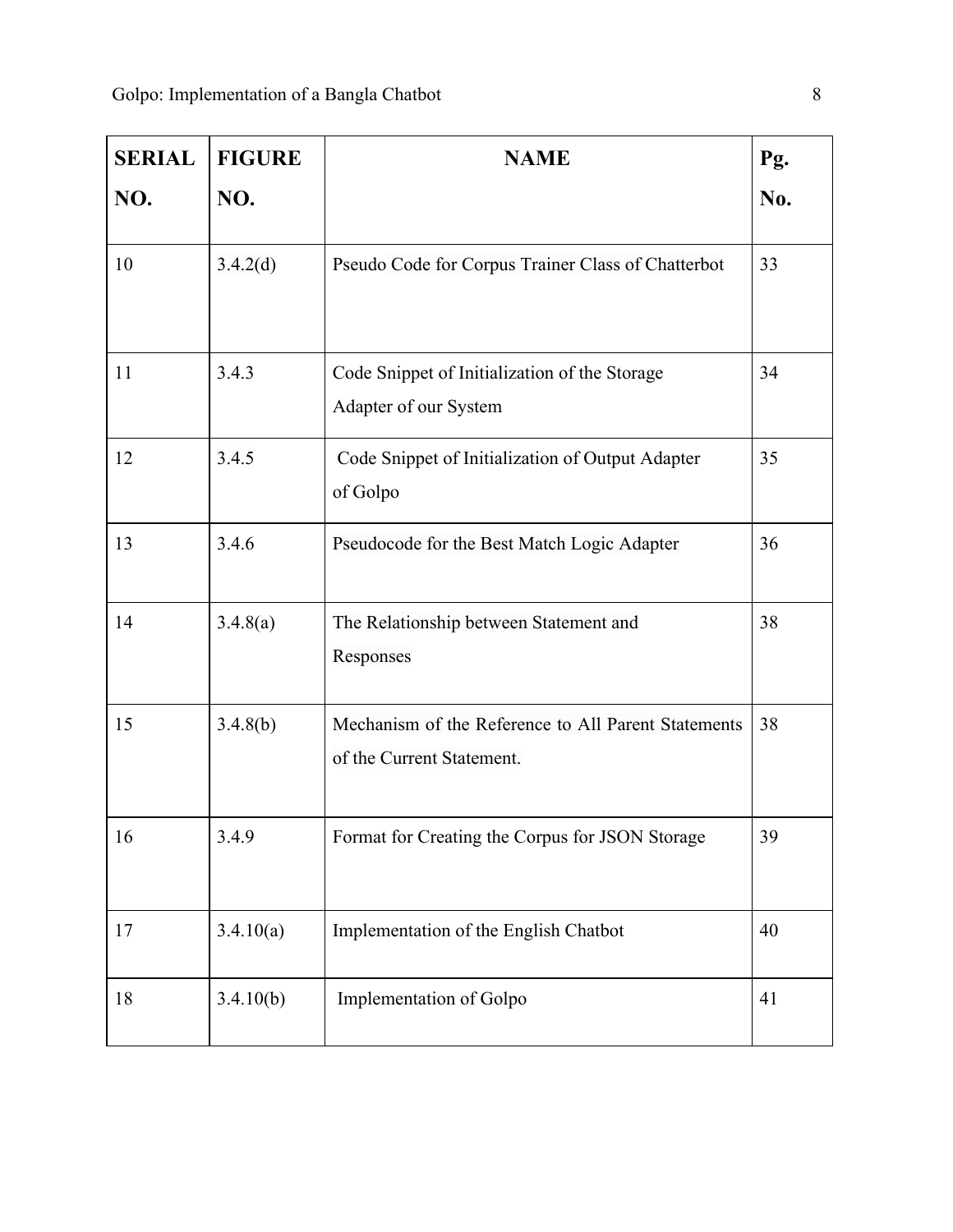## **LIST OF TABLES**

<span id="page-8-0"></span>

| <b>SERIAL</b> | <b>TABLE</b>   | <b>NAME</b>                                          | PAGE NO. |
|---------------|----------------|------------------------------------------------------|----------|
| NO.           | NO.            |                                                      |          |
|               | 1              | The Comparative Study between NCM and<br>Golpo       | 43       |
| ာ             | $\overline{2}$ | The Comparative Study between Cleverbot<br>and Golpo | 44       |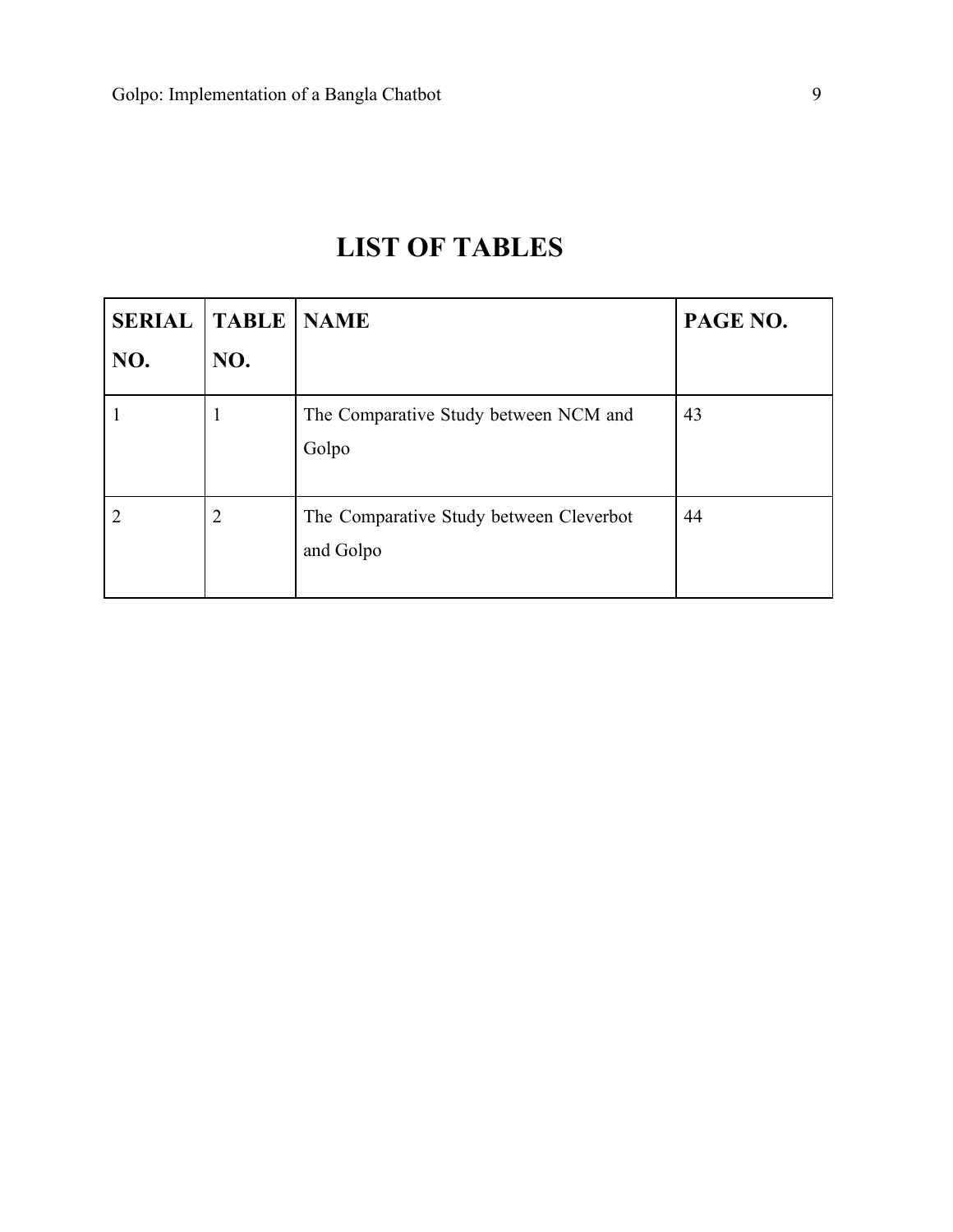# **CHAPTER I INTRODUCTION**

### <span id="page-9-2"></span><span id="page-9-1"></span><span id="page-9-0"></span>**1.1 Introduction**

The absolute goal of the Artificial Intelligence research is to build a machine which can converse with a human such that no one can differentiate it from a real human being. After Alan Turing proposed his Turing Test in 1950 in his famous work "Computing Machinery and Intelligence" [\(Turing,](#page-45-0) 1950), it has been almost 60 years that researchers are trying to pass the test. As a part of the research to develop an intelligent conversational agent, in 1964, Eliza ([Weizenbaum,](#page-45-0) 1966), a simulation of a Rogerian psychotherapist, was developed in Massachusetts Institute of Technology (MIT). It was capable of replying the sentences used by the users back to them. It was the beginning of the research on the conversational agent.

A conversational agent is a program which can converse in a natural language with the user either based on the knowledge base (retrieval based closed domain model ) or by generating new sentences (generative based open domain model) in a chat interface and sometimes, it is able to perform actions based on the conversations (goal-oriented chatbots, for example, pizza ordering chatbot). It is popularly known as chatbot or chatterbot or bot.

A chatbot is one of the main concerns of the study of Human-Computer Interaction  $(HCI)$ . We can cite the examples of  $Cleverbot<sup>1</sup>$  or Simsimi, automated tutorials and online assistants as chatbots in use. The use cases of chatbot include customer care representative, sales agent, FAQ answerers etc. With the rise of smartphones and other high computational devices, chatbot becomes one of the hot topics of Natural Language Processing (NLP) research. This is to be noted that all research were based on only one language which is English. Although some works have been done on Chinese and Spanish languages but there are very few in number. Other languages were left out because of the lack of quality data corpus and natural language

<sup>1</sup> http://www.cleverbot.com/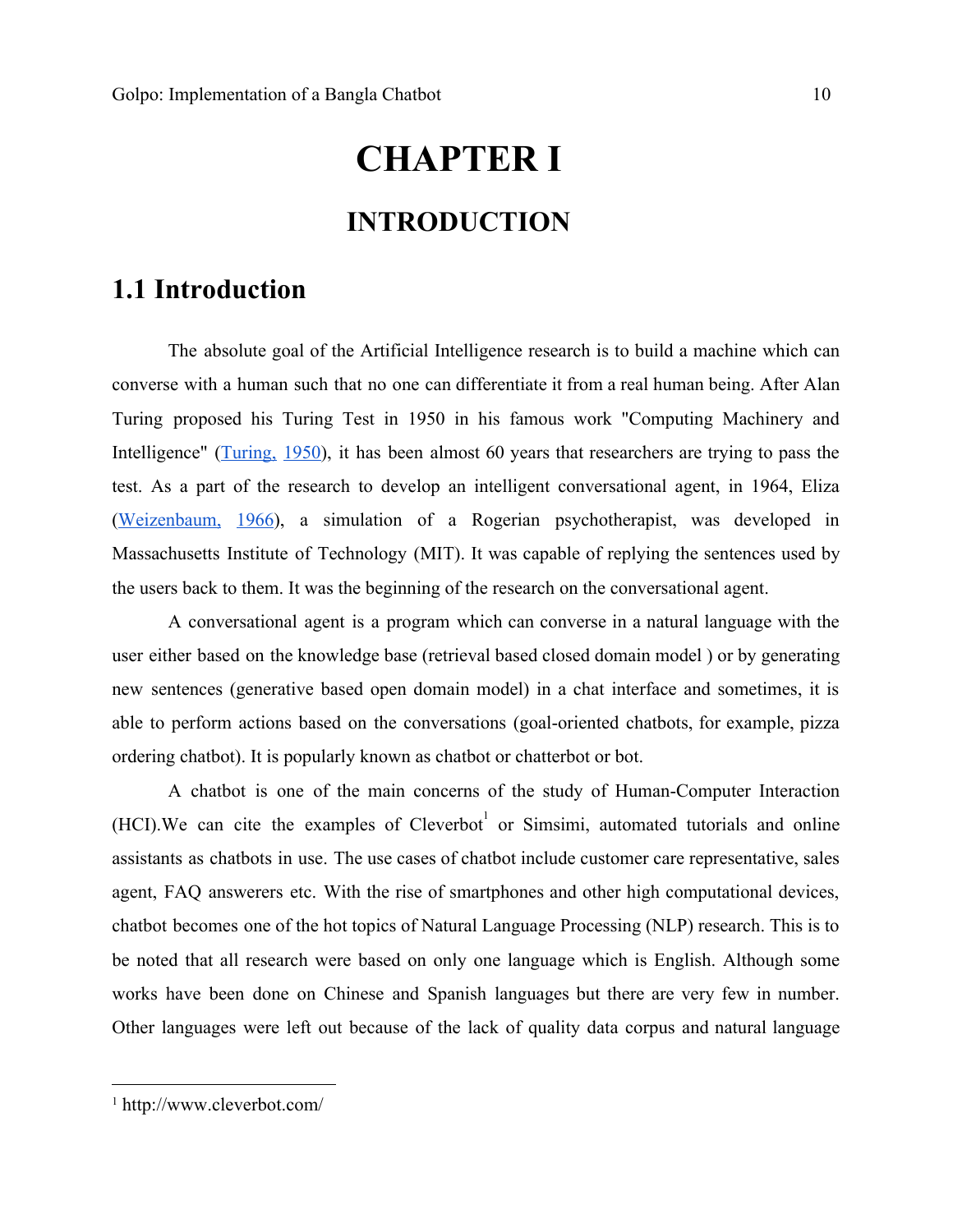processing tools.

Bengali is the fourth most spoken language in the world. It is the mother tongue of the people of the Bangladesh and also the language of some part of India such as Calcutta. But is a matter of great regret that it is considered as low-density language. There are many languages considered to be low-density languages because insufficient digitized text material is available in the language even though millions of people speak the language (Islam, 2012). As a low-density language, there is no chatbot in Bengali. Therefore, this very notion motivates us to create a chatbot in Bengali.

Bengali Natural Language Processing (BNLP) is a recent concern of academic field. There is a lack of appropriate resources and a lot of work has to be done. Writing a perfect Chatbot is very difficult because it needs a very large database and must give reasonable answers to all interactions [\(Abdul-Kader,](#page-45-0) 2015). Due to unavailability of large Bengali conversation corpus, for the prototype, the system is provided with a sample hand-crafted dataset for general interactions. So the main objective of our work is to build a novel chatbot in Bengali which will able to interact in Bengali as well as building a corpus in Bengali. We name it "Golpo" which means "Story" in Bengali.

As chatbot will be as good as its knowledge base which matches the user's input with the best-matched response in its database, due to lack of quality corpus in Bengali, the job becomes even more complicated. So for any researchers who wants to build a chatbot in Bengali, his/her first job will be to build an appropriate Bengali corpus. The main challenges of this research are finding an appropriate dataset to use as a knowledge base, dealing with misspelled inputs or grammatically incorrect sentences and being able to have an engaging human-like conversation. Since we do not find a suitable database for this purpose we manually prepared and annotated conversation corpus. In this work, for the implementation, we create an appropriate Bengali corpus from the scratch and design it in such a way that it is able to provide us with a generated Bengali corpus.

Since it is the first attempt so we are using the retrieval based system based on a pattern matching mechanism between the inputs and the hand crafted rules predetermined in the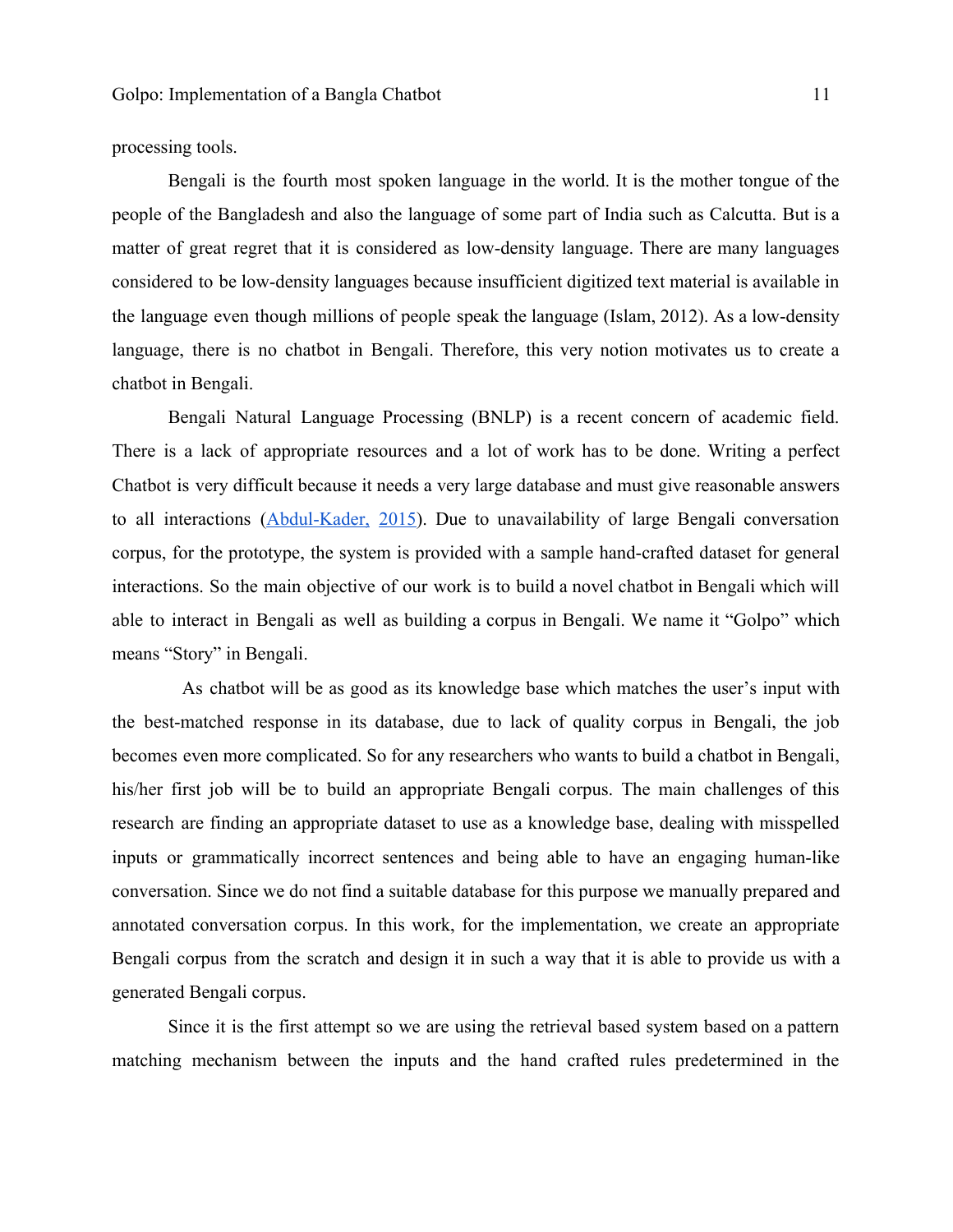knowledge base with a learning feature. Learning here means saving new phrases and then using them later to give appropriate answers for similar phrases (M. J. [Pereira,](#page-45-0) 2013). The contribution of this paper is two folds. (1) We start the research of Bengali chatbot or conversational agent (2) Our system is able to provide a Bengali corpus which can be used for other Bengali Language Processing research in future.

We evaluate the chatbot based on user's satisfaction. [Shawar,](#page-45-0) B. A., & Atwell, E. (2007, [April\)](#page-45-0) advised that "Evaluation should be adapted to the application and to user needs. If the chatbot is meant to be adapted to provide a specific service for users, then the best evaluation is based on whether it achieves that service or task". The main task of our research is to interact with the user in fluent and syntactically correct Bengali.

We compare Golpo with two popular English chatbots which are Neural Conversational Model (NCM) and the Cleverbot. In the experiments, our chatbot performs as well as the NCM. Cleverbot is quite similar to our work. Experimental evaluation shows our system outperforms Cleverbot in many cases. It is to be mentioned that our chatbot replies in syntactically correct Bengali.So we can state our chatbot is able to achieve its main goal. We believe our work will inspire a lot of researchers to come forward for the development of resources in Bengali Language Processing.

### <span id="page-11-0"></span>**1.2 Objective**

- 1. To create a Chatbot in Bengali which can take input from users in Bengali and also replies in Bengali.
- 2. To develop a Bengali corpus for training the chatbot and with the learning feature making the system being able to generate a corpus for future use.
- 3. The responses should be free from spelling and grammatical mistakes.
- 4. The responses should be consistent, coherent and in order.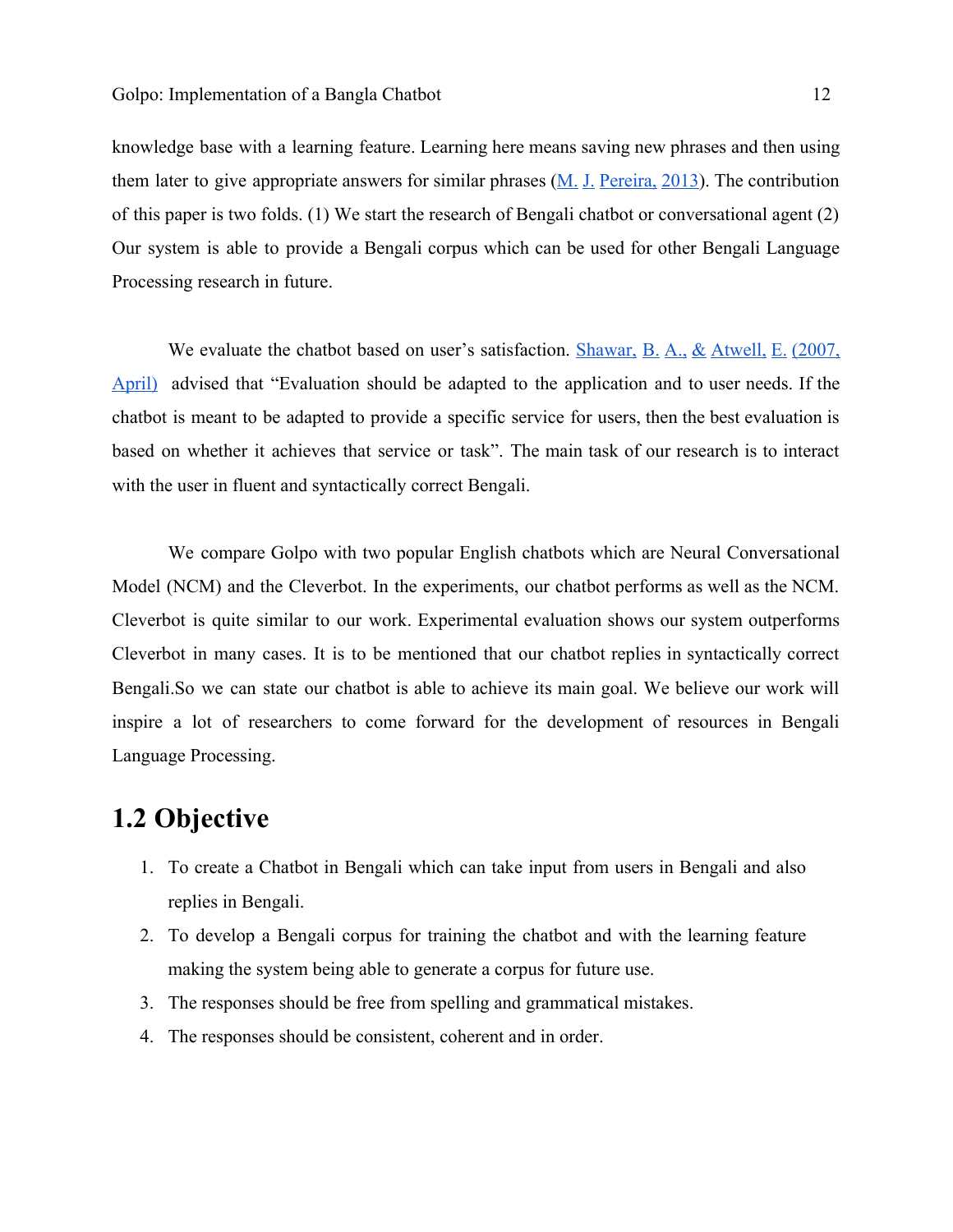### <span id="page-12-0"></span>**1.3 Motivation**

Last decade was the decade where a technological revolution took place. With the increase in usage of smartphones, the number of the social network users and mobile app users has increased manifold. Now the question is "What's next?". From recent research in the pattern of consumer behavior related to smartphones, it is being seen that users has limited them to few numbers of the app and spends most of the time there. So the post- app era demands a new trend which can be chatbot. The user usually searches the solutions of their problems in Google, Yahoo, and other search engines but either they do not retrieve concise or relevant information, or they retrieve documents or links to these documents instead of an appropriate answer to their problems. To address such problem the idea of chatbot arises in which user asks in natural language and receives a concise and appropriate answer [\(Shawar, B.A. and Atwell, E., 2007](#page-45-0) ).

Chatbots can be new updated version of the mobile app or the search engines which will be able to interact with the user in natural language. It is being seen that the limited number of apps in which the users have confined them to are mostly social and messaging apps. So we can surely say it is a positive indication for the development of chatbots. Age of interacting with computers with predetermined commands or clicking on the graphical user interface is long gone, now it is the demand of time the computer starts to take commands in natural language.

With the growth of online-based services like shopping, ordering foods or any official works, it has become necessary to build chatbot to handle large customer base from all over the world at any time.

Recently many developments took place in NLP research so with the large availability of tools for building conversation agent it is the time to transition to taking natural language inputs interface. "The need of conversational agents has become acute with the widespread use of personal machines with the wish to communicate and the desire of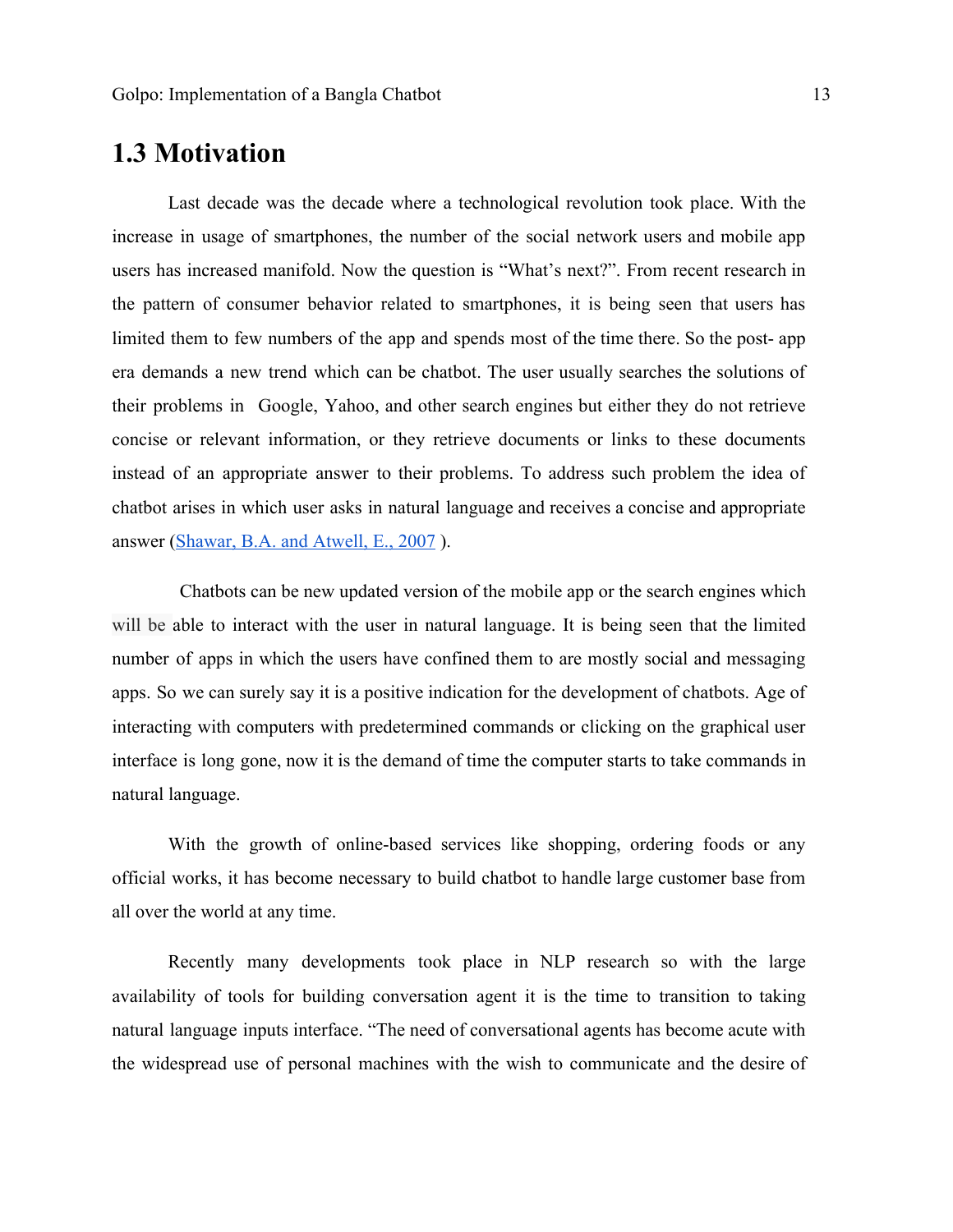their makers to provide natural language interfaces." (Wilks, 1999). So all the above-mentioned reasons are the factors that played an influential role which motivates us to build a chatbot.

"With nearly 230 million speakers, Bangla is one of the largest spoken languages in the world, but only a very small number of linguistic tools and resources are available for it. For instance, there is no morphological analyzer, POS tagger or syntax parser available for Bangla ([Islam,](#page-45-0) 2012)." As a nation with a history of shedding blood to uphold the honor of Bengali as the national language, we have done nothing for the protection of tools for Bengali Language processing. The development of language resources and its availability is a must for enhancing Language processing capabilities and research in this field [\(Sarkar,](#page-45-0) 2007). This very notion motivated us to build first ever Bengali chatbot. With the rise of social messaging apps users among Bengali spoken people, it is the absolute demand of time to build a Bengali chatbot. Also, online based businesses in Bangladesh has a long cherished dream of having an automated system which can take orders in Bengali and replies to users regarding their products in real time 24/7. So all these causes inspired us to take this work at hand.

### <span id="page-13-0"></span>**1.4 Thesis Outline**

Chapter One introduces the treatise of human-computer interaction, the need of chatbot and motivation behind this work.

Chapter Two discusses a brief history of chatbot and related works to our systems

Chapter Three explains the methodology, algorithm, flowchart, training and implementation of the prototype.

Chapter Four provides the sample of the experiments done on the systems, comparative studies of Golpo with other chatbot and analysis on it.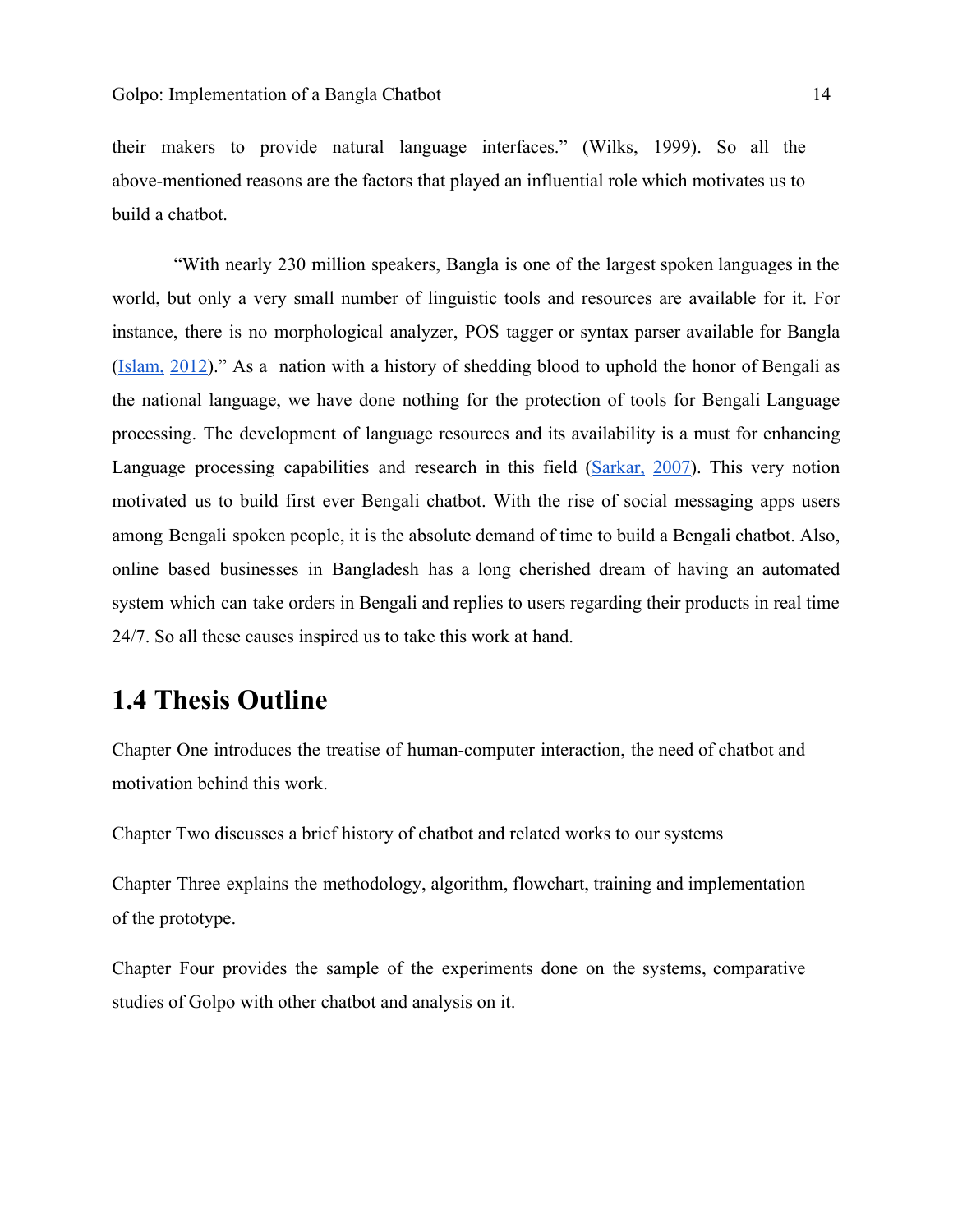## **CHAPTER II**

### **LITERATURE REVIEW**

<span id="page-14-1"></span><span id="page-14-0"></span>Early work on chatbots ([Weizenbaum](#page-45-0) 1966) relied on handcrafted templates or heuristic rules to do response generation, which requires huge effort but can only generate limited responses. Recently, researchers begin to develop data driven approaches (Ritter, [Cherry,](#page-45-0) and [Dolan 2011; Stent and Bangalore 2014\)](#page-45-0).

Statistical goal-oriented dialogue systems have long been modeled as partially observable Markov decision processes (POMDPs) [\(Young](#page-45-0) et al., 2013), and are trained using reinforcement learning based on user feedback. Li et al.  $(2016)$  recently applied deep reinforcement learning successfully to train non-goal oriented chatbot type dialogue agents. They show that reinforcement learning allows the agent to model long-term rewards and generate more diverse and coherent responses as compared to supervised learning.

Retrieval based methods select a proper response by matching message response pairs (Hu et al. 2014; [Wang](#page-45-0) et al. 2015; Lu and Li 2013). Retrieval-based methods (Ji, Lu, [and](#page-45-0) Li [2014](#page-45-0)) retrieve response candidates from a pre-built index, rank the candidates, and select a reply from the top ranked ones.

In related work, we found response selection for retrieval-based chatbots in a single turn scenario, because retrieval-based methods can always return fluent responses (Ji, Lu, [and](#page-45-0) Li [2014](#page-45-0)) and single turn is the basis of conversation in a chatbot.

### <span id="page-14-2"></span>**Chatbot**

A conversational agent which can converse with a human, based on the provided knowledge base and the natural language it was trained on, in any platform eg. mobile, website or desktop application etc is called a chatbot. After Eliza was created, chatbot for long was one of the most sought topics of academic interest among AI researchers. But it was not until 2016, it gained the interest of general mass. With the launch of smartphone based chatbots such as the Apple Siri [\(Assefi,](#page-45-0) 2015), Amazon Echo<sup>2</sup>, and China's WeChat [\(Beech,](#page-45-0) 2014), chatbots turn into one of the hottest trends in technology. Apart from this, some technological giant companies like Facebook Messenger and Skype declared to give full support to the developers for the

<sup>&</sup>lt;sup>2</sup> A. (n.d.). Amazon Echo - Black. Retrieved April 13, 2017, from

https://www.amazon.com/Amazon-Echo-Bluetooth-Speaker-with-WiFi-Alexa/dp/B00X4WHP5 E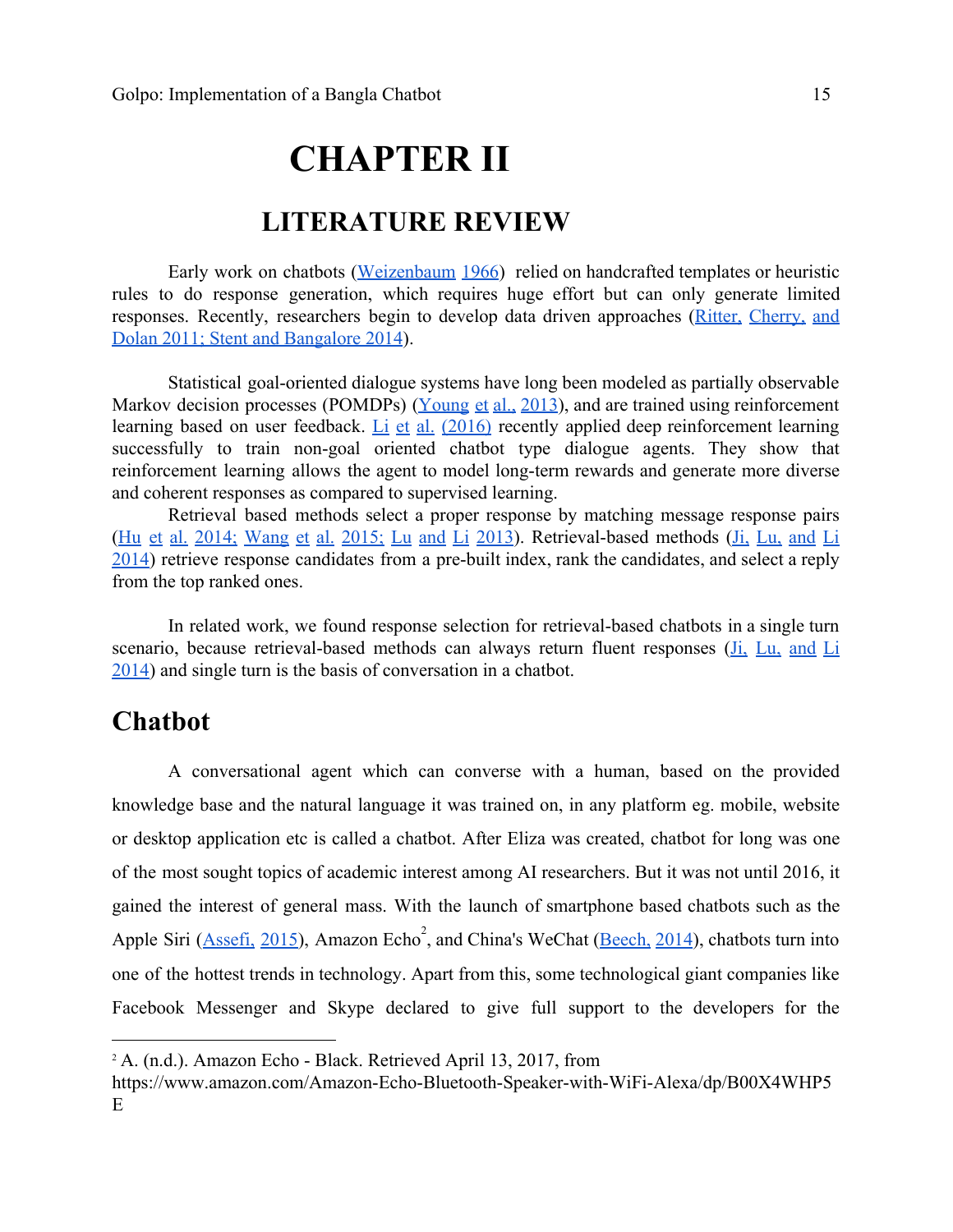development of chatbot. Google, the biggest corporation in technology, entered the competition by launching a chatbot application  $(A \parallel o)^3$  powered by its artificial intelligence  $(A I)$  and big data.

Human-computer interaction is one of the most difficult challenges in Natural Language Processing (NLP) research. It is a combination of different fields which facilitate communication between users and computers using a natural language depending solely on the language and the available natural language processing techniques (Shawar, 2007). The whole world is entering an era of conversational agents. The era of talking machines is not very far away. In words of Alan Turing, we can say " I propose to consider the question, 'Can machines think?" (Turing, 1950) Much work has been done in information retrieval (IR), machine translation, POS tagging, annotation, and auto-summarization. Although there is quite a large literature on the development of an intelligent machine but still researchers are not successful in making an intelligent machine which can pass Turing Test. Because an intelligent conversational agent is the combination of all the fields of Natural Language Processing (NLP). With the advent of smart personal assistants like Siri, Google Chrome, and Cortana (Meeng, 2011), we may hope for the fulfillment of the dream of Colby. "Before there were computers, we could distinguish persons from non-persons on the basis of an ability to participate in conversations. But now, we have hybrids operating between a person and non-persons with whom we can talk in ordinary language." (Colby 1999a). For achieving this goal AI researchers are working relentlessly to make chatbot which can talk like a human.

The purpose of a chatbot system is to simulate a human conversation; the chatbot architecture integrates a language model and computational algorithms to emulate informal chat communication between a human user and a computer using natural language. Naturally, chatbot can extend daily life, such as help desk tools, automatic telephone answering systems, to aid in education, business, and e-commerce.

Although researchers get success in building chatbot using the retrieval based method but they do not have much success in the generative based method. As Yu (2016) has pointed out the

<sup>&</sup>lt;sup>3</sup> G. (n.d.). Google Allo. Retrieved April 13, 2017, from https://allo.google.com/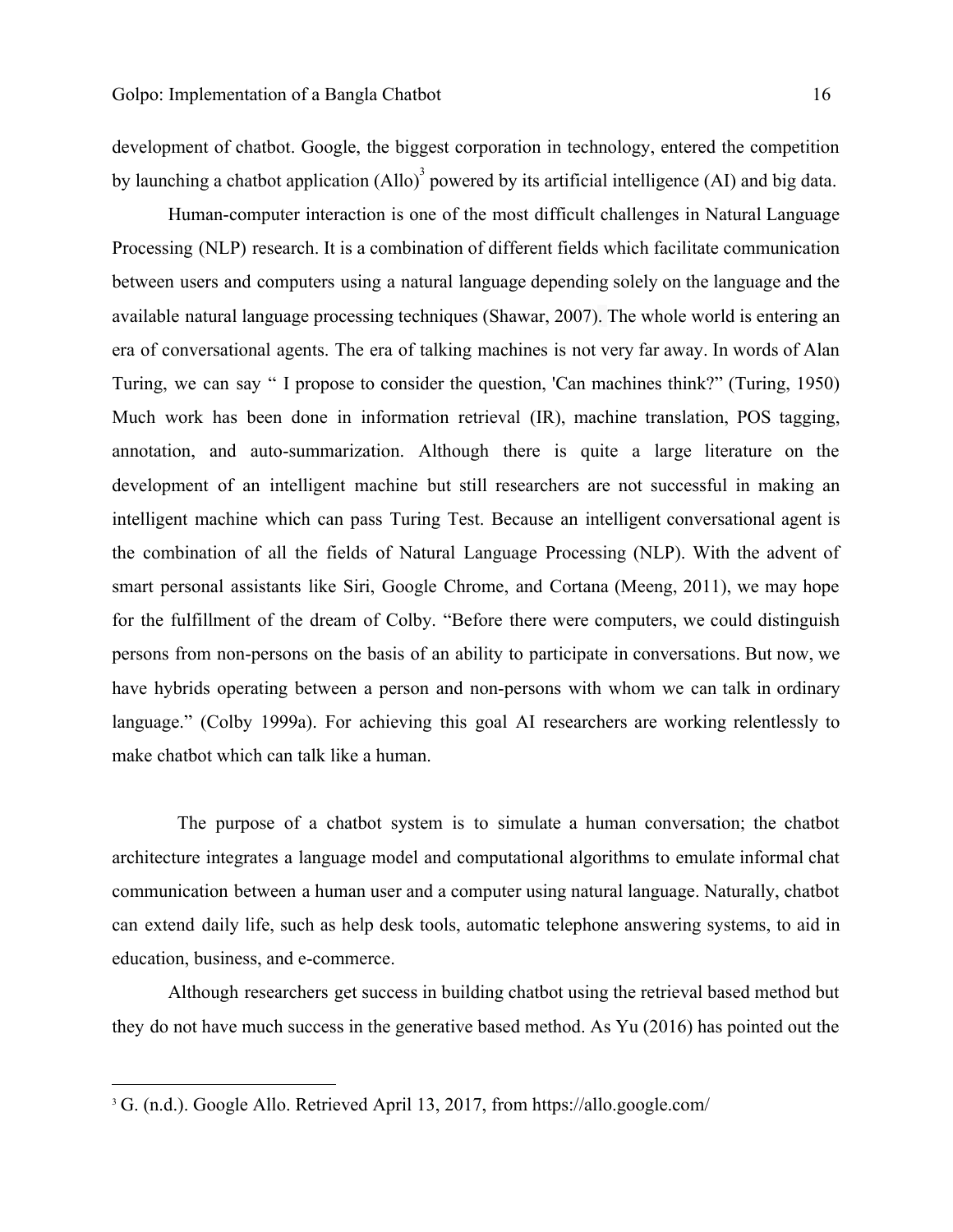cause of it is not having an appropriated database and the probability of a slightly different answer can lead to a different conversation (Yu, Z., 2016). The main drawback of the generative method is grammatically incorrect and inconsistent sentences.

The present time is the transition period of transforming technology taking commands from predetermined commands to taking inputs from natural language. It is being predicted that chatbot is the future of search engines because it is one of the easiest ways to fetch information from a system. The most important advantage of chatbot based search engine is users can easily search by writing in natural language instead of looking up in a search engine or browse several web pages to collect information.

The chatbot conversation framework falls into two categories: retrieval based and generative based chatbot.

- 1. Often considered as an easier approach, the retrieval-based model uses a knowledge base of predefined responses and employs a pattern matching algorithm with a heuristic to select an appropriate response. The retrieval based systems do not generate any new text. They can reply on within the domain of their knowledge base.
- 2. Generative models do not have any knowledge base. So they generate new text in every response. This model relies on the machine translation techniques.

If we compare both the model, we will find advantages and disadvantages in both of them. Since the knowledge base of the retrieval based model is handcrafted by the developer it is not prone to syntactical mistakes. But its disadvantage is it cannot give respond to anything beyond the scope of its knowledge base. On the other hand, generative models are very difficult to train and prone to grammatical mistakes.

The chatbot framework can be again divided into two types based on its domain: closed domain and open domain.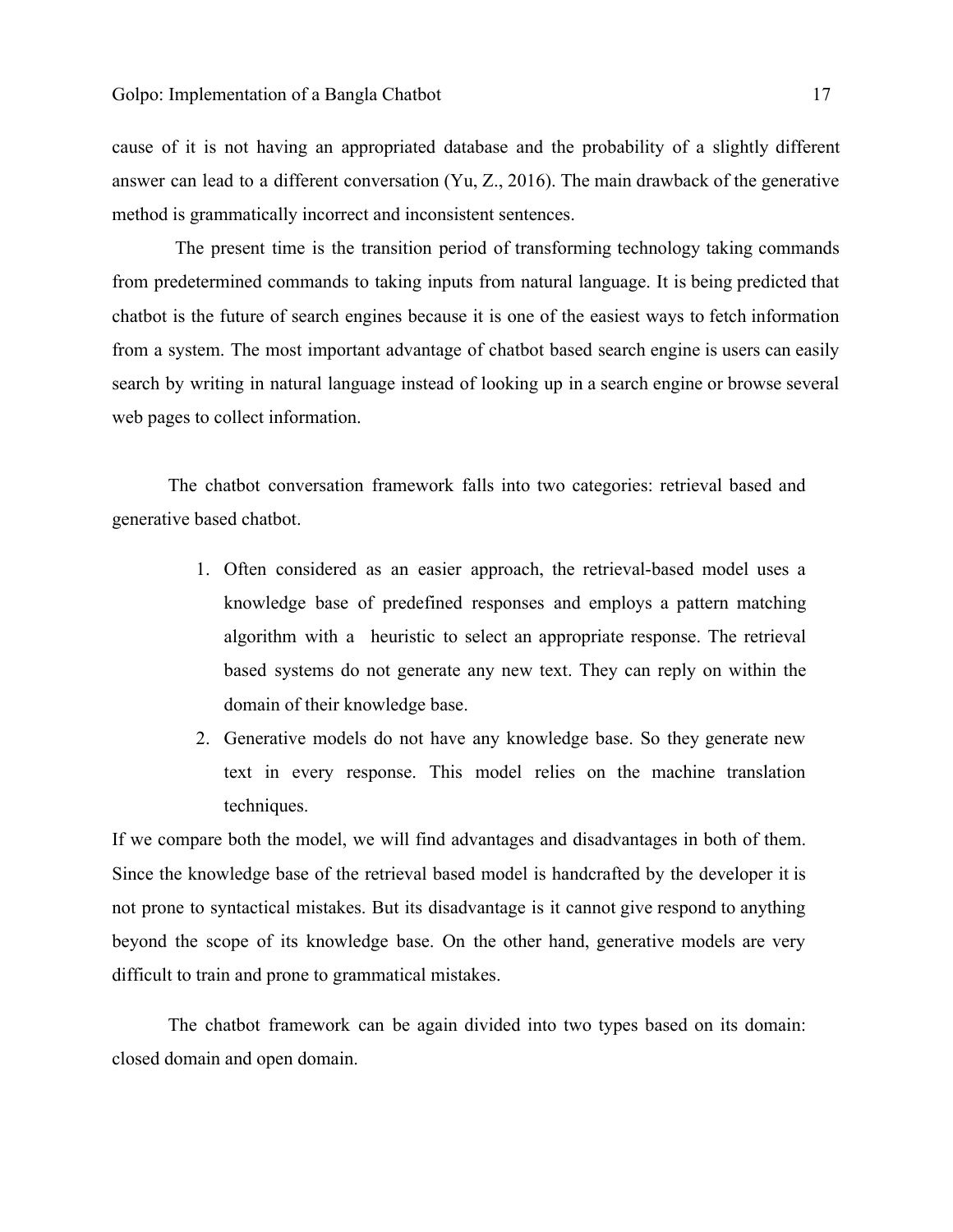- 1. The closed domain chatbots are those which can reply to a limited number of subjects. A very good example would be goal based chatbot.
- 2. An open domain chatbot does not have any knowledge base so it has to generate new sentence for each interaction. Since it has no goal so the users can take the conversation to anywhere. Often unrelated, inconsistent and grammatically incorrect sentences are produced in an open domain modeled chatbot.

So it is very difficult to build a good open domain chatbot which overcomes all the defaults whereas close domain can be easily built if the corpus is available.

As we have discussed the framework let us briefly discuss the internal mechanism of chatbot. There are three important types of artificial intelligence services which are needed to build a chatbot.

#### 1.**Rule-based pattern recognition**:

Mainly any retrieval based chatbot relies on this rule-based pattern recognition.In this model, the rules are the regular expressions.The advantage of a regular expression is that they are flexible and in the case of need new expressions can be created.

#### 2. **Natural language classifier:**

It is used to detect and classify intent of a user command.

#### 3. **Rule-based conversation manager:**

This service can apply rules and generate scripted responses based on the user's intent and data that is associated with the entities, such as location and time.

Therefore, we discuss the definition, the state of art, the classification of the chatbot framework, internal mechanism and classification of artificial intelligence services to build a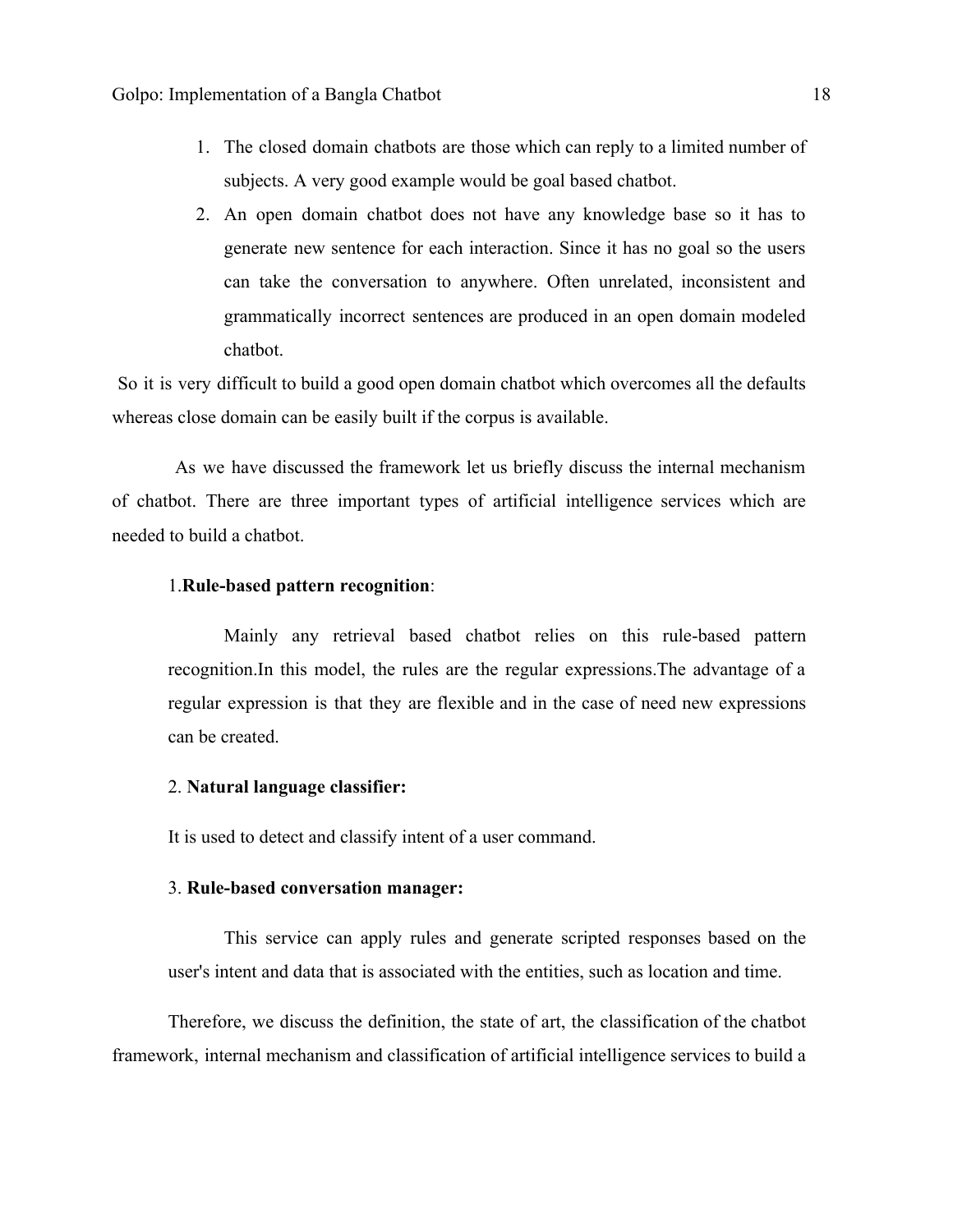<span id="page-18-1"></span>chatbot to introduce the background of our work.

# **CHAPTER III**

# <span id="page-18-2"></span>**METHODOLOGY AND IMPLEMENTATION**

### <span id="page-18-0"></span>**3.1 Proposed Method**

We propose a simple decoder and encoder based conversational model agent that will provide chatbot users with an entity from a Bengali knowledge base (KB) by interactively asking for its attributes.

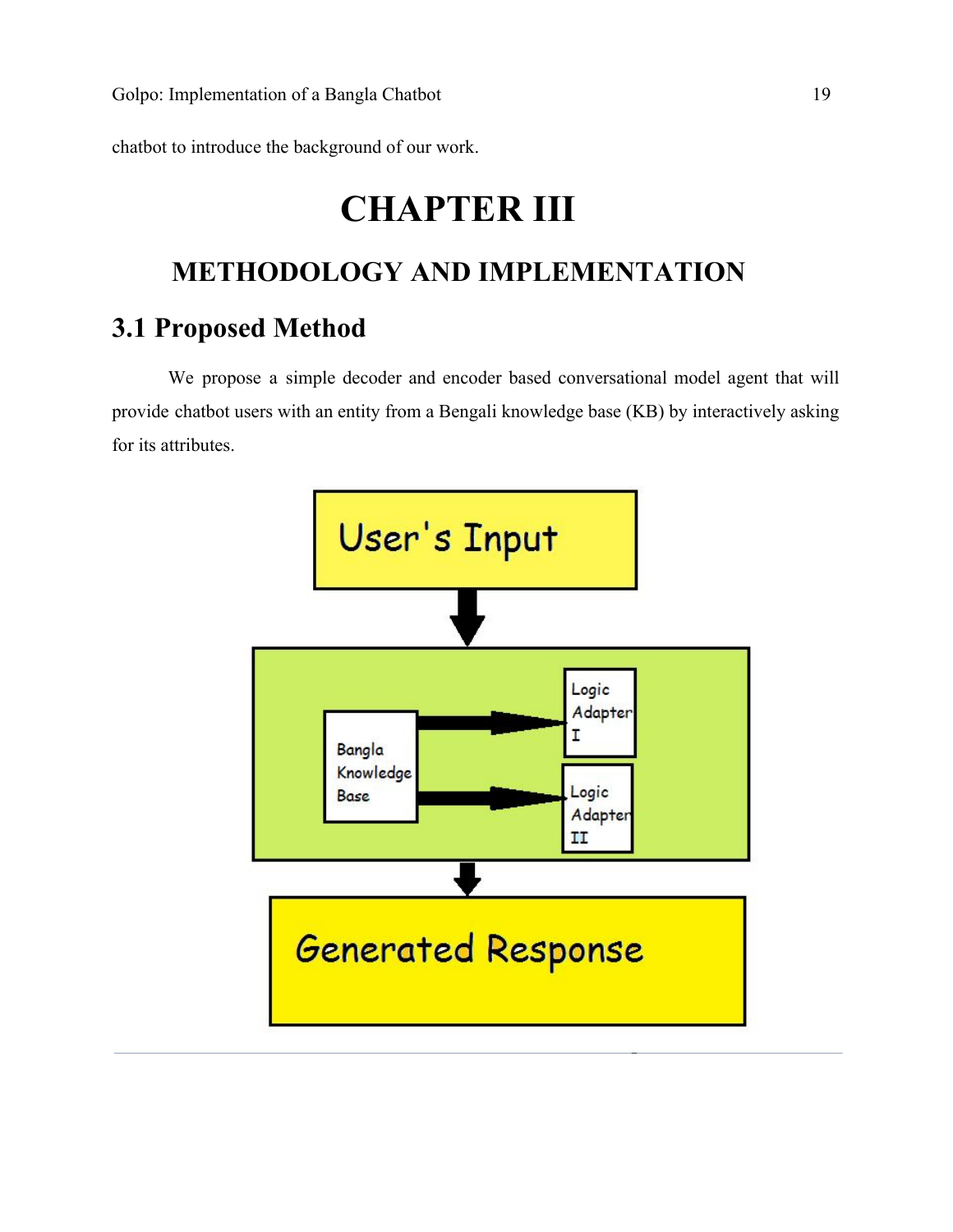#### **Fig:(3.1(a)) BLOCK DIAGRAM OF Bengali CHATBOT**

Most of the works related to conversational agents are done on a retrieval based model. The key to the success of response selection lies in accurately matching input messages with proper responses (Wu, [2016\)](#page-45-0). Our approach for response generation is retrieval based. Retrieval-based model is a model for chatbots which retrieve responses from its knowledge base. It generates a response based on the heuristics, the user's input and the context.

#### Suppose,

The input to a retrieval-based model is a text *t* ,

A potential response is  $r$ ,

Then,

The output of the model is a confidence score *C* for the response.

*C* is a function of ConfidenceValue(t, r).

The *r* with the highest score *C* is the response which will be sent to the output adapter.

To find a good response you would calculate the score for multiple responses and choose the one with the highest score. "Selecting a potential response from a set of candidates is an important and challenging task for open-domain human-computer conversation, especially for the retrieval-based human-computer conversation" [\(Zhou,](#page-45-0) 2016). Since there is a lot of difficulties in building an open domain chatbot so we want to build a domain specific chatbot. So we are providing it with an initial knowledge base and it can always improve its performance measure by learning from the responses of the users.

The workflow of the chatbot is simple and effective.

1. We will get input from the conversational platform or chat platform.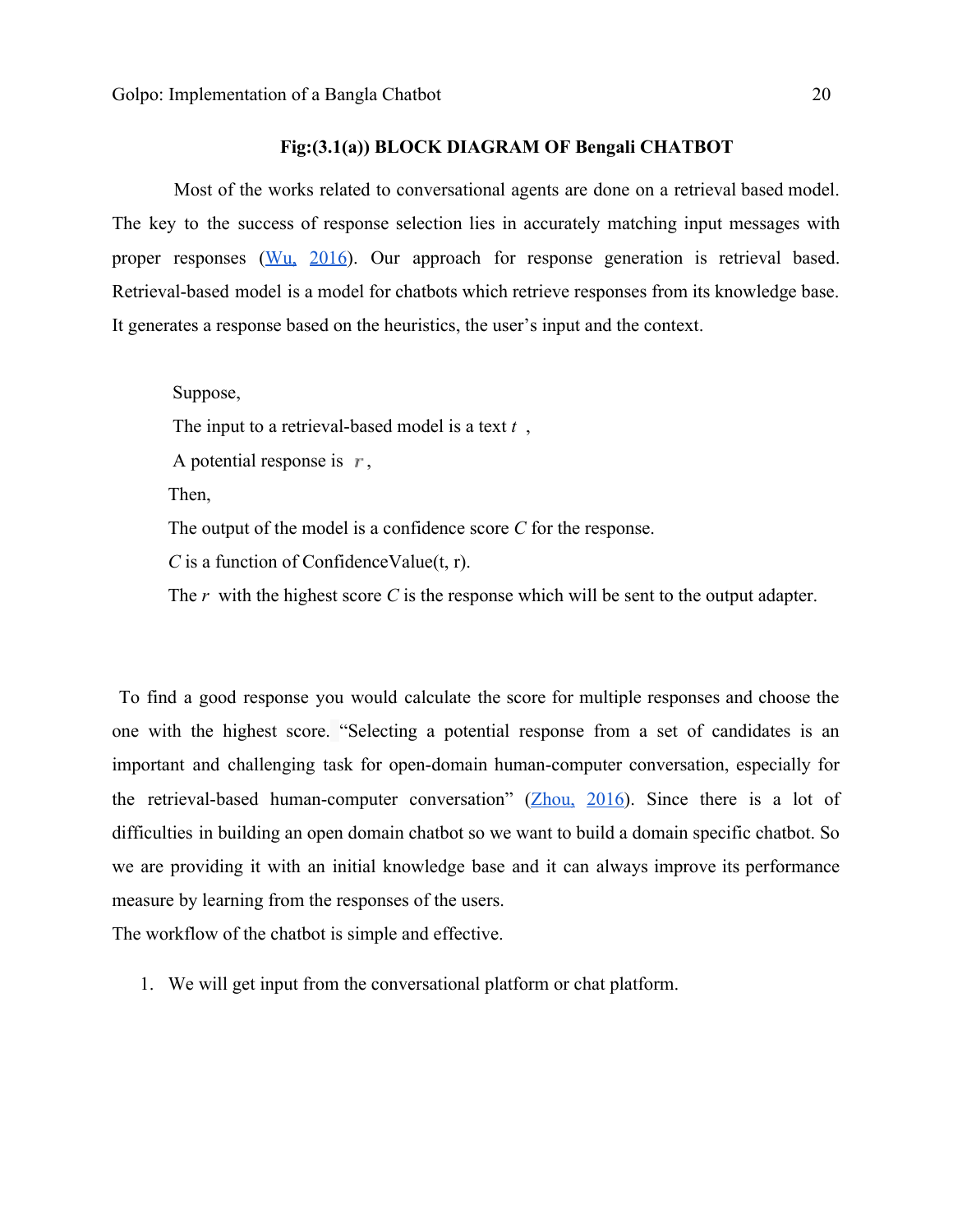

**Figure(3.1(b)) : Flowchart of the Proposed System**

- 2. We will process the received input. The input statement will be processed by an algorithm which will find the best likelihood valued response for the query. The algorithm will select all the known statements that most closely matches the input statement. It will return the known responses to the selected match and a confidence score value based on matching after computation of each of the response. Here the confidence score is the likelihood value of the response. The algorithm will return the response that generated the highest likelihood value for itself.
- 3. Finally, the response to the input will be returned to the user. For successful completion of user goals, it is also necessary to equip the dialogue policy with real-world knowledge from a database. For constructing this end-to-end system, the following goals can be achieved this by constructing a symbolic query from the current belief states of the agent and retrieving results from the database which match the query.

## <span id="page-20-0"></span>**3.2 Chatterbot**

Based on machine learning, ChatterBot<sup>4</sup> is a conversational dialog engine powered by Python which is capable of giving responses based on a knowledge base. We choose this engine

<sup>4</sup> https://github.com/gunthercox/ChatterBot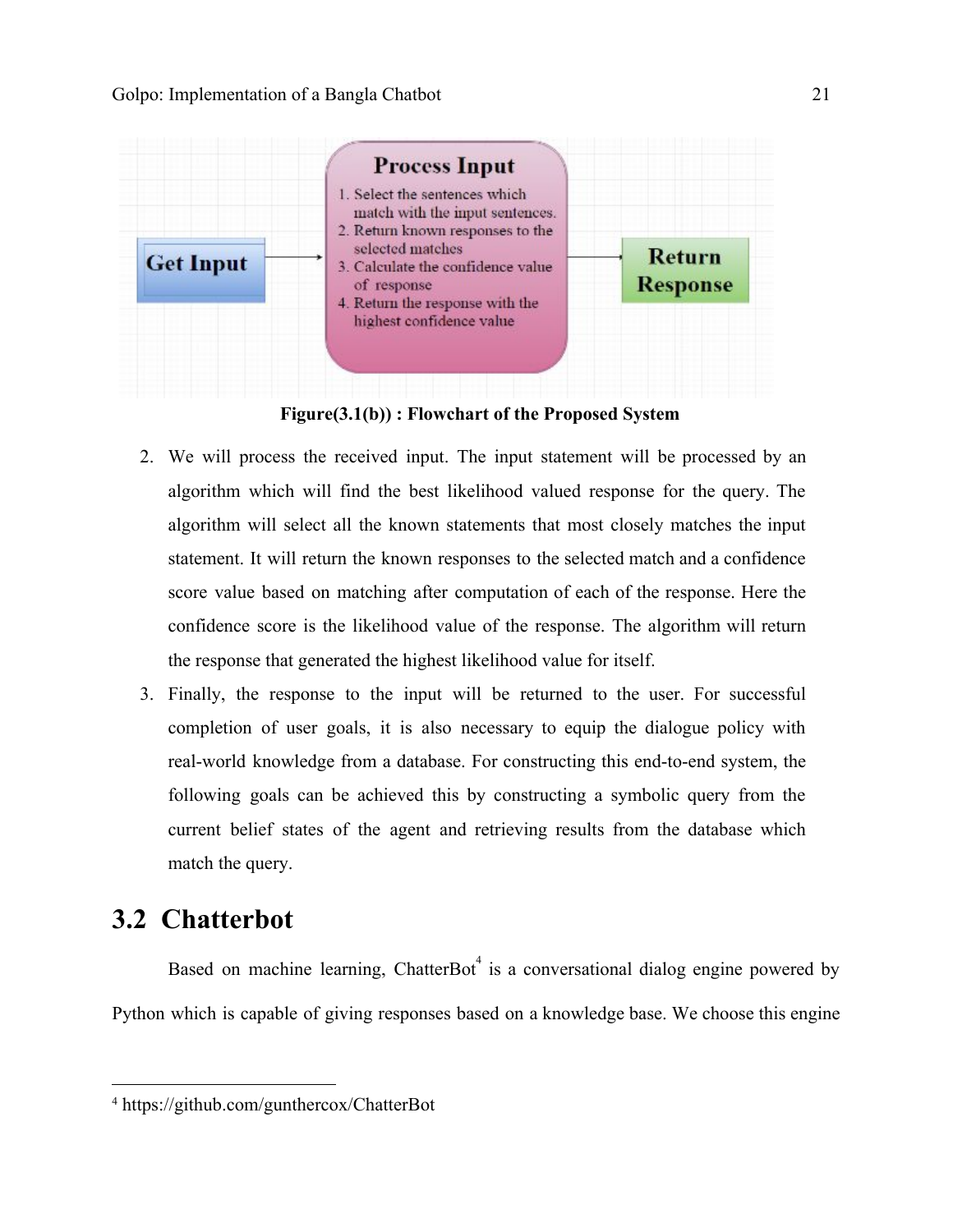for Golpo because it is language independent. Since Chatterbot has no language dependency in its design, so it is allowed to be trained to speak any language. It is a Python library that makes it easy to generate automated responses to a user's input for the creation of chatbot in any language. To produce different types of responses, ChatterBot applies a selection of machine learning algorithms. This very feature makes it easy for developers to create chatbots and automate conversations with users.

The main class of the chatbot is a connecting point between each of ChatterBot's adapters. In this class, an input statement is returned from the input adapter, processed and stored by the logic and storage adapters, and then passed to the output adapter to be returned to the user.

Additionally, the machine-learning nature of ChatterBot allows an agent instance to improve its own knowledge of possible responses as it interacts with humans and other sources of informative data. An untrained instance of ChatterBot starts off with no knowledge of how to communicate. Each time a user enters a [statement,](https://chatterbot.readthedocs.io/en/stable/#term-statement) the library saves the text that they entered and the text that the statement was in response to. As ChatterBot receives more input the number of responses that it can reply and the accuracy of each response in relation to the input statement increase.<sup>5</sup> The program selects the closest matching [response](https://chatterbot.readthedocs.io/en/stable/#term-response) by searching for the closest matching known statement that matches the input, the chatbot then chooses a response from the selection of known responses to that statement.

<sup>5</sup> About ChatterBot. (n.d.). Retrieved April 7, 2017, from https://chatterbot.readthedocs.io/en/stable/chatterbot.html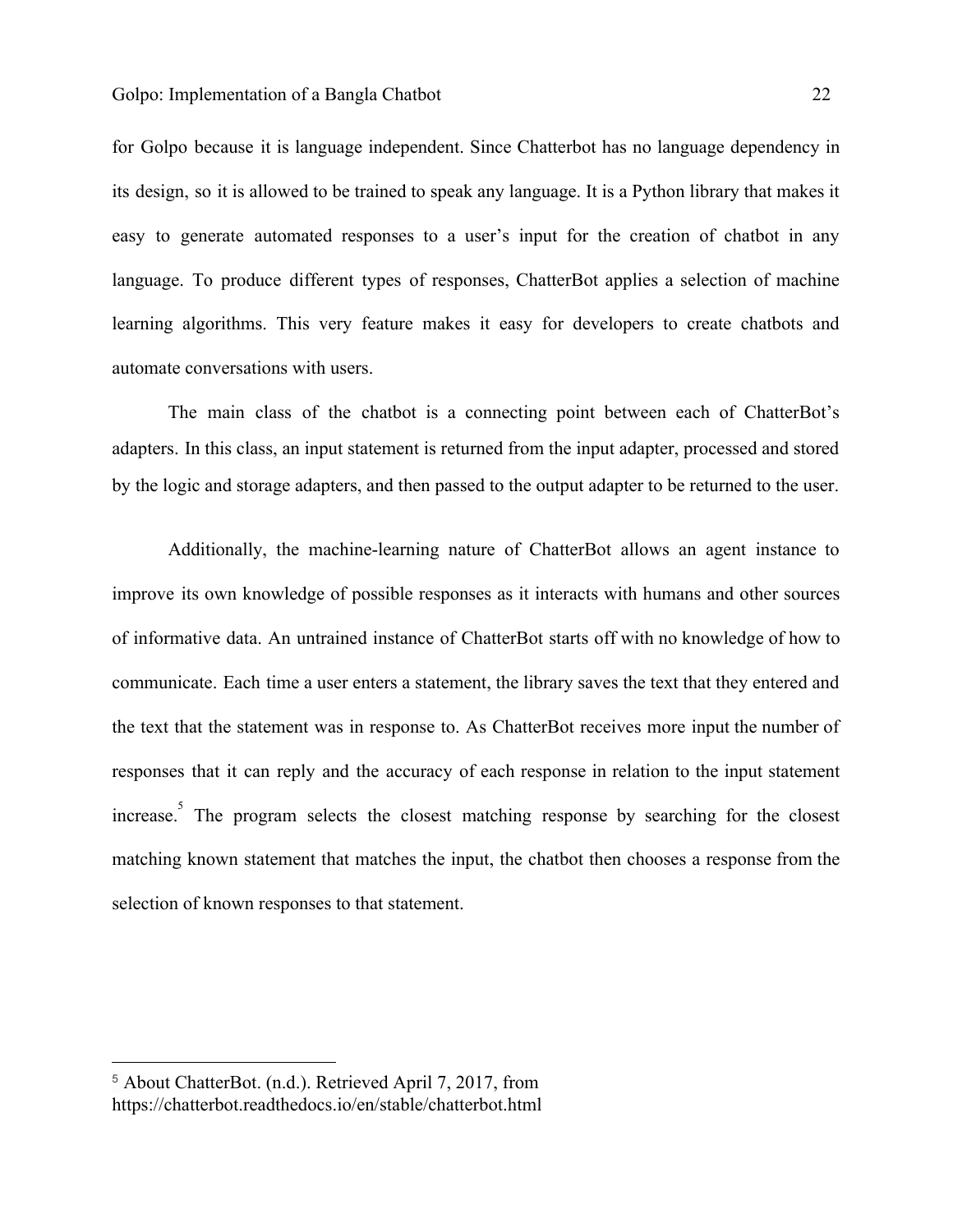## <span id="page-22-0"></span>**3.3 Algorithm and Flowchart**



**Fig(3.3): Process Flow Diagram of ChatterBot<sup>6</sup>**

Since Golpo is a retrieval based closed domain chatbot its success lies on the pattern matching algorithm.The algorithm of our system is as follows:

- 1. Our system takes input from the console or any API, after taking input it sends it to the processing unit.
- 2. In processing part of the system, there are two logic adapters. The text given by the users

<sup>6</sup> About ChatterBot. (n.d.). Retrieved April 7, 2017, from https://chatterbot.readthedocs.io/en/stable/chatterbot.html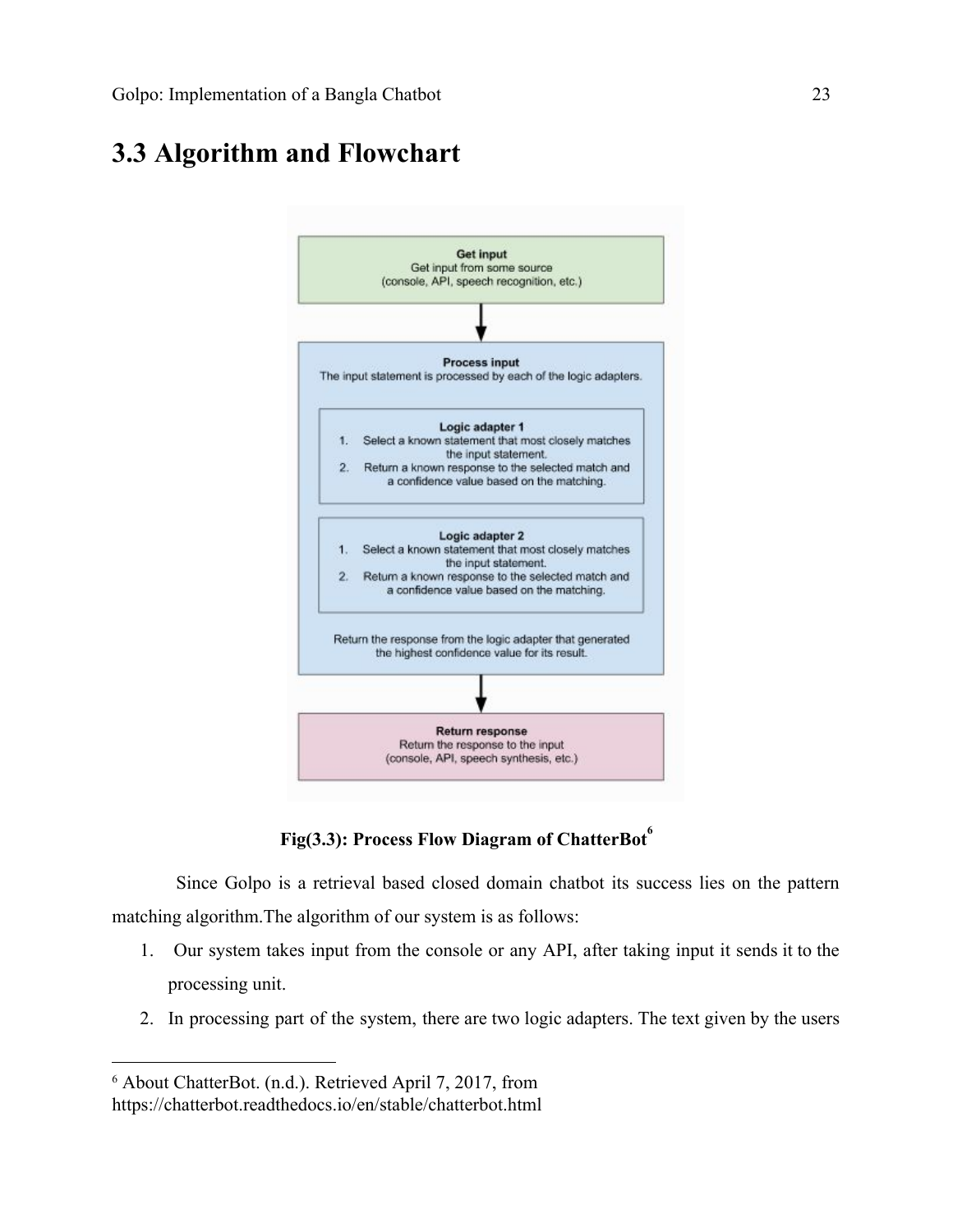is matched with the existing queries in the database and the sentence which matches with the input is selected. For a selected query, there can be multiple responses in the knowledge base so a confidence score for each of the response for the selected sentence is being calculated. In the second logic adapter, a similar procedure is being carried out.So we get two best responses with highest confidence score from the two adapters. Among the two, the one which got the highest confidence score is sent to the output adapter.

- 3. The step [1], [2] and [3] continues in a loop until the user exits the console.
- 4. When the user gives an input, it is stored in the knowledge base as a new query. So with each interaction with the user, the knowledge base learns a new query or response.
- 5. Our system is able to provide a Bangla corpus from its conversation history.

### <span id="page-23-0"></span>**3.4 Implementation**

For the implementation of Bengali chatbot, we have to go through some steps sequentially.

- 1. The required environmental setup to run the Chatterbot library has been done in our laboratory.
- 2. After that, we implement a basic English chatbot to get familiar with the system.
- 3. We prepare a Bengali corpus for building up the knowledge base of the system.
- 4. There is a particular format to input data in the JSON storage so we have to format the corpus in that format.
- 5. We write a program which simulates Golpo, a Bengali chatbot.
- 6. After successful implementation of the system, we do a comparative study with other two chatbots for testing.

Thus we have done the implementation of the Bengali Chatbot.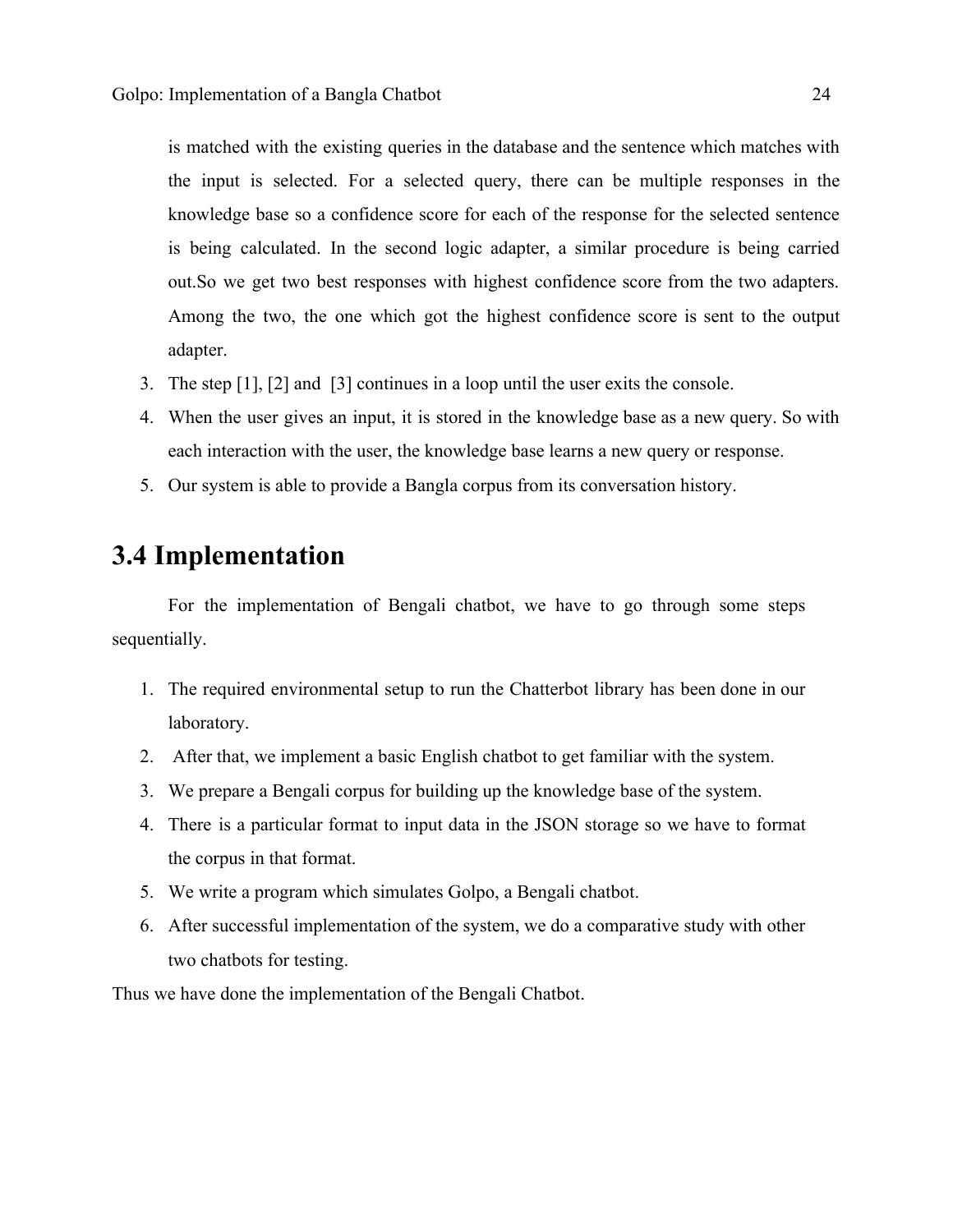### <span id="page-24-0"></span>**3.4.1 Environmental Setup**

Natural Language Processing (NLP) techniques such as Natural Language Toolkit (NLTK) for Python can be applied to analyze speech, and intelligent responses can be found by designing an engine to provide appropriate human-like responses [\(Abdul-Kader,](#page-45-0) 2015). For the setup of Bengali chatbot, we installed Python 3.6 in our Engine. Python is a high-level language which is suitable for scientific research.

|              | $\overline{0}$       | 1                        | $\overline{2}$ | 3             | 4        | 5             | 6       | 7             | 8                       | 9             | A                       | B             | $\mathbf C$   | D              | E            | F             |
|--------------|----------------------|--------------------------|----------------|---------------|----------|---------------|---------|---------------|-------------------------|---------------|-------------------------|---------------|---------------|----------------|--------------|---------------|
| $U+098x$     | Ω                    | ى<br>$\circlearrowright$ | ेरै            | ះ             |          | অ             | আ       | ট্            | ঈ                       | উ             | 运                       | ঋ             | $\delta$      |                |              | $\mathcal{L}$ |
| $U+099x$     | $\mathcal{F}$        |                          |                | $\mathcal{S}$ | $\delta$ | ক             | খ       | গ             | ঘ                       | $\mathscr{E}$ | $\overline{b}$          | ছ             | জ             | ঝ              | $\mathbb{G}$ | ট             |
| $U+09Ax$     | $\frac{1}{\sqrt{2}}$ | ড                        | $\overline{5}$ | $\gamma$      | ত        | থ             | দ       | ধ             | $\overline{\mathbf{N}}$ |               | $\mathbf{R}$            | ফ             | ব             | $\overline{v}$ | Z            | য             |
| $U+09Bx$     | র                    |                          | ল              |               |          |               | শ       | A             | স                       | হ             |                         |               | ़             | ঽ              | ा            | ि             |
| $U+09Cx$     | ी                    | ୁ                        | ू              | ৃ             | ୄ        |               |         | ে             | $\delta$                |               |                         | ো             | ৌ             | ्              | ς            |               |
| $U+09Dx$     |                      |                          |                |               |          |               |         | ৗ             |                         |               |                         |               | ড়            | ঢ়             |              | য়            |
| $U+09Ex$     | ৠ                    | ৡ                        | ្ត្            | ្ល            |          |               | $\circ$ | $\mathcal{L}$ | $\lambda$               | $\circ$       | 8                       | Q             | $\mathcal{G}$ | ٩              | ৮            | $\delta$      |
| $U+09Fx$     | ৰ                    | ৱ                        | J              | $\mathbf{t}$  | ┘        | $\mathcal{V}$ | υ       | Ī             | h                       | $\circ$       | $\boldsymbol{\upsilon}$ | $\mathcal{L}$ |               |                |              |               |
| <b>Notes</b> |                      |                          |                |               |          |               |         |               |                         |               |                         |               |               |                |              |               |

**Fig(3.4.1(a)): Official Unicode Consortium Code Chart of Bengali<sup>7</sup>**

With availability a large resource of libraries for research purpose, it is the best choice for the natural language processing research. Our chatbot is based on a machine

<sup>7</sup> <http://www.unicode.org/charts/PDF/U0980.pdf>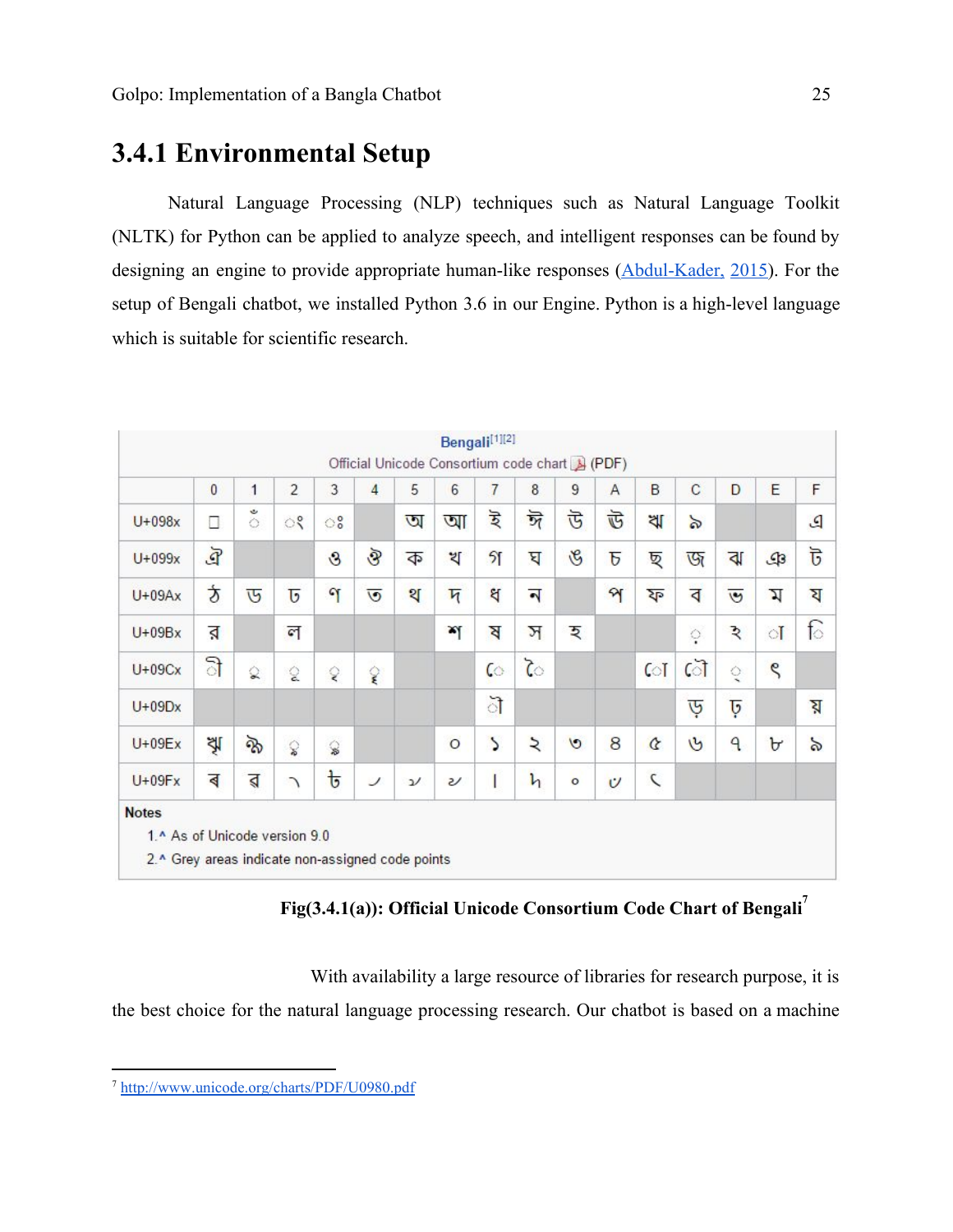learning engine called Chatterbot which is powered by Python. So to run Chatterbot in our machine it is mandatory to install Python.



**Fig(3.4.1(b)): Bengali Alphabet**

Python 3.6 is recommended for the implementation of Bengali chatbot because any other version below 3.6 of Python causes "Unicode Decode Error". Unicode Decode Error is a runtime error caused by non-English language with a large number of letters in the alphabet. The Unicode range of Bengali is 0980–09FF. It has 11 vowels and 40 consonants. Unlike English, it has consonant conjuncts, modifier, and other graphemes. So Bengali cannot be dealt with ASCII decoding. For easy installation of Chatterbot, it is recommended to install Anaconda for the setup. Anaconda<sup>8</sup> is an open source data science platform powered by Python. Only Python 3.6 and Anaconda 3 supports taking the input in Bengali from a database. So it is advisable to use Python 3.6 and Anaconda 3 for this purpose.

There is required software to run Chatterbot in any engine. We installed chatterbot-corpus for the implementation of the English Chatbot. It is notable to mention that after implementation of Golpo we add the Bangla corpus to the chatterbot corpus. So due to our contribution, anyone installing Chatterbot corpus will also get a sample Bengali corpus<sup>9</sup> made by

<sup>8</sup> <https://www.continuum.io/downloads>

<sup>9</sup> [https://github.com/gunthercox/chatterbot-corpus/tree/master/chatterbot\\_corpus/data/bangla](https://github.com/gunthercox/chatterbot-corpus/tree/master/chatterbot_corpus/data/bangla)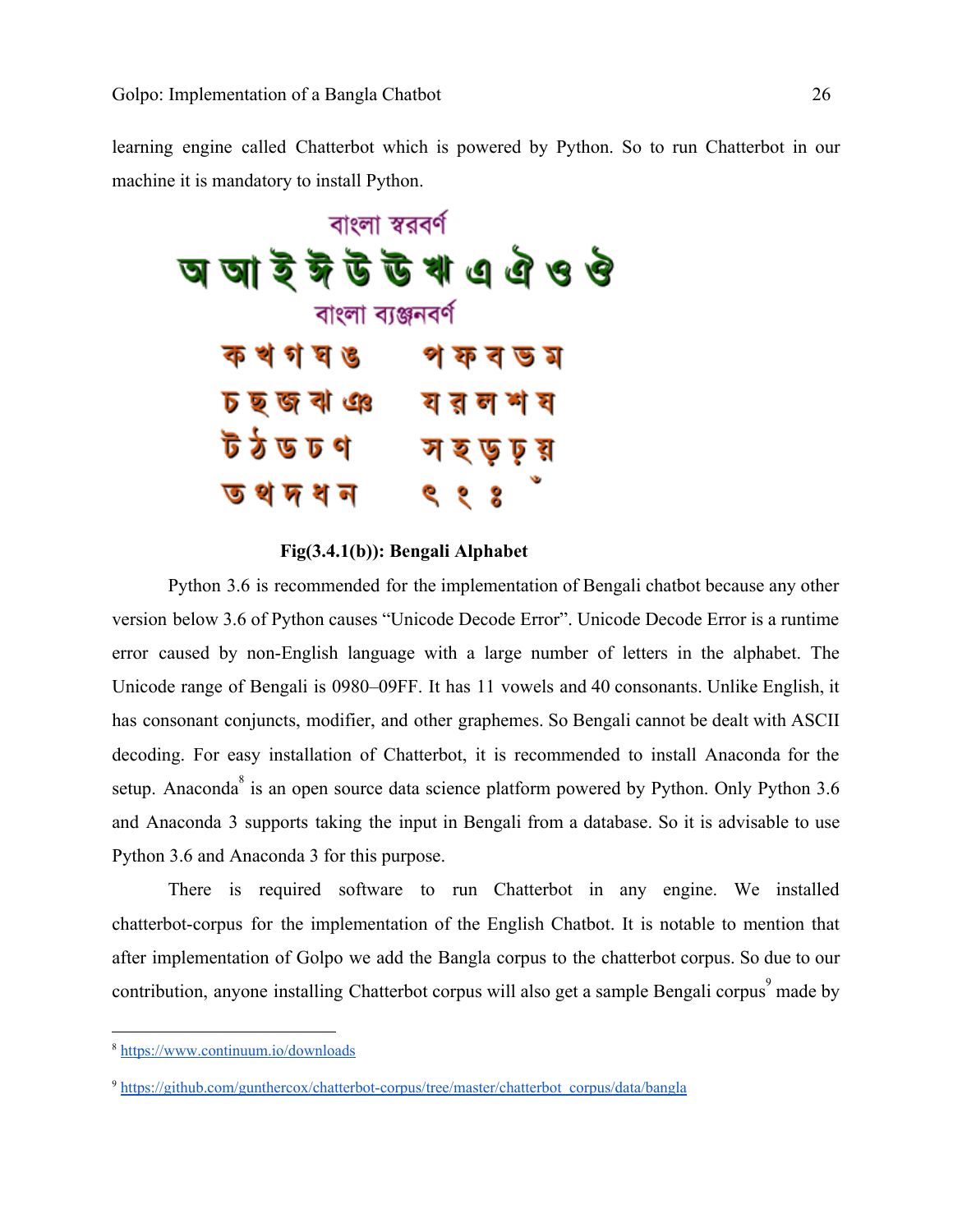us. For storing the knowledge base, we install JSON database.

For the implementation of the English chatbot, we installed Natural Language Toolkit



**Fig:(3.4.1(c)): Required Tools for Environmental Setup of Golpo**

(NLTK) for Python. These were the requirements for the setup of chatterbot. After all required tools are installed, we installed Chatterbot in our Engine. We use Pycharm Community Edition as an IDE for writing, compiling and running program.

Thus, the environmental setup for Golpo has been done.

### <span id="page-26-0"></span>**3.4.2 Training**

ChatterBot includes tools that help simplify the process of training a chat bot instance. ChatterBot's training process involves loading example dialog into the chat bot's database. This either creates or builds upon the graph data structure that represents the sets of known statements and responses. When a chat bot trainer is provided with a data set, it creates the necessary entries in the chat bot's knowledge graph so that the statement inputs and responses are correctly represented.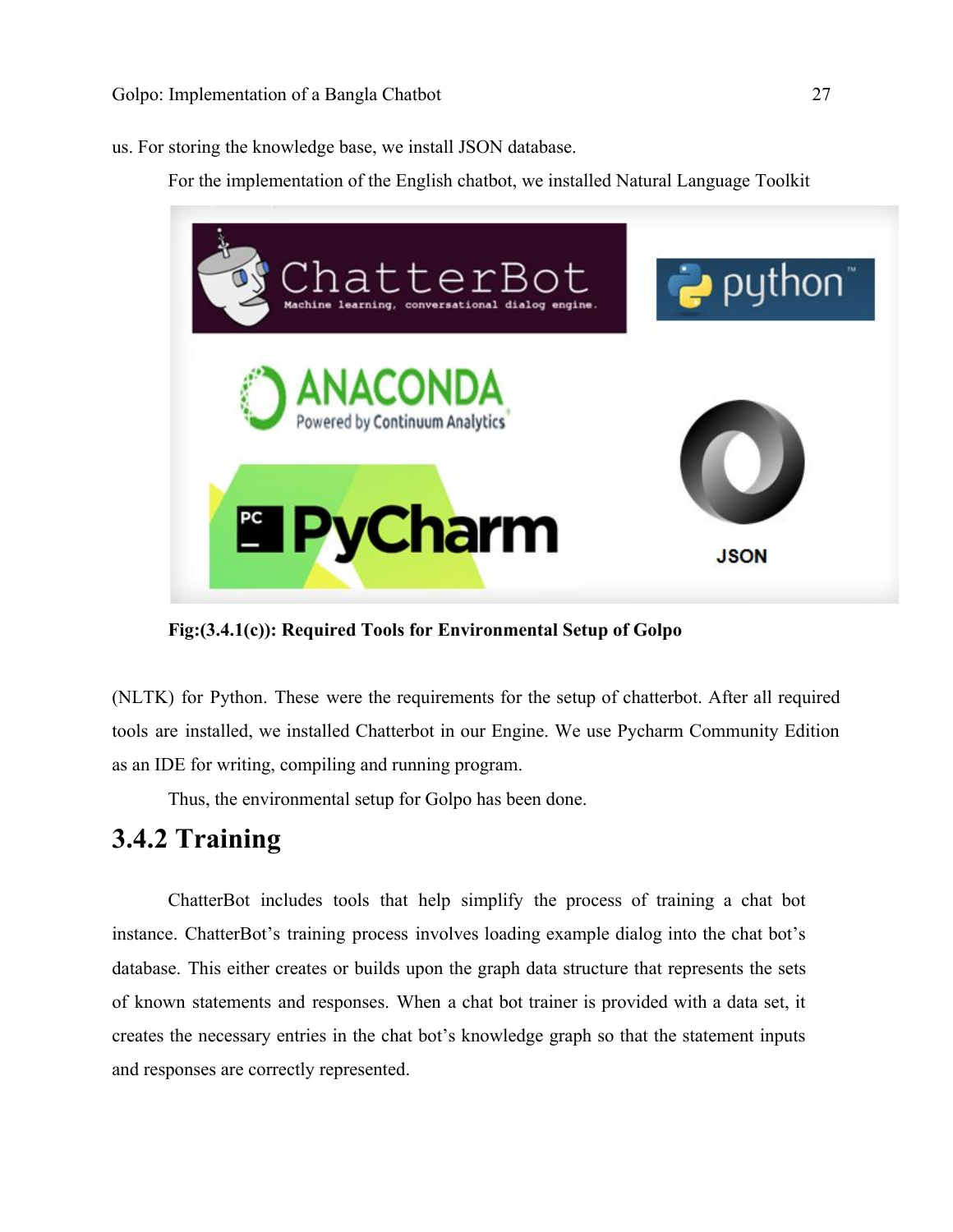Several training classes come built-in with ChatterBot. These utilities range from allowing you to update the chat bot's database knowledge graph based on a list of statements representing a conversation, to tools that allow you to train your bot based on a corpus of preloaded training data.

The training of Golpo can be done in two processes.

#### **1. Training via list Data:**

This training process allows a chatbot to be trained using a list of strings where the list represents a conversation.In this case, the order of each response is based on its placement in a given conversation or the list of string.

- 1. Import Chatterbot and Trainer Class Library
- 2. Set the trainer as List Data Trainer
- 3. Provide the list of strings which you want to provide for training
- 4. Train the chatbot
- 5. Give input and get response

**Figure(3.4.2(a)): Pseudocode of an Instance showing how to use the List Trainer Class**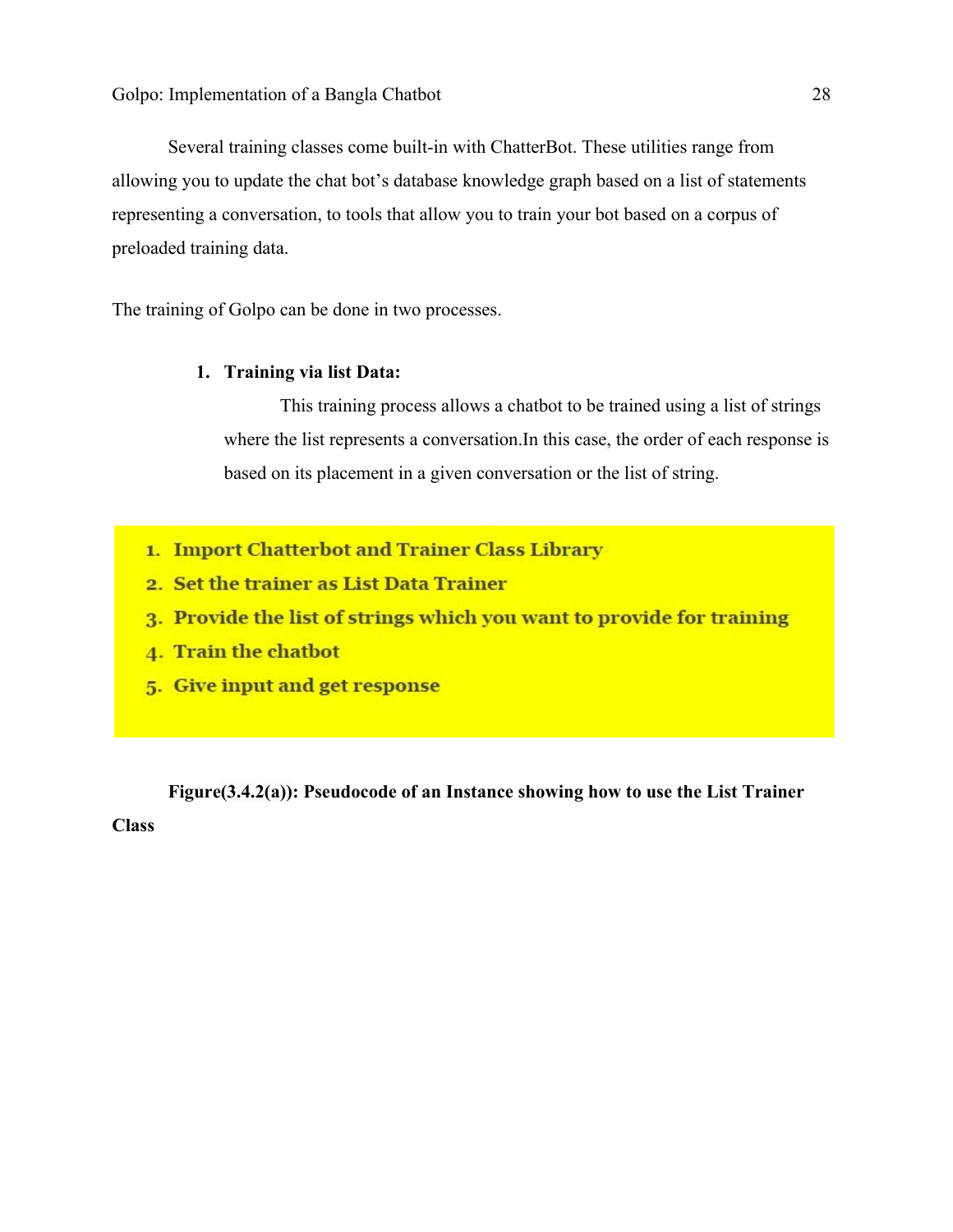- 1. List Trainer Class is a class with a method called Train. This class allows a chatbot to be trained using a list of strings where the list represents a conversation.
- 2. In Train method, initialize a data structure to store the history of conversation.
- 3. Store each statement from the provided list to the initialized data structure

#### **Figure (3.4.2(b)): Pseudocode for the List Trainer Class**

#### **2. Training via Corpus Data:**

ChatterBot comes with a corpus data and utility module that makes it easy to quickly train your bot to communicate. To do so, simply specify the corpus data modules you want to use. This training class allows the chatbot to be trained using data from the dialog corpus.

```
from chatterbot.trainers import ChatterBotCorpusTrainer
chatterbot = ChatBot("Training Example")chatterbot.set_trainer(ChatterBotCorpusIrainer)
chatterbot.train(
    "chatterbot.corpus.bangla"
\lambda
```
#### **Figure (3.4.2(c)): Code Snippet of the Bengali Chatterbot's Training Class**

For our implementation, we used the Corpus Trainer Class of Chatterbot. At first, we have to create Bangla corpus in the data folder of the Chatterbot in the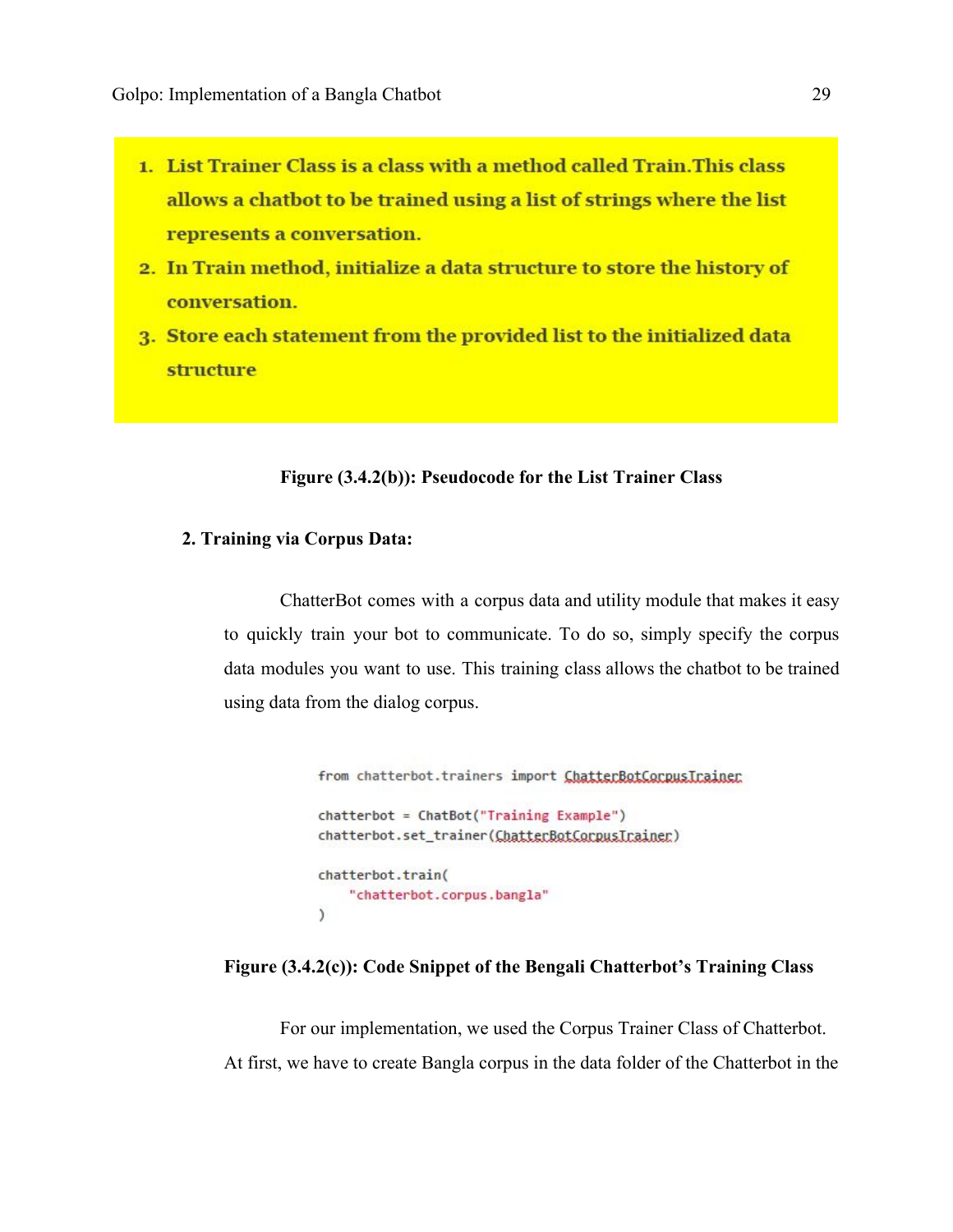predefined format in JSON. So from the library, we set the trainer as training with the Bangla Corpus.We are providing the pseudo code of corpus trainer class based on the code by Gunther Cox for a better understanding of the trainer class.<sup>10</sup>

- 1. Corpus Trainer Class is a class with a method called Train. This class allows the chatbot to be trained using data from the ChatterBot dialog corpus.
- 2. Import the corpus of the language mentioned in the command for the chatterbot-corpus library
- 3. In Train method, initialize a data structure to store the history of conversation.
- 4. Check whether length of the corpus is larger than the capacity of the storage. If it is larger, then return out of space error otherwise start training
- 5. Store each statement from the provided list to the initialized data structure.

**Figure (3.4.2(d)): Pseudo code for corpus trainer class of Chatterbot**

### **3.4.3 Storage Adapters**

ChatterBot comes with built-in adapter classes that allow it to connect to different types of databases. For our implementation, we will be using the Json File Storage Adapter which is a simple storage adapter that stores data in a JSON formatted file on the hard disk. This functionality makes this storage adapter very good for testing and debugging.

<sup>10</sup> https://github.com/gunthercox/ChatterBot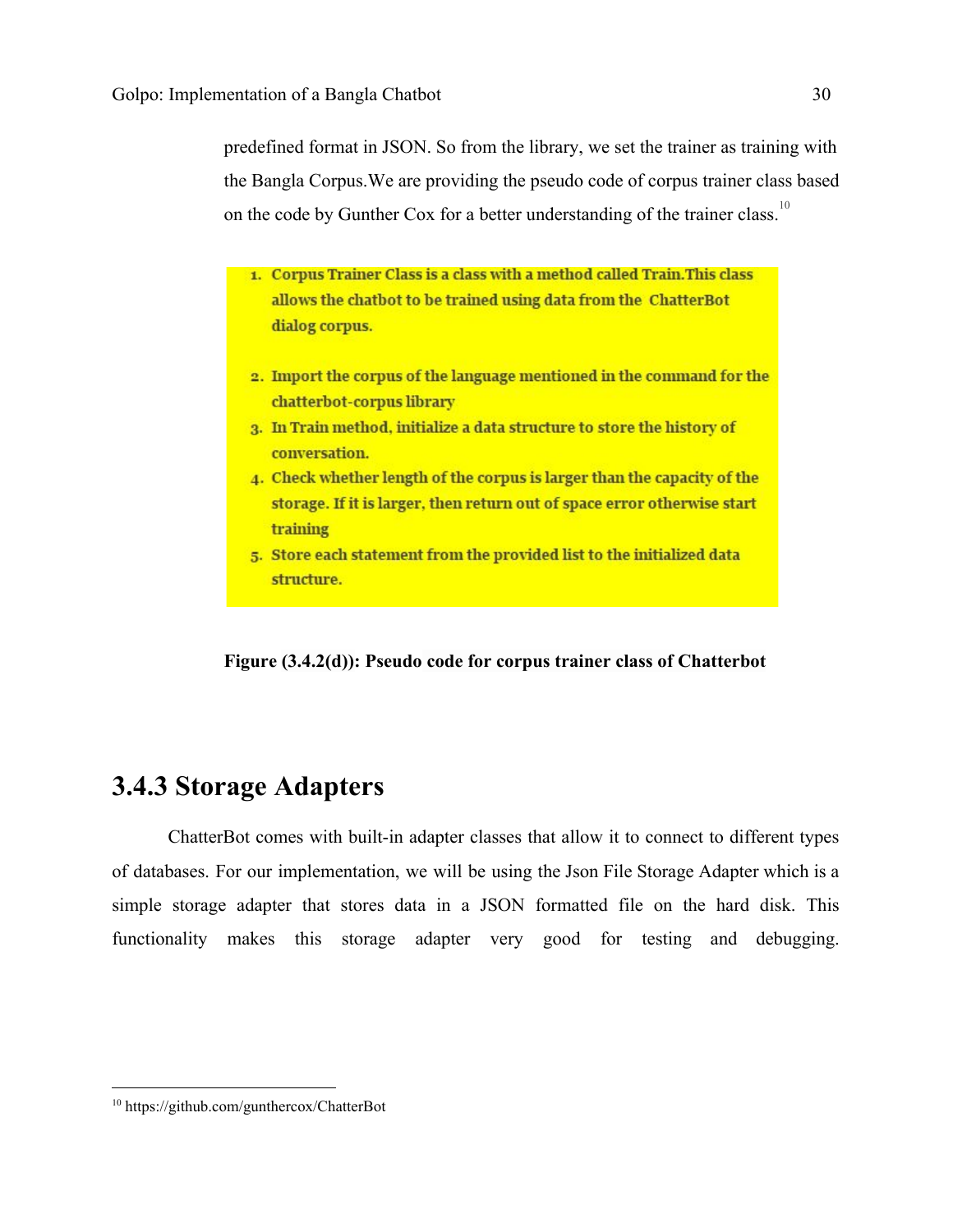```
bot = ChatBot('Orin',
    storage_adapter='chatterbot.storage.JsonFileStorageAdapter',
    database='./database.json'
\mathcal{E}
```
### **Figure (3.4.3): Code snippet of initialization of the storage adapter of our system**

We will select the Json File Storage Adapter by specifying it in our chat bot's constructor.

The database parameter is used to specify the path to the database that the chat bot will use. The database.json file will be created automatically if it does not already exist.

### <span id="page-30-0"></span>**3.4.4 Input Adapters**

ChatterBot's input adapters are designed to allow a chat bot to have a versatile method of receiving or retrieving input from a given source. It is required to add in parameters to specify the input and output terminal adapter. The input terminal adapter simply reads the user's input from the terminal.

The Chatterbot's input adapter class is an abstract class that represents the interface that all input adapters should implement. After getting input, the main job is the classify the text as a known or an unknown statement and pass it to the logic adapter after labeling the sentence as "known" or "unknown". The goal of an input adapter is to get input from some source, and then to convert it into a format that ChatterBot can understand. This format is the Statement object found in ChatterBot's conversation module.

We used the variable input adapter for the implementation of Golpo. Variable input type adapter allows the chatbot to accept a number of different input types using the same adapter. This adapter accepts strings, dictionaries, and statements.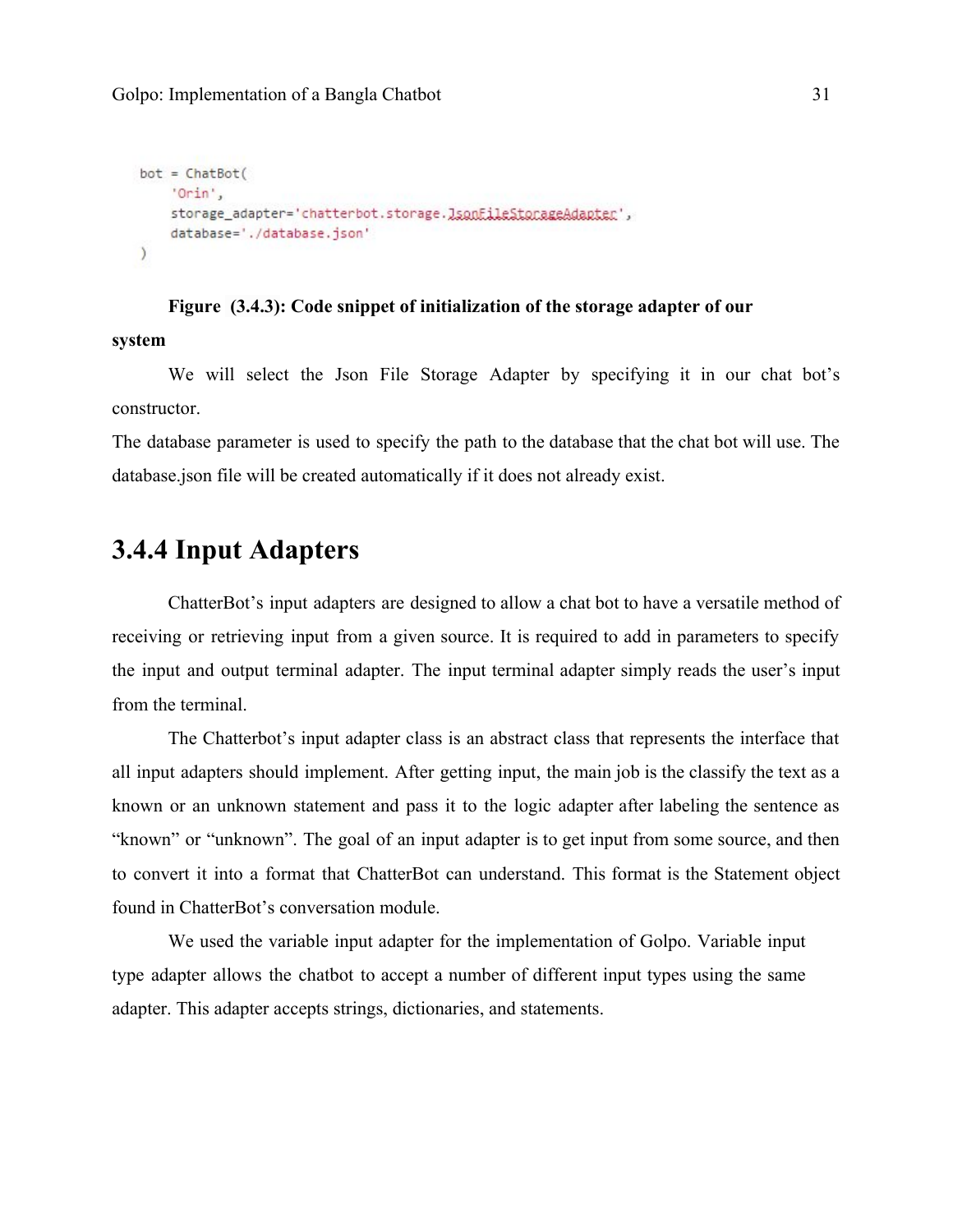### <span id="page-31-0"></span>**3.4.5 Output Adapters**

The output adapter allows the chatbot to return a response in as a Statement object.It is a generic class that can be overridden by a subclass to provide extended functionality, such as delivering a response to an API endpoint.

Since our system is a text-based system we chose the "Text" format for our chatbot.

```
chat = ChatBot("Orin",
    output_adapter="chatterbot.output.QutputAdapter",
    output_format="text"
\mathcal{L}
```
### **Figure(3.4.5): Code Snippet of initialization of output Adapter of Golpo**

### <span id="page-31-1"></span>**3.4.6 Logic Adapters**

Logic adapters determine the logic for how ChatterBot selects responses to a given input statement. The logic adapter that your bot uses can be specified by setting the logic\_adapters parameter to the import path of the logic adapter you want to use.

It is possible to enter any number of logic adapters for your bot to use. If multiple adapters are used, then the bot will return the response with the highest calculated confidence value. If multiple adapters return the same confidence, then the adapter that is entered into the list first will take priority.

The logic adapters parameter is a list of logic adapters. In ChatterBot, a logic adapter is a class that takes an input statement and returns a response to that statement.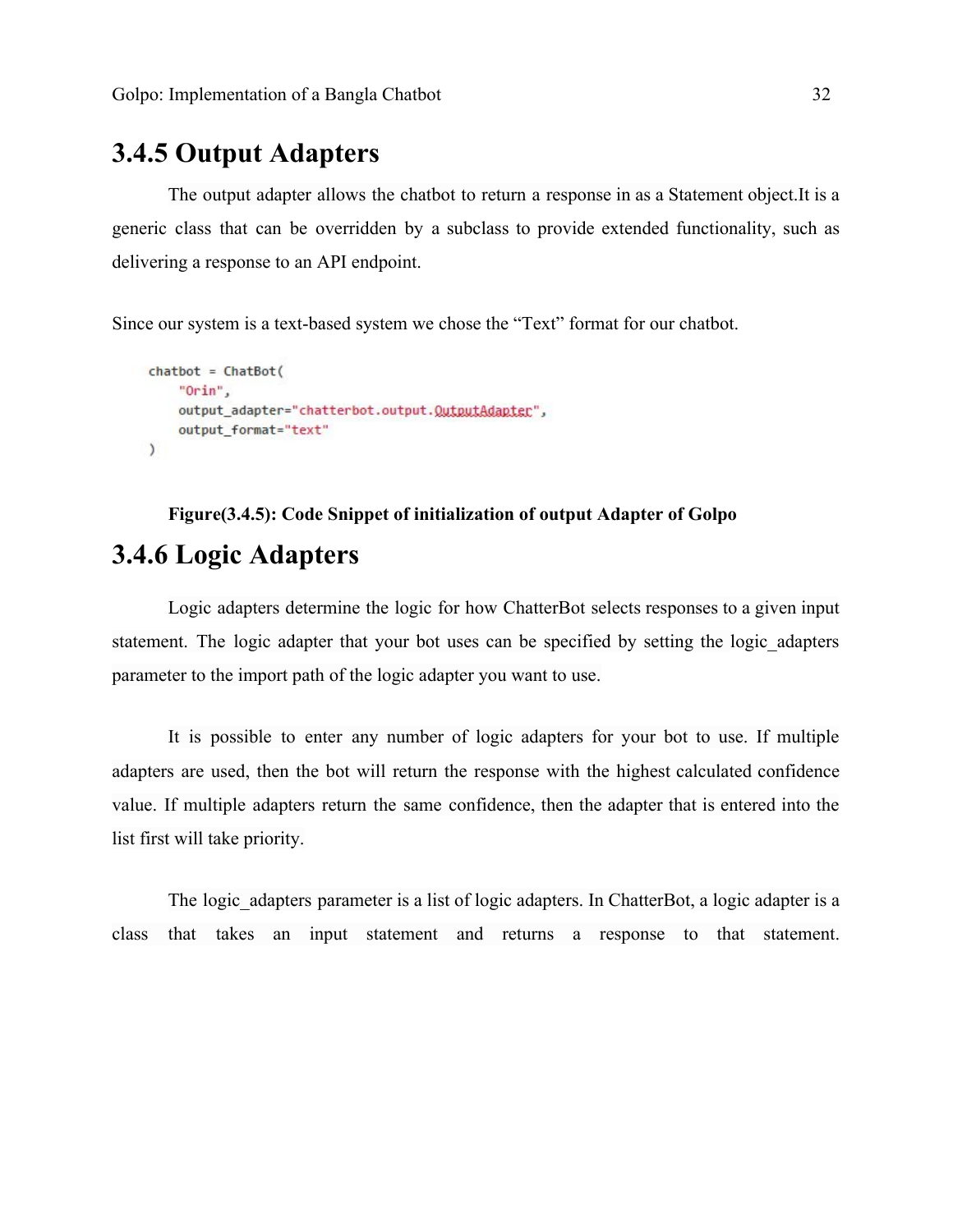- 1. BestMatch logic adapter is a logic adapter that returns a response based on known responses to the closest matches to the input statement.
- 2. Import the unicode literals and the logic adapter library
- 3. In Get method, it takes a statement string and a list of statement strings and returns the closest matching statement from the list.
- 4. If no statements have known responses then the Get method chooses a random response to return. For random response, the Get method sets the confidence score as zero.
- 5. For known statement(s), the Get method calculated the confidence score by doing "Jaccard Similarity" comparison and return the one with highest confidence score.

#### **Fig(3.4.6): Pseudocode for the Best Match Logic Adapter**

We employ Best Match Adapter for our chatbot. It is a logic adapter that returns a response based on known responses to the closest matches to the input statement. The Best Match logic adapter selects a response based on the best known match to a given statement. Once it finds the closest match to the input statement, it uses another function to select one of the known responses to that statement.

The best match adapter uses Jaccard Similarity function to compare the input statement to known statements. Jaccard Similarity compared two sentences based on Jaccard Index.The Jaccard index is a ratio of numerator and denominator or in other words, it is a fraction. In the numerator, we count the number of items that are shared between the sets. In the denominator, we count the total number of items across both sets. Let's say we define sentences to be equivalent if 50% or more of their tokens are equivalent.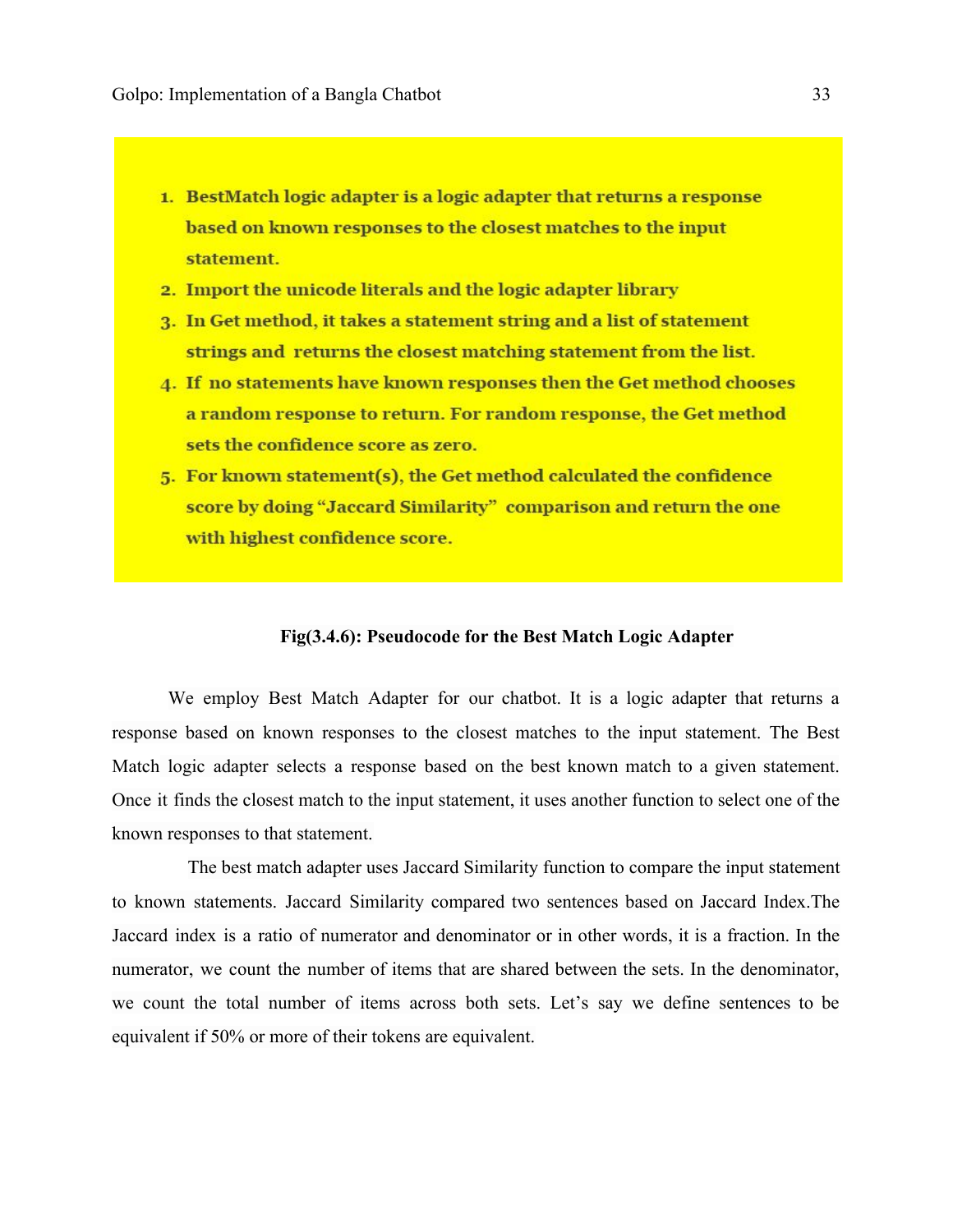Here are two sample sentences:

The young cat is hungry. The cat is very hungry.

When we parse these sentences to remove stop words, we end up with the following two sets:

{young, cat, hungry} {cat, very, hungry}

In our example above, our intersection is {cat, hungry}, which has a count of two. The union of the sets is {young, cat, very, hungry}, which has a count of four. Therefore, our Jaccard similarity index is two divided by four, or 50%. Given our threshold above, we would consider this to be a match.

### <span id="page-33-0"></span>**3.4.7 Response Selection Methods**

Response selection methods determine which response should be used in the event that multiple responses are generated within a logic adapter. ChatterBot uses Statement objects to hold information about things that can be said. An important part of how a chat bot selects a response is based on its ability to compare two statements to each other. This module contains various text comparison algorithms designed to compare one statement to another.

We use the get first response method for the selection of a response. This method takes the input statement and selects the statement in the knowledge base which closely matches the input to the chatbot from a list of statement options to choose a response from.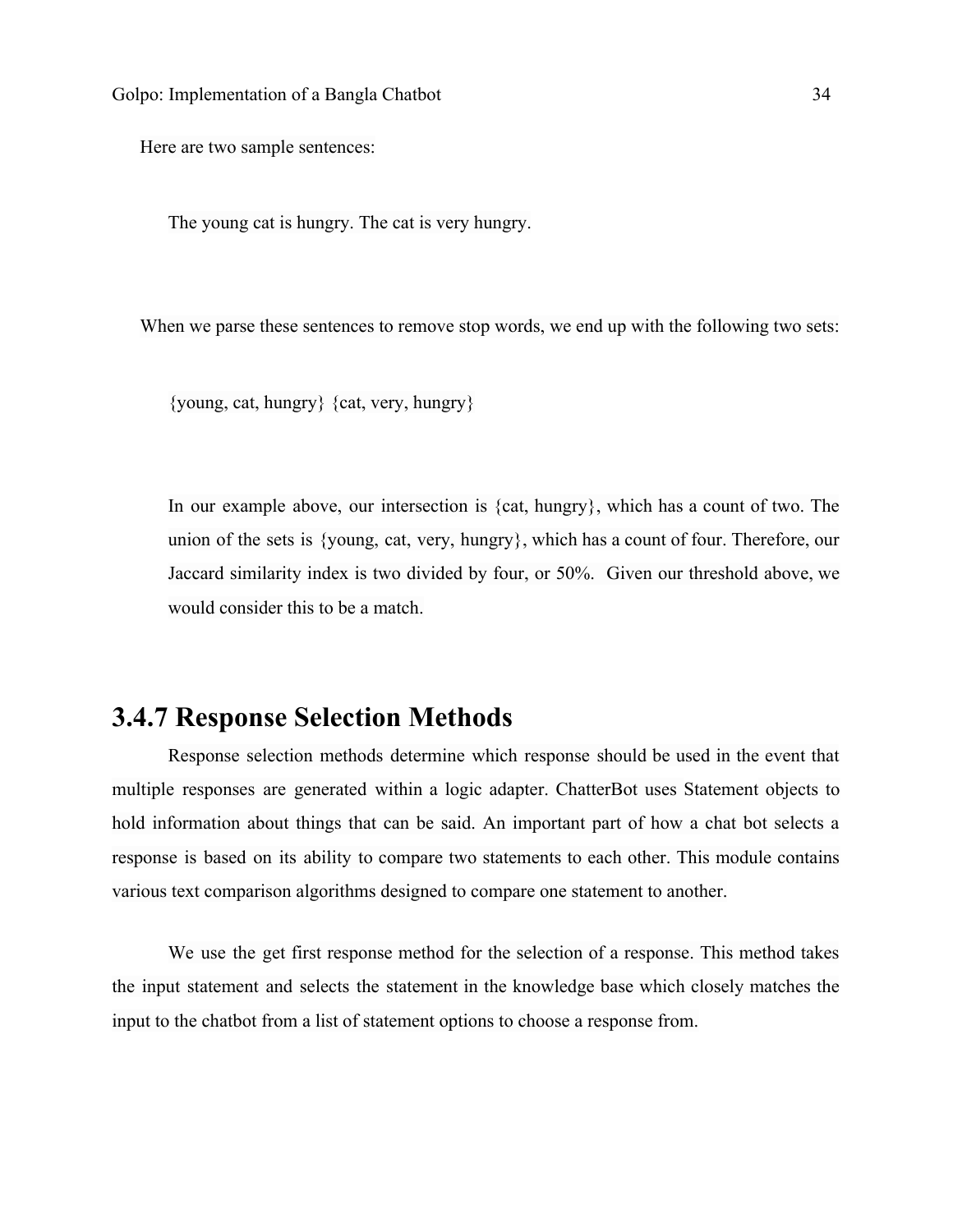### <span id="page-34-0"></span>**3.4.8 Statement-Response Relationship**

ChatterBot stores knowledge of conversations as statements. Each statement can have any number possible responses.



**Figure(3.4.8(a)) : The Relationship between Statement and responses**

Each Statement object has an in response to reference which links the statement to a number of other statements that it has been learned to be in response to.



### **Figure (3.4.8(b)): Mechanism of the reference to all parent statements of the current Statement.**

The in response to attribute is essentially a reference to all parent statements of the current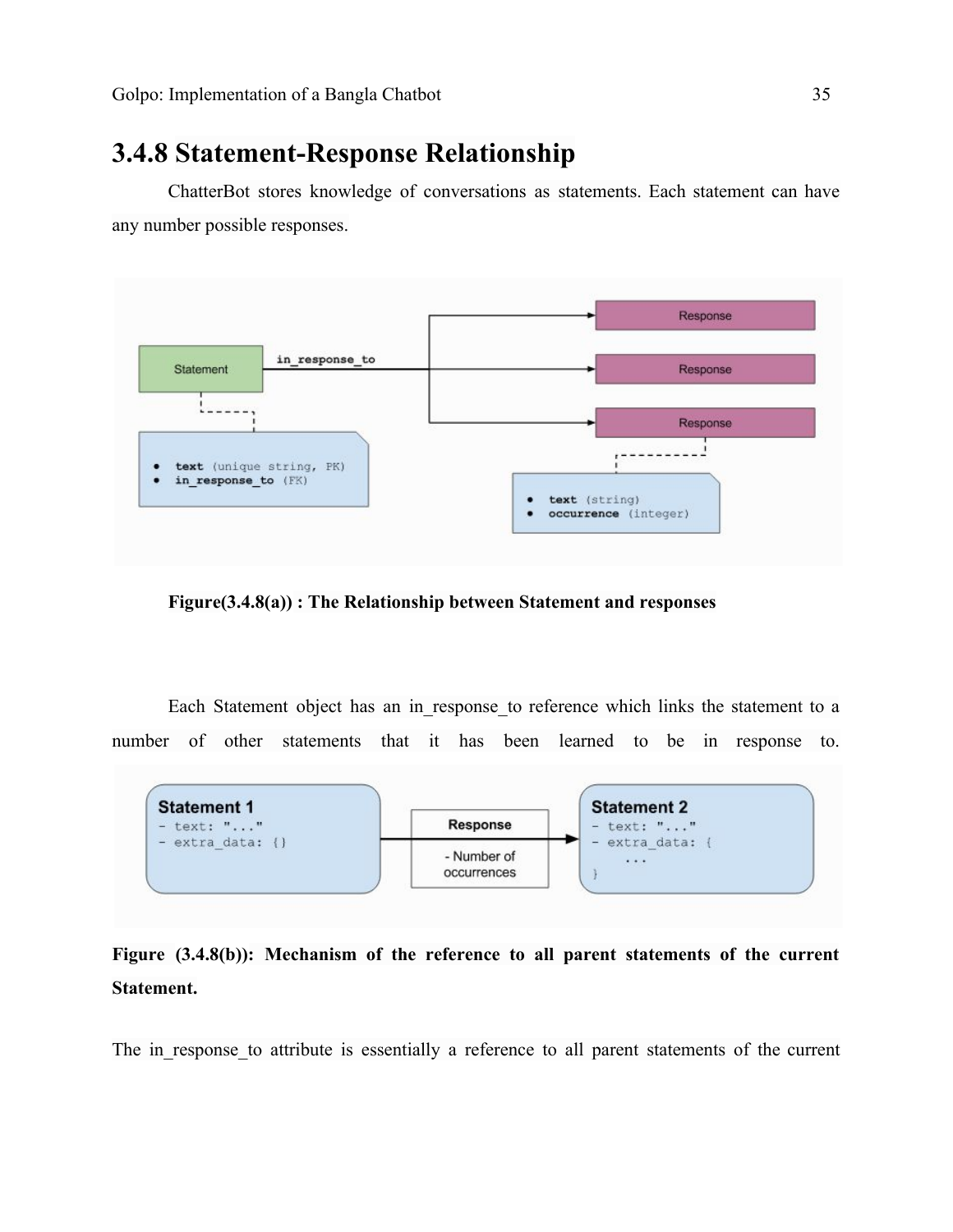statement.

The Response object's occurrence attribute indicates the number of times that the statement has been given as a response. This makes it possible for the chatbot to determine if a particular response is more commonly used than another.

### <span id="page-35-0"></span>**3.4.9 Dataset Format**



#### **Figure (3.4.9): Format for Creating the Corpus for JSON Storage**

This format must be followed for the manual creation of any corpus. It is to be noted that the generated corpus from Golpo will be in the same format.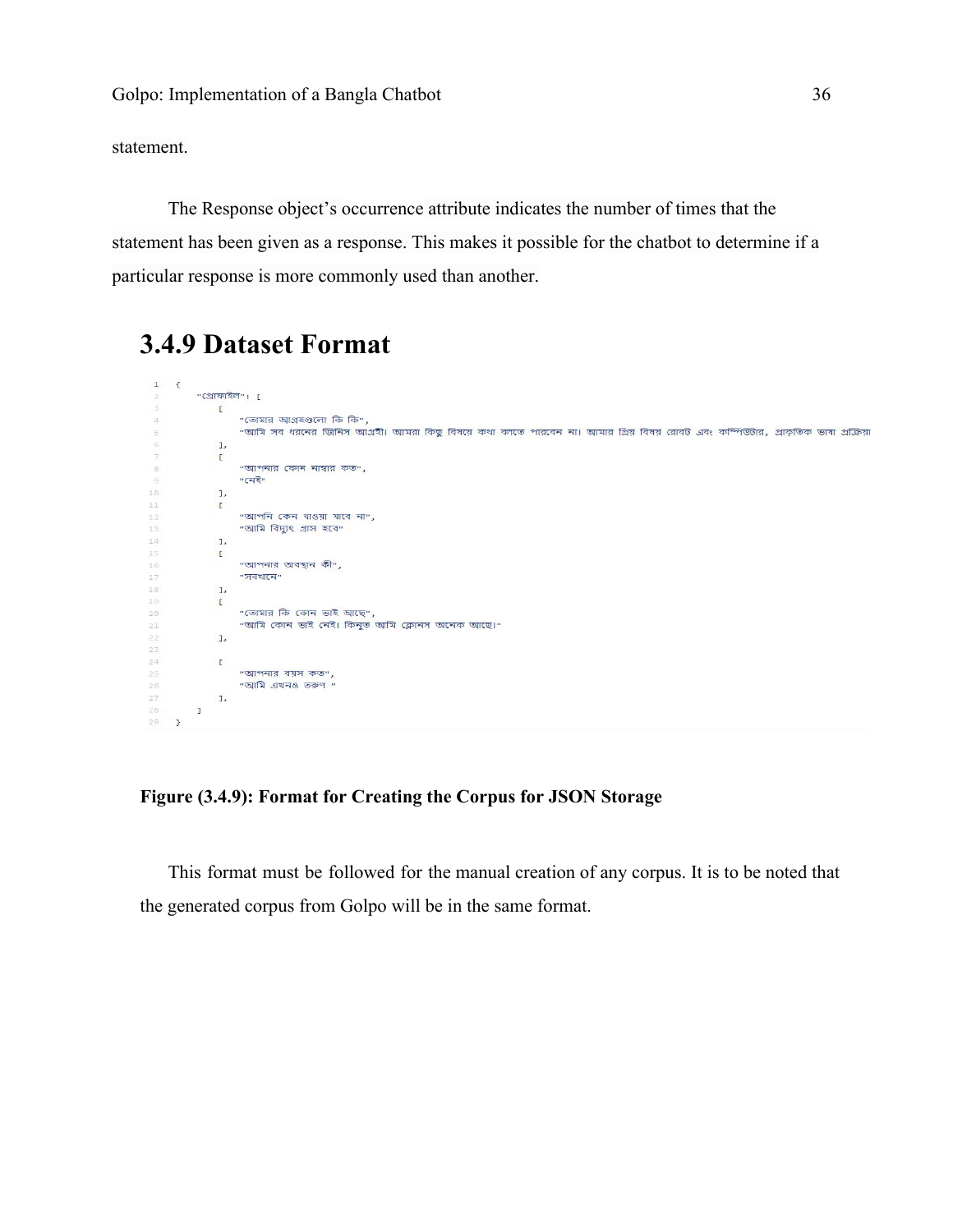### <span id="page-36-0"></span>**3.4.10 Implementation of Prototype**



#### **Figure(3.4.10(a)) : Implementation of the English Chatbot**

To get familiar with the system, we implemented the English corpus and tried different parameter for input adapter, output adapter, and logic adapter. After experimenting, we select the best parameter for our work. The corpus used for the implementation of the English chatbot is the sample corpus in Chatterbot corpus library.We successfully implement the English chatbot. Our chatbot produces similar responses in Bangla as its English counterpart.

We implement Golpo based on a manually created Bangla corpus to converse in basic Bangla. For input adapter, we select the variable input adapter and for output adapter, we select the text form. Best match logic adapter has been selected for the response generation logic. The comparison algorithm used inside the best match logic adapter is the Jaccard Similarity Comparison algorithm.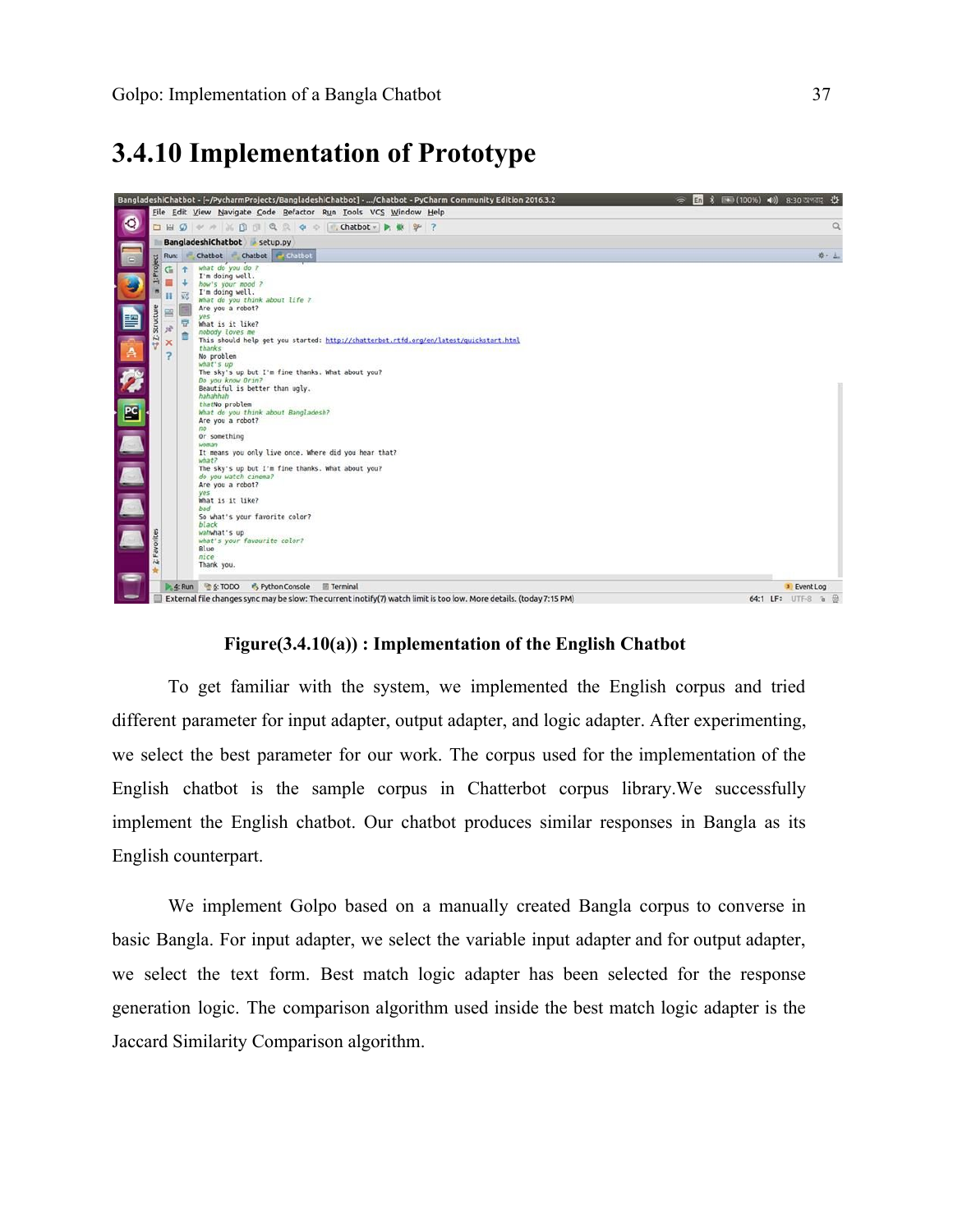

**Figure(3.4.10(b)) : Implementation of Golpo**

The main focus of our work is to generate sentences free from grammatical mistakes, spelling mistakes and consistent. Golpo achieves the goal of producing syntactically correct Bengali responses. Since the responses are as good as its knowledge base so a lot of work has to be done to enhance the knowledge base. Topic-wise data can be fed to Golpo for the enhancement of its knowledge base. But during building the knowledge base, the developer must provide a knowledge base free from errors.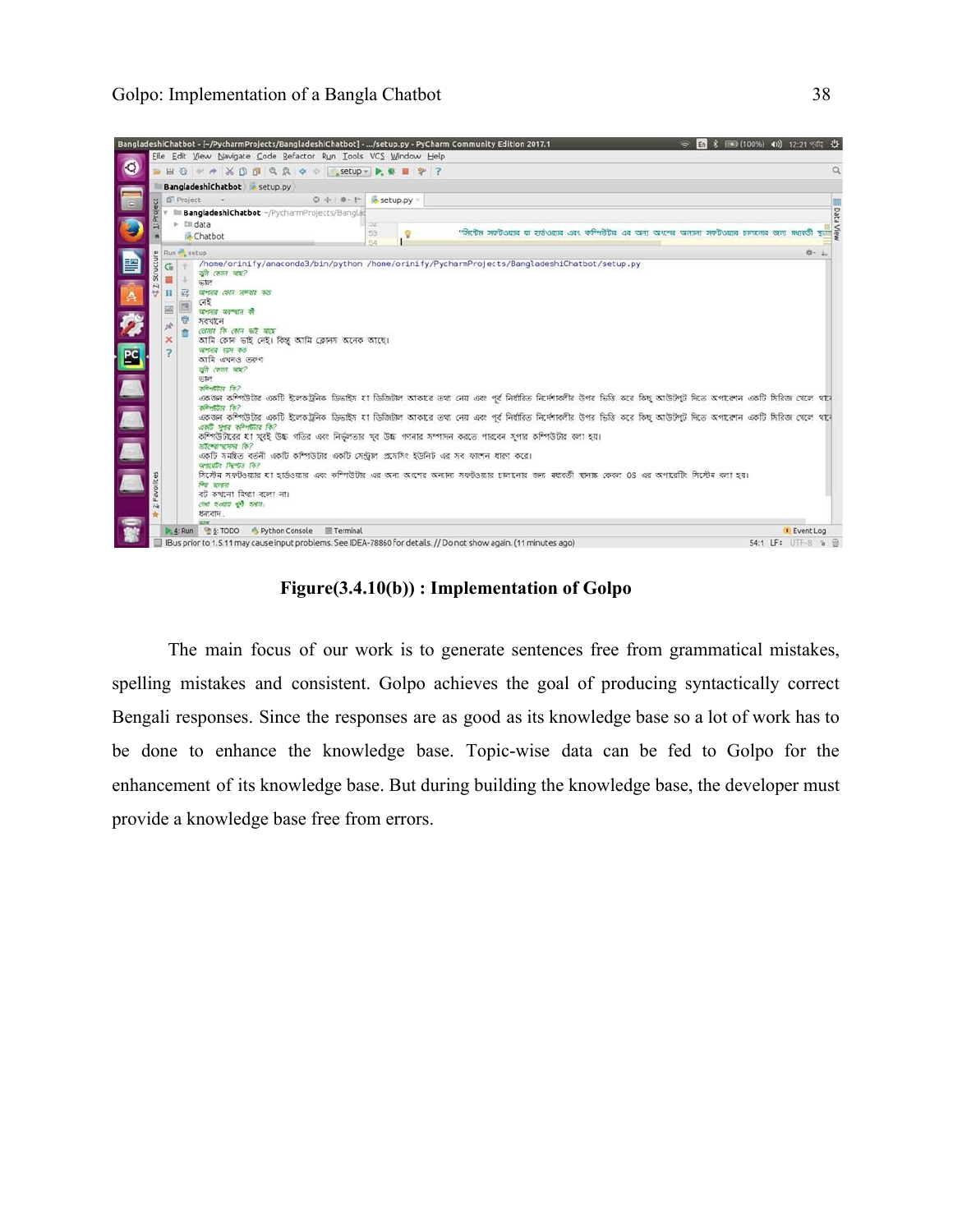# **CHAPTER IV RESULTS AND ANALYSIS**

## <span id="page-38-2"></span><span id="page-38-1"></span>The difficulty of evaluation is intrinsic as each conversation is interactive, and the same conversation will not occur more than once; one slightly different answer will lead to a completely different conversation; moreover, there is no clear sense of when such a conversation is "complete"  $(Y_{u}, 2016)$  $(Y_{u}, 2016)$ . So for the evaluation, we decided to compare our system with previous existing chatbots.

## <span id="page-38-0"></span>**4.1 Comparison between English Chatbot and Bengali Chatbot**

Since this is the first chatbot in Bengali, so there is no other Bengali chatbot to compare with our work. Our work is at present the state of the art for the Bengali chatbot. So we compare Golpo with two English chatbots which are Neural Conversational Machine (NCM) and Cleverbot.

Neural Conversation Machine is a chatbot which can be trained end-to-end and this model chats by predicting the next sentence given the previous sentences or sentence with a few handcrafted rules. [\(Vinyals,](#page-45-0) 2015) So NCM is a generative based conversational agent whereas our work is a retrieval based system. We input some random questions to the NCM and our system for the comparative study between the two.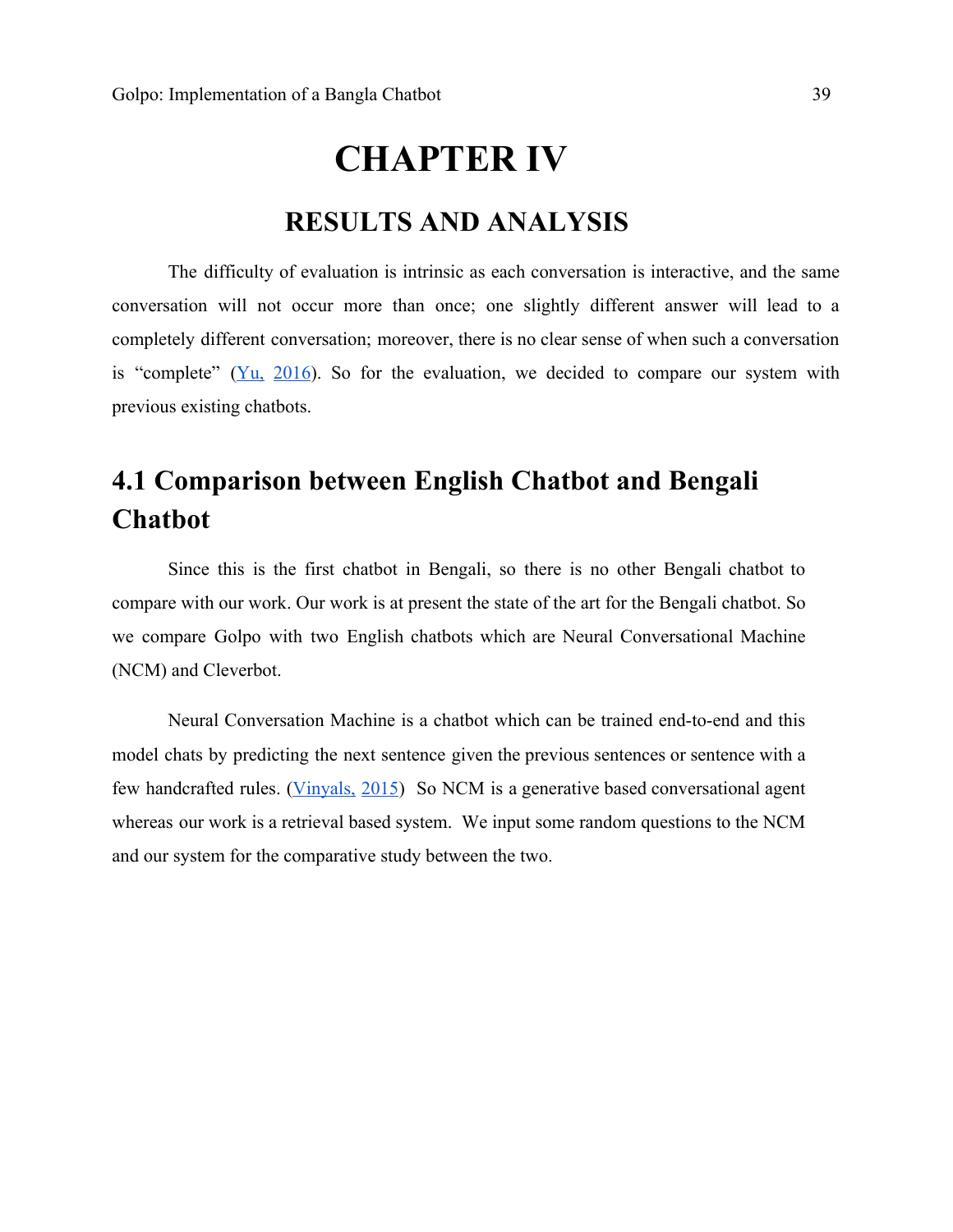| <b>User</b>                                                         | <b>NCM</b>                | Golpo                 | <b>Comment</b>                                                                                            |
|---------------------------------------------------------------------|---------------------------|-----------------------|-----------------------------------------------------------------------------------------------------------|
| what is two plus<br>two?<br>দুই যোগ দুই কত?                         | Uh, well, we got<br>four. | চার                   | Quite Similar but the<br>response of NCM is<br>quite natural while<br>Golpo replied in a<br>straight way. |
| what is the color<br>of a yellow car?<br>একটি হলুদ গাড়ির<br>রঙ কি? | yellow                    | হলুদ                  | Same                                                                                                      |
| what is the<br>meaning of life?<br>বেঁচে থাকার উদ্দেশ্য<br>কী?      | i mean, what is<br>life?  | ভাল কাজ করার<br>জন্য। | Golpo gives a better<br>reply than NCM. The<br>response of NCM is<br>not exact but<br>prevalent.          |

### **Table(1): The comparative study between NCM and Golpo**

Cleverbot is very similar to our system. Cleverbot's responses are not pre-programmed. Instead, it learns from human input. Humans type into the box below the Cleverbot logo and the system finds all keywords or an exact phrase matching the input. After searching through its conversation history, it responds to the input by finding how a human responded to that input when it was asked, in part or in full, by Cleverbot.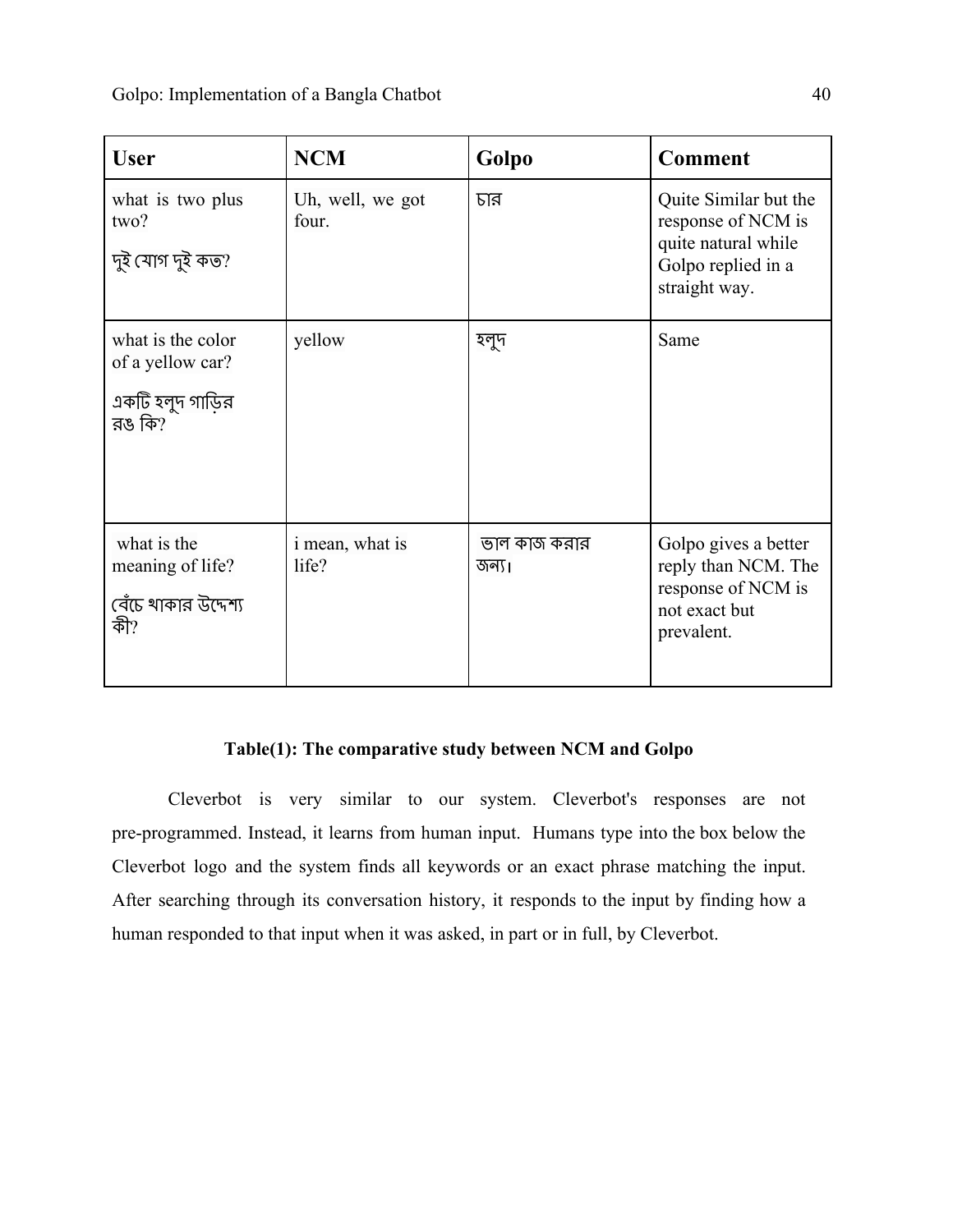| <b>User</b>                                              | <b>Cleverbot</b>                                    | Golpo                                                                                                                                                       | <b>Comment</b>                                                                                                                                              |
|----------------------------------------------------------|-----------------------------------------------------|-------------------------------------------------------------------------------------------------------------------------------------------------------------|-------------------------------------------------------------------------------------------------------------------------------------------------------------|
| What are your<br>interests?<br>তোমার আগ্রহ-গুলো<br>কি কি | I like reading and<br>writing.                      | আমি সব ধরনের জিনিষে<br>আগ্রহী। আমার প্রিয় বিষয়<br>রোবট এবং কম্পিউটার,<br>গ্ৰাকৃতিক ভাষা<br>প্রক্রিয়াকরণ ।                                                | Both<br>answers are<br>relevant and<br>correct.<br><b>But Golpo</b><br>gave a more<br>explanatory<br>and natural<br>answer.                                 |
| What is your<br>number?<br>আপনার ফোন<br>নাম্বার কত       | My name is<br>AnneMeansGrace.<br>What is your name? | নেই                                                                                                                                                         | While<br>Golpo's<br>reply is<br>precise and<br>relevant one<br>Cleverbot<br>replied an<br>irrelevant<br>answer and<br>asked an<br>irrelevant<br>question.   |
| What is a<br>computer?<br>কম্পিউটার<br>কি?               | What do you mean?                                   | কম্পিউটার একটি<br>ইলেকট্ৰনিক্নস ডিভাইস যা<br>ডিজিটাল আকারে তথ্য<br>নেয় এবং পূর্ব নির্ধারিত<br>নির্দেশনাবর্লীর উপর<br>ভিত্তি করে কিছু আউটপুট<br>দিয়ে থাকে। | Golpo<br>outperforms<br>Cleverbot by<br>providing a<br>definition of<br>the query<br>whereas<br>Cleverbot<br>instead of<br>replying<br>asked a<br>question. |

### **Table(2): The comparative study between Cleverbot and Golpo**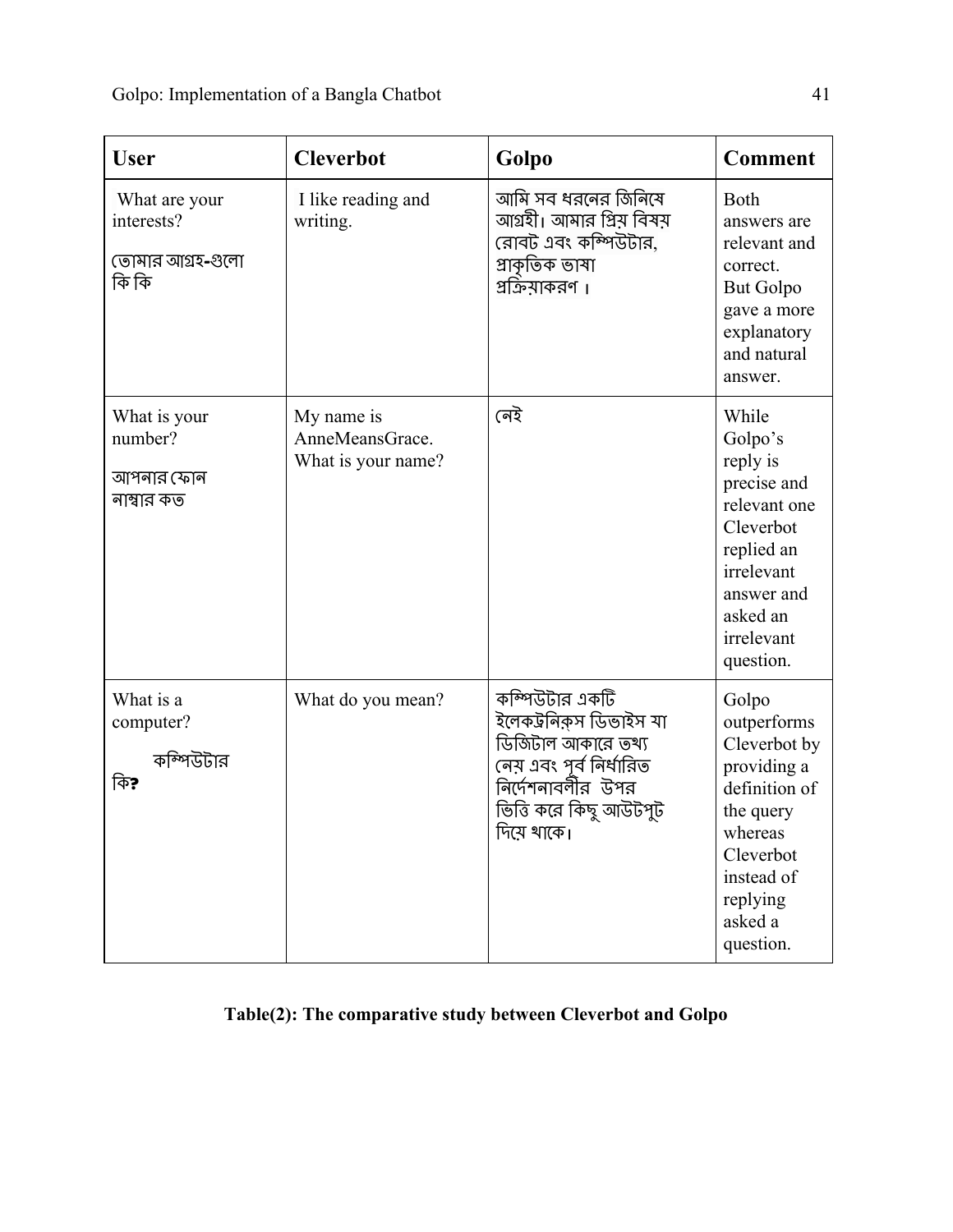Similarly, an untrained instance $1$  of our work based on Chatterbot starts off with no knowledge of how to communicate. Each time a user enters a statement, the database stores the input that they entered and the text that the statement was in response to. As Golpo receives more input, the number of responses that it can reply and the accuracy of each response in relation to the input statement increase.The program selects the closest matching response by searching for the closest matching known statement that matches the input, it then chooses a response from the selection of known responses to that statement. So we evaluate our chatbot by comparing with a related work like Cleverbot.

### <span id="page-41-0"></span>**4.2 Analysis**

Since we do not find a suitable database for this purpose we manually prepared and annotated conversation corpus in Bengali. Our work addresses the problem of developing a Bengali chatbot in spite of required language processing tools like Parts Speech Tagger, Tokenizer etc. We solve the problem of lack of required tools by selecting a language independent platform and choosing a retrieval based model to serve the purpose. In the case of the evaluation, we face the same problem since this work is the pioneering work in the Bengali Conversational Agent there is no benchmark for the evaluation of the chatbot in Bengali.So we are left with an option of comparing it with any English chatbot. Therefore, we compare Golpo with two popular chatbots which are Neural Conversational Model (NCM) and the Cleverbot.

To ensure a fair comparison, the questions asked in English is an exact translation of the questions asked in Bengali. NCM is a neural based open domain generative based chatbot where ours is a retrieval based closed domain one. In the experiments, our chatbot gives the similar response as the NCM. Cleverbot is a chatbot hosted on a website who learns from the user and answers based on the conversation history which is quite similar to our work. It is interesting to observe that our system outwitted Cleverbot in many cases. We examine Golpo by inputting unknown sentences as a test case and find Golpo to produce random answers to the questions. But it stores the reply given by the user to the unknown sentences and later on replies the same

<sup>11</sup> https://chatterbot.readthedocs.io/en/stable/#term-untrained-instance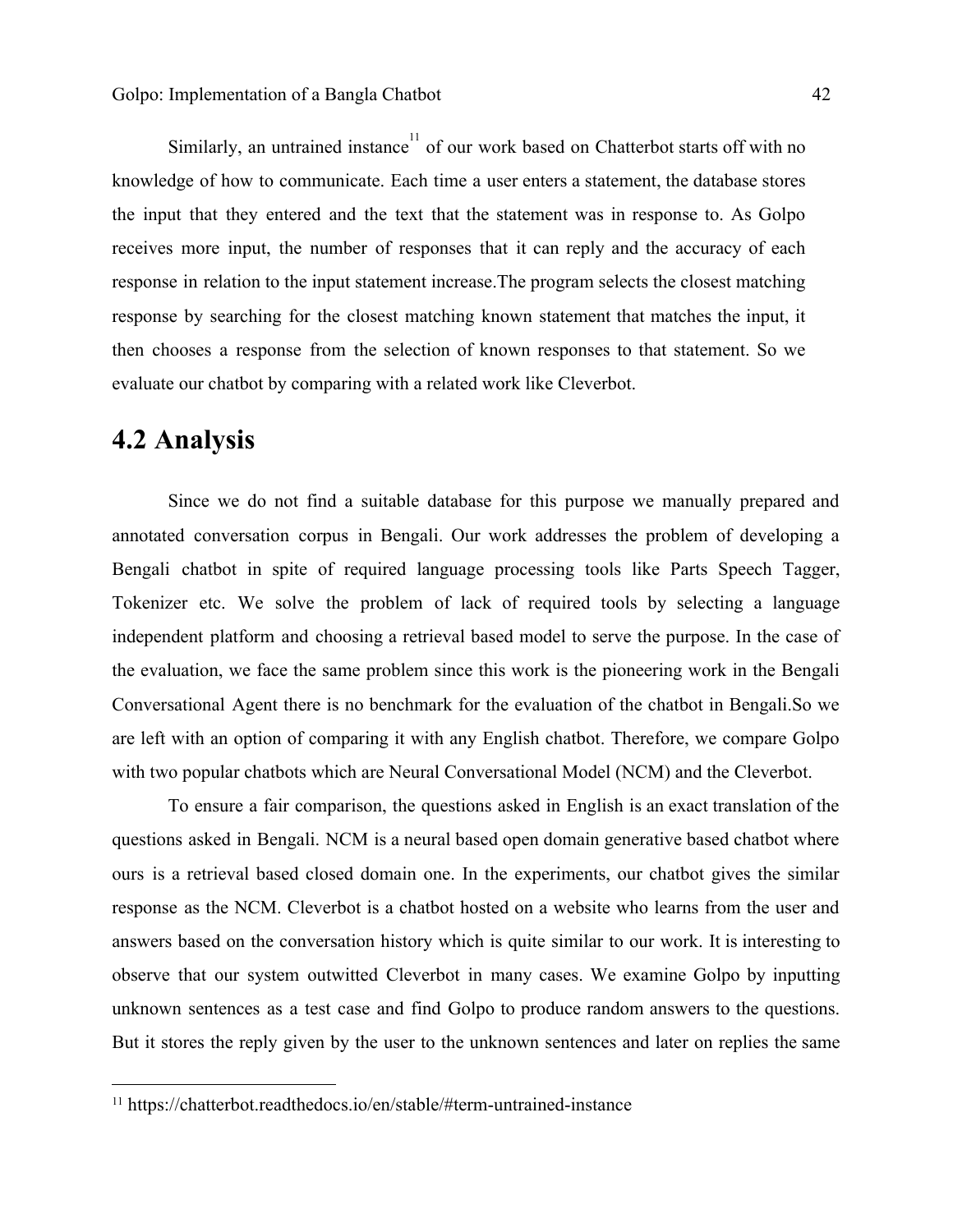answer to another user in another instance. Golpo is able to reply in real time like others. Since it can take input in Bengali and can give a response in Bengali so we can say that the pattern matching algorithm is functioning well. Our chatbot replies in syntactically correct Bengali and it is free from spelling mistakes and any sort of grammatical mistakes. It makes some punctuation mistake which can be improved in future.

From the samples, we can see our Bengali chatbot Golpo gives a similar reply like Neural Conversational Machine (NCM) whereas in comparison with a related work Cleverbot our Golpo has outwitted it in most of the instance.Amongst the many limitations, the lack of a coherent personality makes it difficult for our system to pass the Turing test ([Turing, 1950\)](#page-45-0).

Our work provides us with a conversation corpus in Bengali. This generation of the corpus has many advantages. Corpus is considered as a basic resource for language analysis and research for many foreign languages. This reflects both ideological and technological change in the area of language research. This change is probably caused due to the introduction of computer and corpus in linguistic research which, as a result, have paved out many new applications of language (and linguistics) in the fields of communication and information exchange. The use of Bengali language corpus for various technological developments as well as for various linguistic studies in the Bengali language can open up many new avenues for us. This corpus can be useful for producing many sophisticated automatic tools and systems, besides being good resources for language description and theory making.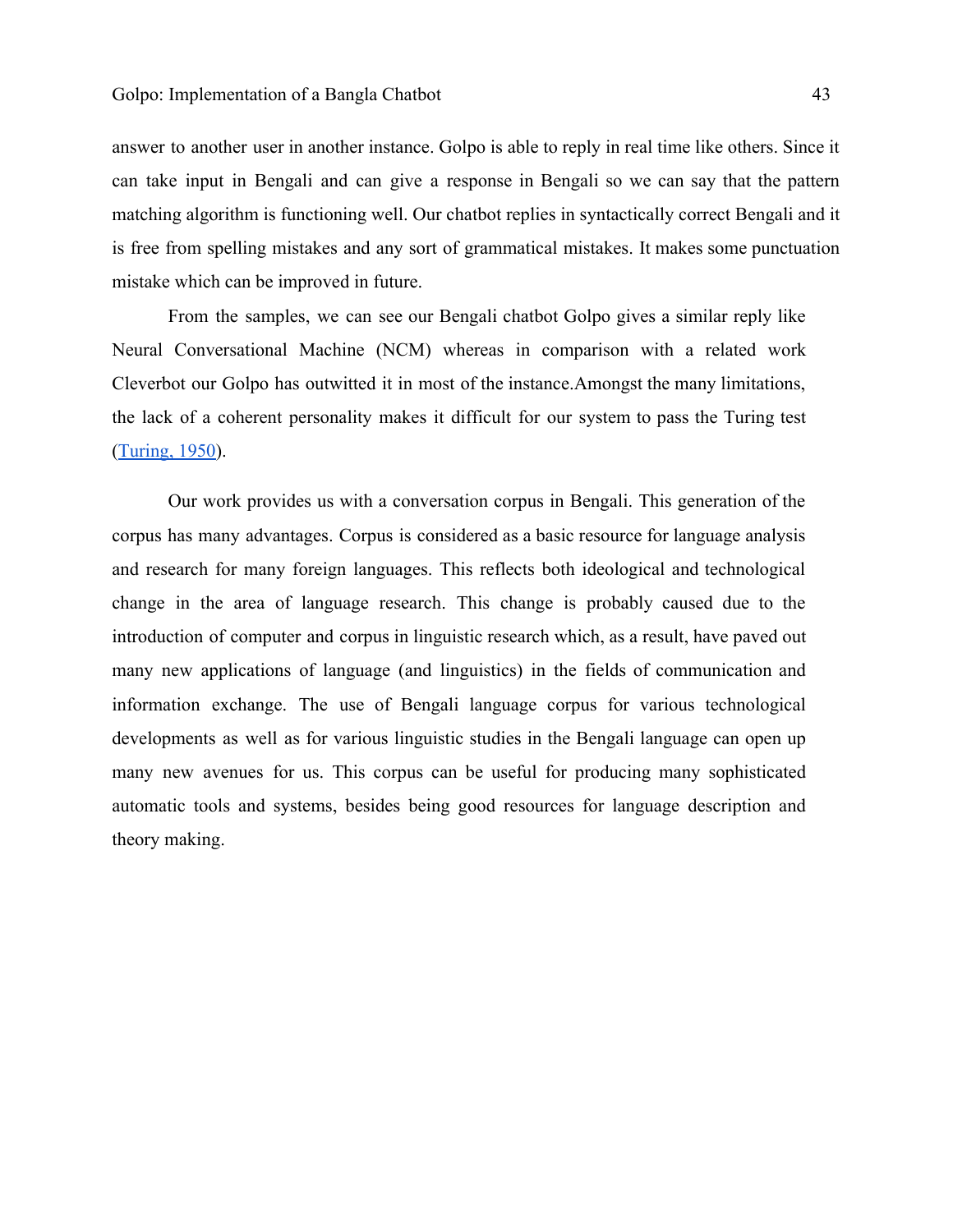# **CHAPTER IV**

### **CONCLUSION AND FUTURE WORK**

### <span id="page-43-3"></span><span id="page-43-2"></span><span id="page-43-0"></span>**5.1 Conclusion**

This research is a pioneering work in the field of dialogue system in Bengali. The main challenge of this work is to create a chatbot based on the accurate knowledge base. Due to lack of large dataset, we implemented a retrieval based closed domain chatbot which will converse with the user based on the pattern matching algorithm and will improve its performance measure by learning from the interaction. Our work will provide a Bengali conversation corpus which will help in the development of tools for Bengali Language Processing research.

### <span id="page-43-1"></span>**5.2 Future Work**

For future work, one aspect to enhance the knowledge base of Golpo is to host it on a crowdsourcing platform.<sup>12</sup> Like Google Translate Bengali, Golpo will be able to learn from the interactions with users. The more the number of interactions, the more will be the percentage of relevant replies to a query can be provided by Golpo.

For future works, we can train a chatbot with a neural network model provided with the corpus we get from this project. Also, we can try a crowd-sourced model to enrich the database of the chatbot by integrating this chatbot in a website.

The context can be incorporated in future work. To produce sensible responses, systems may need to incorporate both linguistic context and physical context. In long conversations, people keep track of what has been said and what information has been exchanged. One may also need to incorporate other kinds of contextual data such as date/time, location, or information

<sup>&</sup>lt;sup>12</sup> Crowdsourcing is the process of procuring required services, ideas, or contents by soliciting contributions from a large group of people and especially from the online community rather than from traditional employees or suppliers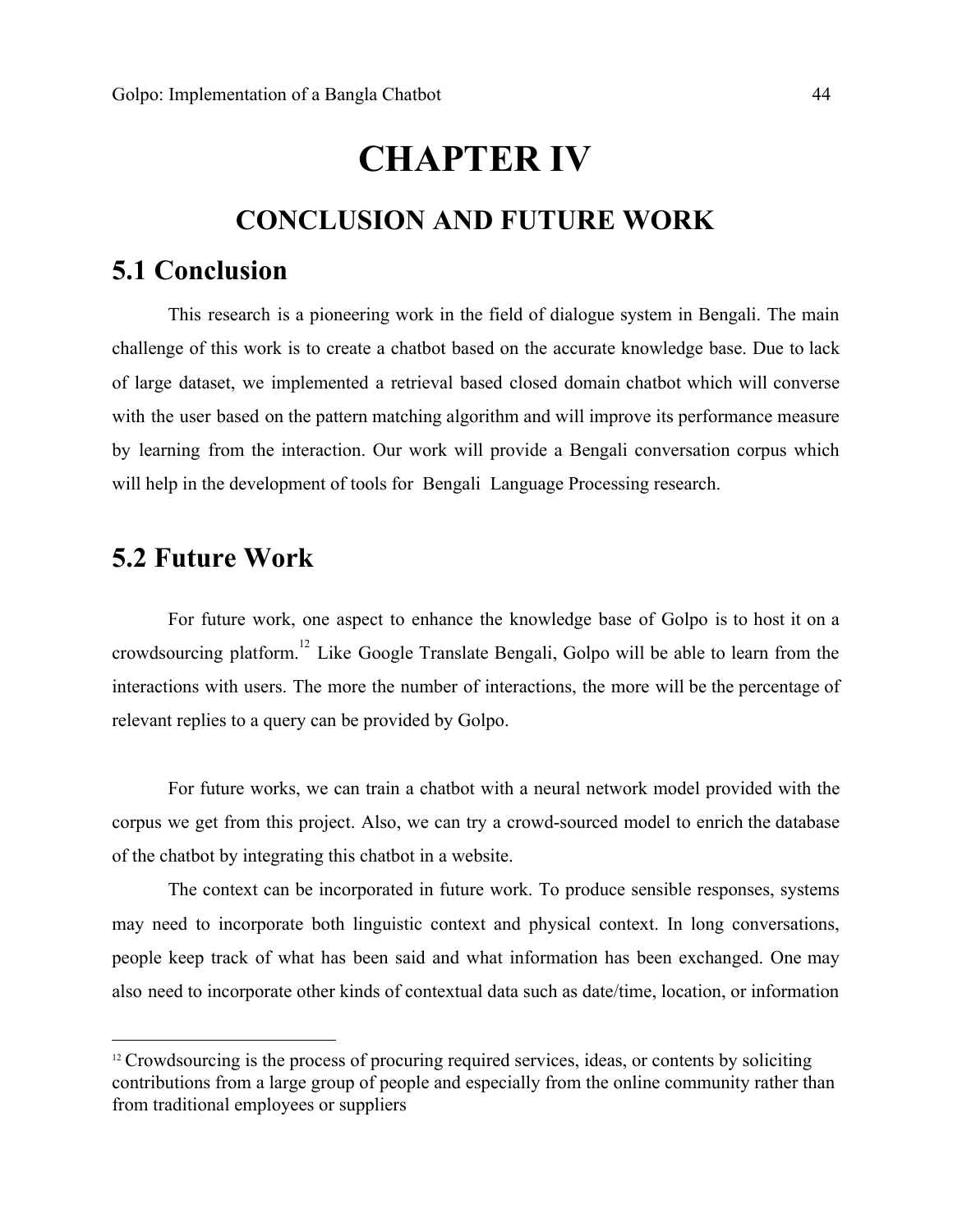about a user. Since it requires a large collection of conversation corpus to make a generative open domain system to incorporate context. As we do not have that data to make it generative so this can be done in future.

We can optimize the automated system by making the chatbot a voice-enabled system, to reply in pictorial representation for better understanding for people with low literacy.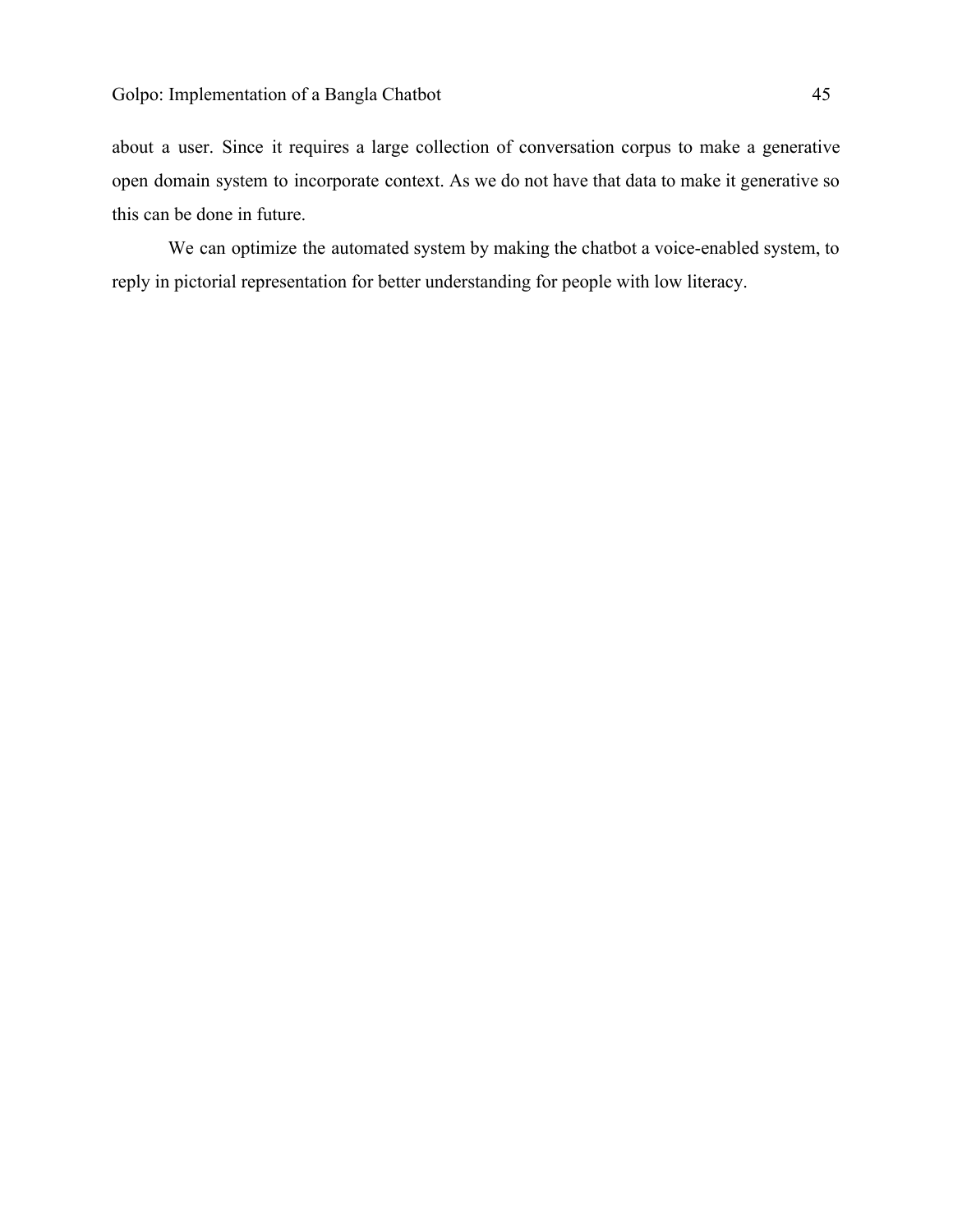### **REFERENCES**

<span id="page-45-0"></span>**(Abdul-Kader, 2015)** Abdul-Kader, S. A., & Woods, J. (2015). Survey on chatbot design techniques in speech conversation systems. Int. J. Adv. Comput. Sci. Appl.(IJACSA), 6(7).

**(Beech, 2014)** Beech, H. (2014). What's All The Fuss About Whats App? China's WeChat Is a Worthy Rival. Time. com, 2, 1.

**(Colby 1999a)** Colby, K. 1999a. Comments on the human-computer conversation. In Wilks, Y. (ed.), Machine Conversations. Kluwer, Boston/Drdrecht/London, pp. 5-8.

**(Hu et al. 2014)** Baotian Hu, Zhengdong Lu, Hang Li, and Qingcai Chen. 2014. Convolutional neural network architectures for matching natural language sentences. In Advances in Neural Information Processing Systems, pages 2042–2050.

**(Islam, 2012)** Islam, Z., Mehler, A., Rahman, M. R., & Text technology, A. G. (2012, November). Text Readability Classification of Textbooks of a Low-Resource Language. In PACLIC (pp. 545-553)

**(Ji, Lu and Li 2014)** Zongcheng Ji, Zhengdong Lu, and Hang Li. 2014. An information retrieval approach to short text conversation. arXiv preprint arXiv:1408.6988

**(Li et al. ,2016)** Jiwei Li, Michel Galley, Chris Brockett, Jianfeng Gao, and Bill Dolan. 2016. A persona based neural conversation model. arXiv preprint arXiv:1603.06155.

**(M. J. Pereira, 2013)** M. J. Pereira, and L. Coheur, "Just. Chat-a platform for processing information to be used in chatbots," 2013.

**(Meeng, 2011)** Meeng, M., & Knobbe, A. (2011). Flexible enrichment with Cortana–software demo. In Proceedings of BeneLearn (pp. 117-119).

**(Ritter, Cherry, and Dolan 2011)** Ritter, A., Cherry, C., & Dolan, B. (2010, June). Unsupervised modeling of twitter conversations. In Human Language Technologies: The 2010 Annual Conference of the North American Chapter of the Association for Computational Linguistics (pp. 172-180). Association for Computational Linguistics.

(Saenz, 2010) Saenz, A. (2010). Cleverbot chat engine is learning from the internet to talk like a human. Singularity Hub.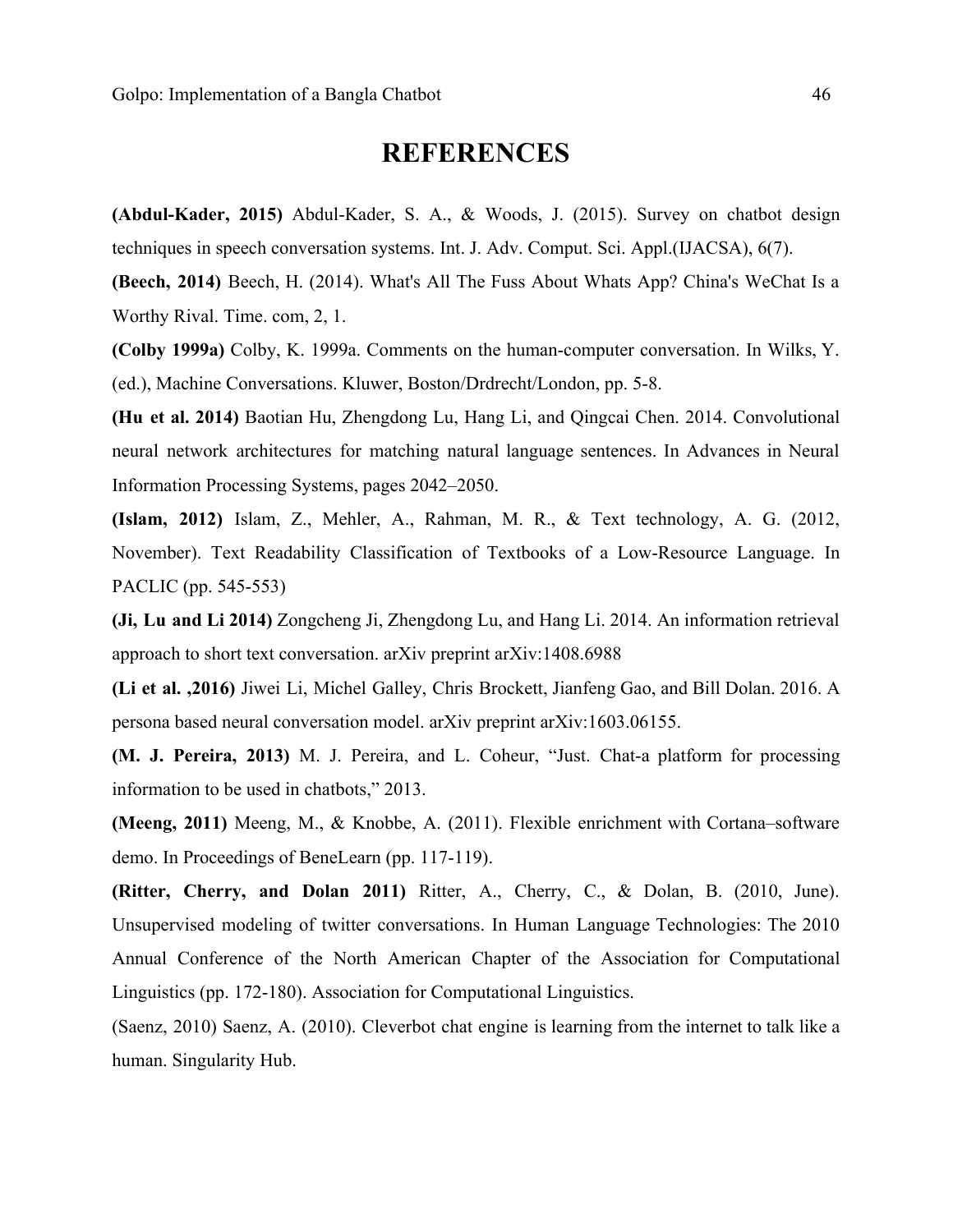**(Shang, Lu, and Li 2015)** Shang, L.; Lu, Z.; and Li, H. 2015. Neural responding machine for short-text conversation. In ACL 2015, July 26-31, 2015, Beijing, China, Volume 1: Long Papers, 1577–1586.

**(Shawar, 2007)** Shawar, B. A., & Atwell, E. (2007, April). Different measurements metrics to evaluate a chatbot system. In Proceedings of the Workshop on Bridging the Gap: Academic and Industrial Research in Dialog Technologies (pp. 89-96). Association for Computational Linguistics.

**(Shawar, 2007)** Shawar, B.A. and Atwell, E. (2007) Chatbots: are they really useful? Journal of Computational Linguistics and Language Technology, Vol. 22, No. 1, pp.29-49.

**(Sarkar, 2007)** Sarkar, A. I., Pavel, D. S. H., & Khan, M. (2007). Automatic Bangla corpus creation. BRAC University.

**(Stent and Bangalore, 2014)** Stent, A., & Bangalore, S. (Eds.). (2014). Natural language generation in interactive systems. Cambridge University Press.

**(Turing, 1950)** Turing, A. M. (1950). Computing machinery and intelligence. Mind, 59(236), 433-460.

**(Vinyals, 2015)** Vinyals, O., & Le, Q. (2015). A neural conversational model. arXiv preprint arXiv:1506.05869.

**(Wang et al. 2015)** Hao Wang, Zhengdong Lu, Hang Li, and Enhong Chen. 2013. A dataset for research on short text conversations. In EMNLP, pages 935–945.

**(Weizenbaum, 1966)** Weizenbaum, J. (1966). ELIZA—a computer program for the study of natural language communication between man and machine. Communications of the ACM, 9(1), 36-45.

**(Wilks, 1999)** Wilks, Y. (1999). Preface. In Wilks, Y., editor, Machine Conversations, pages vii–x. Kluwer, Boston/-Dordrecht/London.

**(Wu, 2016)** Wu, Y., Wu, W., Li, Z., & Zhou, M. (2016). Response Selection with Topic Clues for Retrieval-based Chatbots. arXiv preprint arXiv:1605.00090.

**(Young et al., 2013)** Steve Young, Milica Gasiˇ c, Simon ´ Keizer, Franc¸ois Mairesse, Jost Schatzmann, Blaise Thomson, and Kai Yu. 2010. The hidden information state model: A